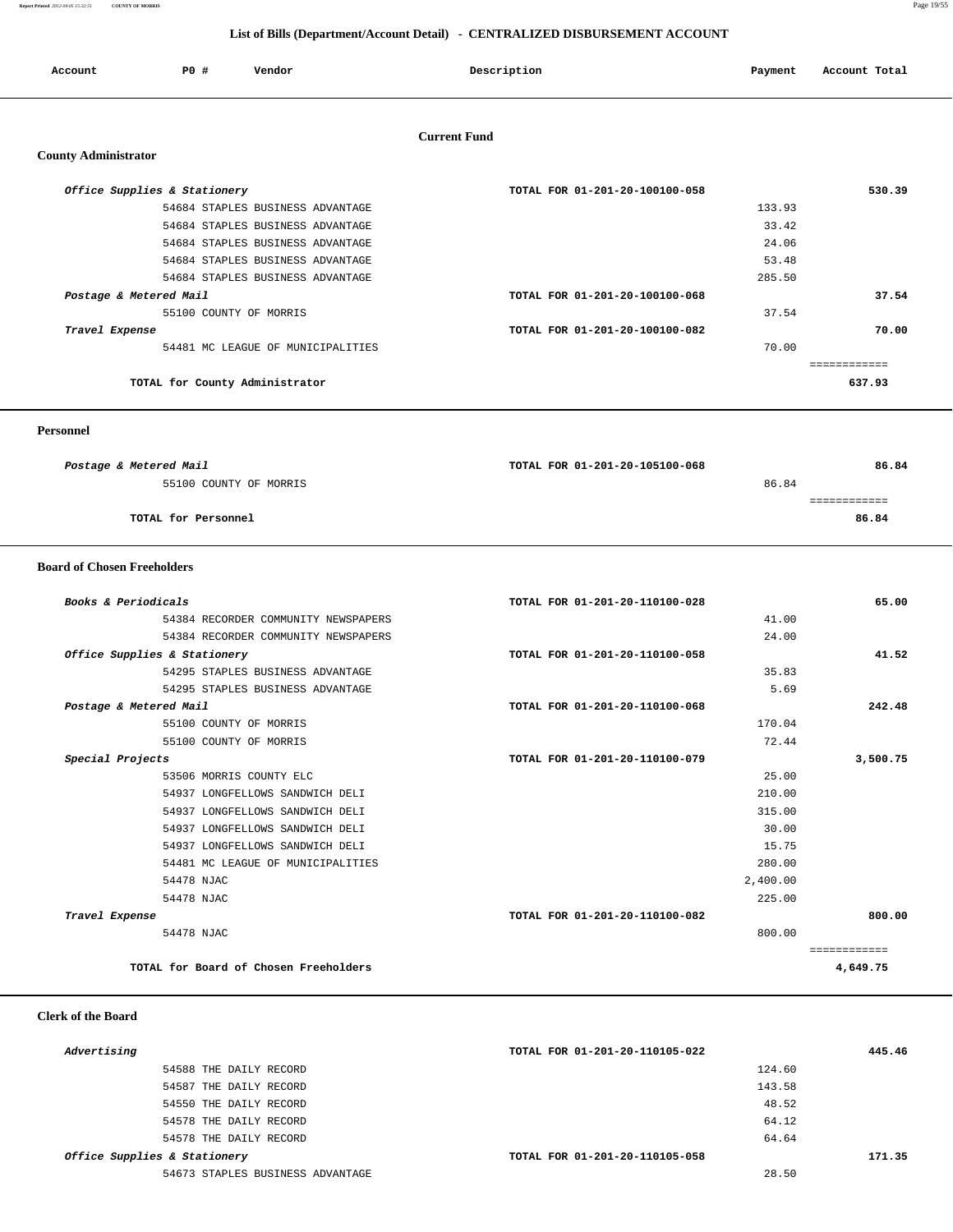**Report Printed** *2012-04-05 15:32:51* **COUNTY OF MORRIS** Page 20/55

## **List of Bills (Department/Account Detail) - CENTRALIZED DISBURSEMENT ACCOUNT**

| Account                   | P0#                          | Vendor                           | Description | Payment | Account Total           |
|---------------------------|------------------------------|----------------------------------|-------------|---------|-------------------------|
| <b>Clerk of the Board</b> |                              |                                  |             |         |                         |
|                           |                              | 54673 STAPLES BUSINESS ADVANTAGE |             | 142.85  |                         |
|                           |                              | 54673 STAPLES BUSINESS ADVANTAGE |             | 3.35    |                         |
|                           |                              | 54673 STAPLES BUSINESS ADVANTAGE |             | $-3.35$ |                         |
|                           |                              |                                  |             |         | , = = = = = = = = = = = |
|                           | TOTAL for Clerk of the Board |                                  |             |         | 616.81                  |

# **County Clerk**

| 2,105.25 |          | TOTAL FOR 01-201-20-120100-068 | Postage & Metered Mail            |                               |
|----------|----------|--------------------------------|-----------------------------------|-------------------------------|
|          | 2,105.25 |                                | 55100 COUNTY OF MORRIS            |                               |
| 833.80   |          | TOTAL FOR 01-201-20-120100-069 |                                   | Printing                      |
|          | 695.00   |                                | 52493 TWILL PRINTING SERVICES     |                               |
|          | 85.00    |                                | 52493 TWILL PRINTING SERVICES     |                               |
|          | 53.80    |                                | 52493 TWILL PRINTING SERVICES     |                               |
| 115.57   |          | TOTAL FOR 01-201-20-120100-084 |                                   | Other Outside Services        |
|          | 115.57   |                                | 54635 UNITED PARCEL SERVICE       |                               |
| 74.27    |          | TOTAL FOR 01-201-20-120100-095 |                                   | Other Administrative Supplies |
|          | 74.27    |                                | 54652 POLAND SPRING               |                               |
| 35.00    |          | TOTAL FOR 01-201-20-120100-185 |                                   | Food                          |
|          | 35.00    |                                | 54960 MC LEAGUE OF MUNICIPALITIES |                               |
|          |          |                                |                                   |                               |
| 3,163.89 |          |                                | TOTAL for County Clerk            |                               |

## **County Board of Elections**

| TOTAL FOR 01-201-20-121100-022 | Advertising                         |
|--------------------------------|-------------------------------------|
| 39.16                          | 54941 THE DAILY RECORD              |
| 45.40                          | 54952 THE DAILY RECORD              |
| TOTAL FOR 01-201-20-121100-044 | Equipment Service Agreements        |
| 638.83                         | 53708 RICOH AMERICAS CORPORATION    |
| TOTAL FOR 01-201-20-121100-059 | Other General Expenses              |
| 27.50                          | 53706 VERIZON                       |
| 4.18                           | 53707 DEER PARK                     |
| 4.18                           | 53707 DEER PARK                     |
| 27.08                          | 51927 VERIZON                       |
| TOTAL FOR 01-201-20-121100-068 | Postage & Metered Mail              |
| 20.25                          | 55100 COUNTY OF MORRIS              |
|                                |                                     |
|                                | TOTAL for County Board of Elections |
|                                |                                     |

## **Superintendent of Elections**

| National Voter Registration    | TOTAL FOR 01-201-20-121105-057 | 618.00   |
|--------------------------------|--------------------------------|----------|
| 54213 PITNEY BOWES CREDIT CORP | 618.00                         |          |
| Postage & Metered Mail         | TOTAL FOR 01-201-20-121105-068 | 3,208.06 |
| 55100 COUNTY OF MORRIS         | 3,208.06                       |          |
| School Board Elections         | TOTAL FOR 01-201-20-121105-076 | 153.04   |
| 54607 THE DAILY RECORD         | 118.04                         |          |
| 54607 THE DAILY RECORD         | 35.00                          |          |
| Travel Expense                 | TOTAL FOR 01-201-20-121105-082 | 876.81   |
| 54678 DALE KRAMER              | 285.18                         |          |
| 54678 DALE KRAMER              | 90.27                          |          |
| 54678 DALE KRAMER              | 5.00                           |          |
| 54678 DALE KRAMER              | 8.50                           |          |
| 54678 DALE KRAMER              | 100.00                         |          |
| 54703 GEORGE COPPOLA           | 285.18                         |          |
| 54703 GEORGE COPPOLA           | 89.18                          |          |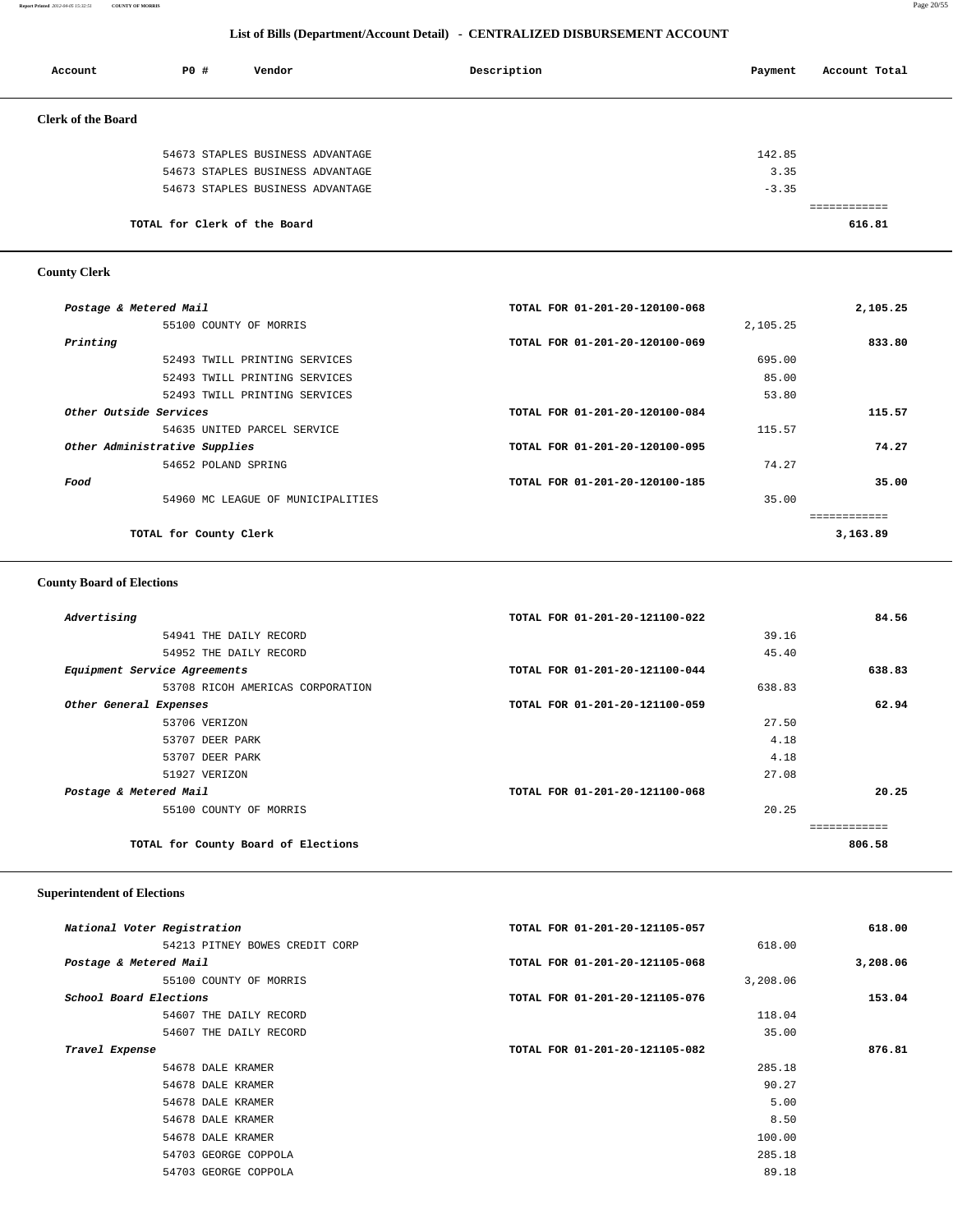**Report Printed** *2012-04-05 15:32:51* **COUNTY OF MORRIS** Page 21/55

## **List of Bills (Department/Account Detail) - CENTRALIZED DISBURSEMENT ACCOUNT**

Account P0 **#** Vendor **Description** Description Payment Account Total

| <b>Superintendent of Elections</b>                     |                                |          |                          |
|--------------------------------------------------------|--------------------------------|----------|--------------------------|
|                                                        |                                |          |                          |
| 54703 GEORGE COPPOLA                                   |                                | 5.00     |                          |
| 54703 GEORGE COPPOLA                                   |                                | 8.50     |                          |
| Other Administrative Supplies                          | TOTAL FOR 01-201-20-121105-095 |          | 49.49                    |
| 54603 POLAND SPRING WATER CO.                          |                                | 49.49    |                          |
| TOTAL for Superintendent of Elections                  |                                |          | ============<br>4,905.40 |
| <b>County Elections (Cty Clerk)</b>                    |                                |          |                          |
| Postage & Metered Mail                                 | TOTAL FOR 01-201-20-121110-068 |          | 224.39                   |
| 55100 COUNTY OF MORRIS                                 |                                | 224.39   |                          |
| School Board Elections                                 | TOTAL FOR 01-201-20-121110-076 |          | 2,578.94                 |
| 54959 THE DAILY RECORD                                 |                                | 2,578.94 |                          |
|                                                        |                                |          | ============             |
| TOTAL for County Elections (Cty Clerk)                 |                                |          | 2,803.33                 |
| <b>County Treasurer</b>                                |                                |          |                          |
| Outside Salaries & Wages                               | TOTAL FOR 01-201-20-130100-016 |          | 865.20                   |
| 53929 ACCOUNTEMPS                                      |                                | 865.20   |                          |
| Education Schools & Training                           | TOTAL FOR 01-201-20-130100-039 |          | 297.00                   |
| 54455 INSTITUTE FOR PROF. DEVELOPMENT                  |                                | 99.00    |                          |
| 54380 INSTITUTE FOR PROF. DEVELOPMENT                  |                                | 99.00    |                          |
| 54381 INSTITUTE FOR PROF. DEVELOPMENT                  |                                | 99.00    |                          |
|                                                        | TOTAL FOR 01-201-20-130100-068 |          | 553.15                   |
| Postage & Metered Mail                                 |                                |          |                          |
| 55100 COUNTY OF MORRIS                                 |                                | 553.15   | ============             |
| TOTAL for County Treasurer                             |                                |          | 1,715.35                 |
| <b>Purchasing Division</b>                             |                                |          |                          |
| Postage & Metered Mail                                 | TOTAL FOR 01-201-20-130105-068 |          | 220.85                   |
| 55100 COUNTY OF MORRIS                                 |                                | 220.85   |                          |
| Other Administrative Supplies                          | TOTAL FOR 01-201-20-130105-095 |          | 18.81                    |
| 54497 DEER PARK                                        |                                | 18.81    |                          |
|                                                        |                                |          | ============             |
| TOTAL for Purchasing Division                          |                                |          | 239.66                   |
| <b>Office Services</b>                                 |                                |          |                          |
|                                                        |                                |          |                          |
| Postage & Metered Mail                                 | TOTAL FOR 01-201-20-130110-068 |          | 392.20                   |
| 54147 CHESTER POST OFFICE<br>54147 CHESTER POST OFFICE |                                | 190.00   |                          |
|                                                        |                                | 190.00   |                          |
| 55100 COUNTY OF MORRIS                                 |                                | 12.20    | ============             |
| TOTAL for Office Services                              |                                |          | 392.20                   |
|                                                        |                                |          |                          |
| <b>Medical Services</b>                                |                                |          |                          |
| Laboratory Services                                    | TOTAL FOR 01-201-20-130115-049 |          | 179.92                   |
| 54502 BIO- REFERENCE LABORATORIES                      |                                | 179.92   |                          |
| Office Supplies & Stationery                           | TOTAL FOR 01-201-20-130115-058 |          | 116.38                   |
| 54303 W.B. MASON COMPANY INC                           |                                | 51.36    |                          |
| 54303 W.B. MASON COMPANY INC                           |                                | 65.02    |                          |
| Postage & Metered Mail                                 | TOTAL FOR 01-201-20-130115-068 |          | 2.90                     |
| 55100 COUNTY OF MORRIS                                 |                                | 2.90     |                          |
|                                                        |                                |          |                          |
|                                                        |                                |          |                          |
|                                                        |                                |          |                          |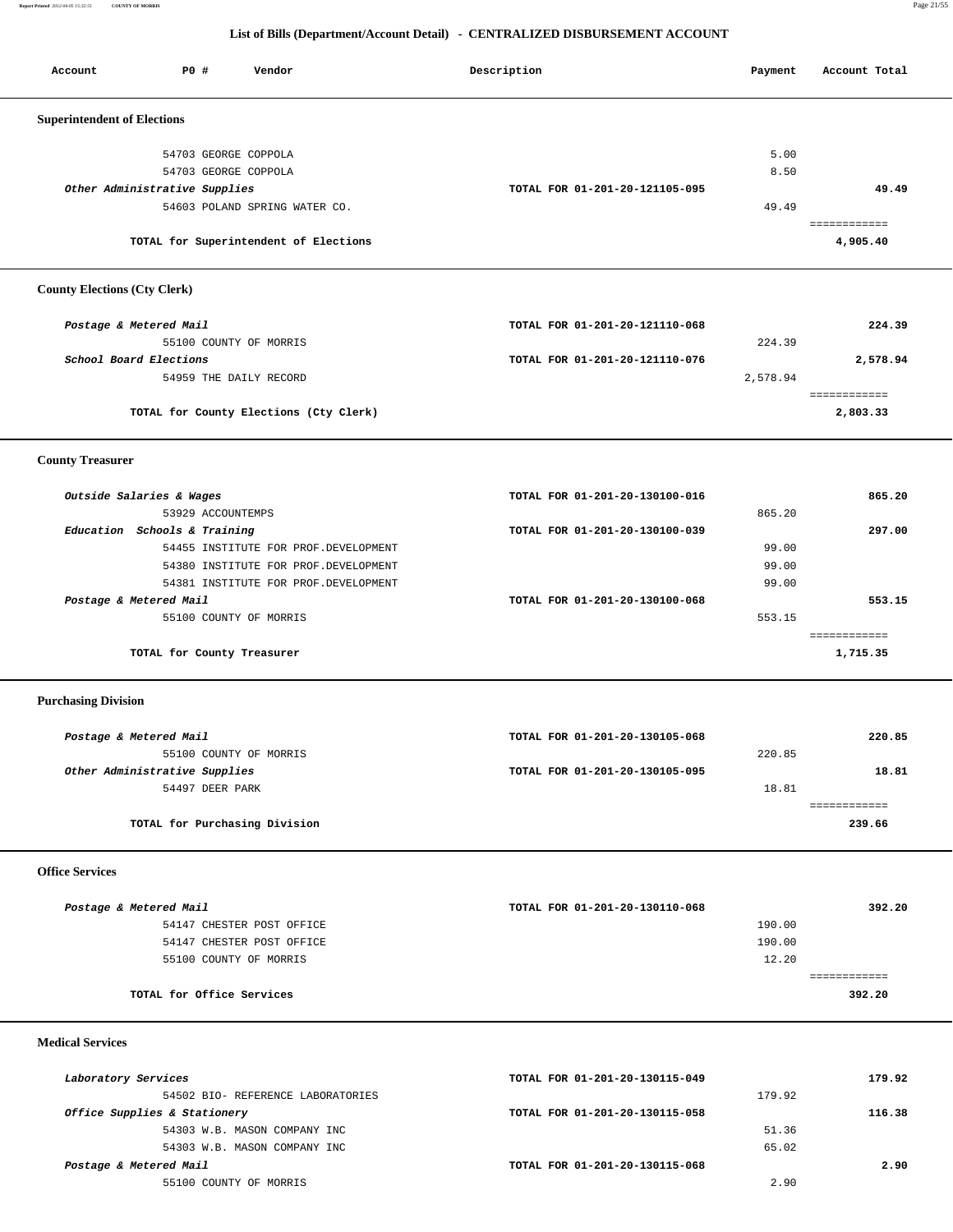**Report Printed** *2012-04-05 15:32:51* **COUNTY OF MORRIS** Page 22/55

## **List of Bills (Department/Account Detail) - CENTRALIZED DISBURSEMENT ACCOUNT**

| Account                 | PO#                        | Vendor                             | Description                    | Payment   | Account Total |
|-------------------------|----------------------------|------------------------------------|--------------------------------|-----------|---------------|
| <b>Medical Services</b> |                            |                                    |                                |           |               |
| Other Outside Services  |                            |                                    | TOTAL FOR 01-201-20-130115-084 |           | 34, 345.50    |
|                         |                            | 53290 MORRISTOWN MEMORIAL HOSPITAL |                                | 264.00    |               |
|                         |                            | 53928 ATLANTIC HEALTH SERVICES     |                                | 25,550.00 |               |
|                         |                            | 53928 ATLANTIC HEALTH SERVICES     |                                | 307.50    |               |
|                         |                            | 53928 ATLANTIC HEALTH SERVICES     |                                | 50.00     |               |
|                         |                            | 53928 ATLANTIC HEALTH SERVICES     |                                | 787.50    |               |
|                         |                            | 53928 ATLANTIC HEALTH SERVICES     |                                | 7,386.50  |               |
|                         | "Hepatitis ""B"" Program"  |                                    | TOTAL FOR 01-201-20-130115-205 |           | 110.00        |
|                         |                            | 53928 ATLANTIC HEALTH SERVICES     |                                | 110.00    |               |
|                         |                            |                                    |                                |           | =========     |
|                         | TOTAL for Medical Services |                                    |                                |           | 34,754.70     |

 **O.L.I.S.** 

| Other Outside Services          | TOTAL FOR 01-201-20-140105-084 | 195.00 |
|---------------------------------|--------------------------------|--------|
| 51127 WEBGROUP MEDIA LLC        | 195.00                         |        |
|                                 |                                |        |
| TOTAL for O.L.I.S.              |                                | 195.00 |
|                                 |                                |        |
| <b>County Board of Taxation</b> |                                |        |
|                                 |                                |        |

| Postage & Metered Mail             | TOTAL FOR 01-201-20-150100-068 | 163.95 |
|------------------------------------|--------------------------------|--------|
| 55100 COUNTY OF MORRIS             |                                | 163.95 |
|                                    |                                |        |
| TOTAL for County Board of Taxation |                                | 163.95 |

 **County Counsel** 

| Legal                                   | TOTAL FOR 01-201-20-155100-051 | 12,295.44 |
|-----------------------------------------|--------------------------------|-----------|
| 54420 CARMAGNOLA & RITARDI LLC          | 156.50                         |           |
| 54417 JOHNSON & CONWAY LLP              | 1,039.16                       |           |
| 54406 KNAPP TRIMBOLI & PRUSINOWSKI, LLC | 3,683.78                       |           |
| 54406 KNAPP TRIMBOLI & PRUSINOWSKI, LLC | 3,348.00                       |           |
| 54411 BARBARULA LAW OFFICES             | 924.00                         |           |
| 54411 BARBARULA LAW OFFICES             | 600.00                         |           |
| 54411 BARBARULA LAW OFFICES             | 60.00                          |           |
| 54411 BARBARULA LAW OFFICES             | 624.00                         |           |
| 54411 BARBARULA LAW OFFICES             | 1,176.00                       |           |
| 54411 BARBARULA LAW OFFICES             | 480.00                         |           |
| 54411 BARBARULA LAW OFFICES             | 180.00                         |           |
| 54411 BARBARULA LAW OFFICES             | 24.00                          |           |
| Office Supplies & Stationery            | TOTAL FOR 01-201-20-155100-058 | 65.76     |
| 54428 STAPLES BUSINESS ADVANTAGE        | 27.00                          |           |
| 54428 STAPLES BUSINESS ADVANTAGE        | 38.76                          |           |
| Postage & Metered Mail                  | TOTAL FOR 01-201-20-155100-068 | 20.45     |
| 55100 COUNTY OF MORRIS                  | 20.45                          |           |
|                                         |                                |           |
| TOTAL for County Counsel                |                                | 12,381.65 |

 **County Surrogate** 

| Associations and Memberships     | TOTAL FOR 01-201-20-160100-023 | 750.00 |
|----------------------------------|--------------------------------|--------|
| 54168 COANJ                      | 750.00                         |        |
| Office Supplies & Stationery     | TOTAL FOR 01-201-20-160100-058 | 384.93 |
| 54186 STAPLES BUSINESS ADVANTAGE | 325.78                         |        |
| 54186 STAPLES BUSINESS ADVANTAGE | 59.15                          |        |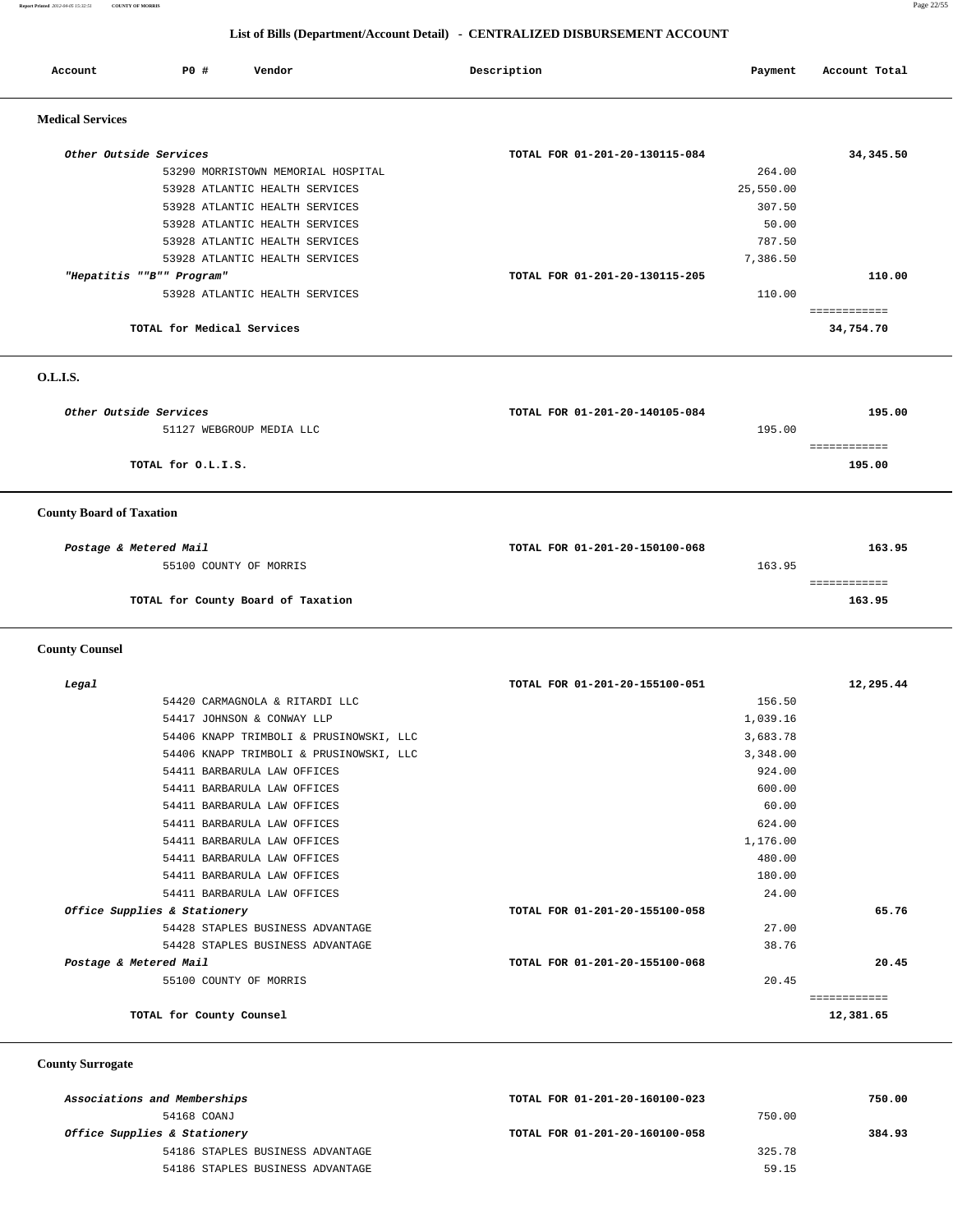#### **Report Printed** *2012-04-05 15:32:51* **COUNTY OF MORRIS** Page 23/55

## **List of Bills (Department/Account Detail) - CENTRALIZED DISBURSEMENT ACCOUNT**

| Account                 | PO#                           | Vendor                    | Description                    | Payment | Account Total |
|-------------------------|-------------------------------|---------------------------|--------------------------------|---------|---------------|
| <b>County Surrogate</b> |                               |                           |                                |         |               |
| Postage & Metered Mail  |                               |                           | TOTAL FOR 01-201-20-160100-068 |         | 309.72        |
|                         |                               | 55100 COUNTY OF MORRIS    |                                | 309.72  |               |
|                         | Other Administrative Supplies |                           | TOTAL FOR 01-201-20-160100-095 |         | 216.96        |
|                         |                               | 53582 DELL MARKETING L.P. |                                | 216.96  |               |
|                         |                               |                           |                                |         | ___________   |
|                         | TOTAL for County Surrogate    |                           |                                |         | 1,661.61      |

#### **Engineering**

| Office Supplies & Stationery       | TOTAL FOR 01-201-20-165100-058 | 28.69        |
|------------------------------------|--------------------------------|--------------|
| 54597 DEER PARK                    | 21.65                          |              |
| 53788 GRAINGER                     | 7.04                           |              |
| Postage & Metered Mail             | TOTAL FOR 01-201-20-165100-068 | 52.60        |
| 55100 COUNTY OF MORRIS             | 11.10                          |              |
| 55100 COUNTY OF MORRIS             | 41.50                          |              |
| Travel Expense                     | TOTAL FOR 01-201-20-165100-082 | 80.00        |
| 54487 STEPHEN HAMMOND              | 80.00                          |              |
| Other Outside Services             | TOTAL FOR 01-201-20-165100-084 | 4,320.00     |
| 52143 COMPLETE SECURITY SYSTEMS    | 4,320.00                       |              |
| Furniture & Fixtures               | TOTAL FOR 01-201-20-165100-162 | 283.90       |
| 53813 R.S. KNAPP CO. INC.          | 79.00                          |              |
| 53813 R.S. KNAPP CO. INC.          | 204.90                         |              |
| Office Machines - Rental           | TOTAL FOR 01-201-20-165100-164 | 283.90       |
| 54494 R.S. KNAPP CO. INC.          | 283.90                         |              |
| Chemicals & Sprays                 | TOTAL FOR 01-201-20-165100-225 | 768.37       |
| 54492 GEN-EL SAFETY & INDUSTRIAL   | 12.50                          |              |
| 54492 GEN-EL SAFETY & INDUSTRIAL   | 62.50                          |              |
| 54492 GEN-EL SAFETY & INDUSTRIAL   | 13.68                          |              |
| 53809 GEN-EL SAFETY & INDUSTRIAL   | 55.56                          |              |
| 53809 GEN-EL SAFETY & INDUSTRIAL   | 18.93                          |              |
| 53809 GEN-EL SAFETY & INDUSTRIAL   | 144.00                         |              |
| 53809 GEN-EL SAFETY & INDUSTRIAL   | 220.00                         |              |
| 53810 STATION HARDWARE LAWN &      | 98.82                          |              |
| 53808 MORRISTOWN LUMBER &          | 6.99                           |              |
| 53808 MORRISTOWN LUMBER &          | 15.99                          |              |
| 54493 NORTHEASTERN ARBORIST SUPPLY | 31.54                          |              |
| 54493 NORTHEASTERN ARBORIST SUPPLY | 19.82                          |              |
| 54493 NORTHEASTERN ARBORIST SUPPLY | 22.49                          |              |
| 54493 NORTHEASTERN ARBORIST SUPPLY | 26.26                          |              |
| 54493 NORTHEASTERN ARBORIST SUPPLY | 19.29                          |              |
| Equipment                          | TOTAL FOR 01-201-20-165100-258 | 96.90        |
| 54001 AT&T MOBILITY                | 48.45                          |              |
| 52538 AT&T MOBILITY                | 48.45                          |              |
| (2011) Other Outside Services      | TOTAL FOR 01-203-20-165100-084 | 1,093.31     |
| 53363 BLACK BOX NETWORK SERVICES   | 1,093.31                       |              |
| (2011) Office Machines - Rental    | TOTAL FOR 01-203-20-165100-164 | 1,515.33     |
| 53811 KYOCERA MITA AMERICA, INC.   | 782.94                         |              |
| 53811 KYOCERA MITA AMERICA, INC.   | 732.39                         |              |
| (2011) Chemicals & Sprays          | TOTAL FOR 01-203-20-165100-225 | 119.99       |
| 53820 KENVIL POWER EQUIPMENT, INC. | 119.99                         |              |
|                                    |                                | essessessess |
| TOTAL for Engineering              |                                | 8,642.99     |

 **Heritage Commission** 

55100 COUNTY OF MORRIS 8.84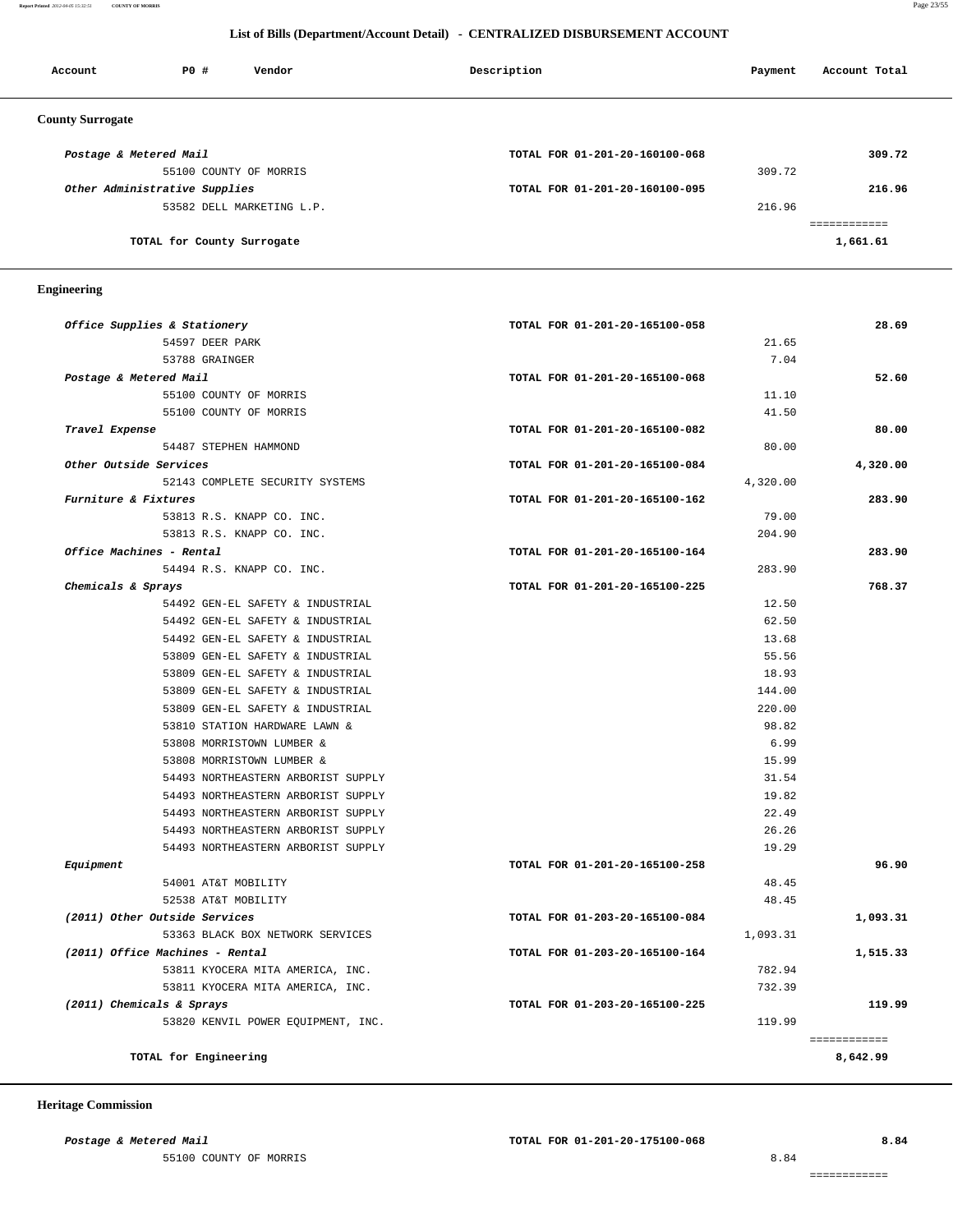**Report Printed** *2012-04-05 15:32:51* **COUNTY OF MORRIS** Page 24/55

## **List of Bills (Department/Account Detail) - CENTRALIZED DISBURSEMENT ACCOUNT**

| P0 #<br>Vendor<br>Account                                        | Description                    | Payment  | Account Total          |
|------------------------------------------------------------------|--------------------------------|----------|------------------------|
| <b>Heritage Commission</b>                                       |                                |          |                        |
| TOTAL for Heritage Commission                                    |                                |          | 8.84                   |
| <b>Planning Board</b>                                            |                                |          |                        |
| Office Supplies & Stationery                                     | TOTAL FOR 01-201-20-180100-058 |          | 58.30                  |
| 54387 W.B. MASON COMPANY INC                                     |                                | 91.18    |                        |
| 54387 W.B. MASON COMPANY INC                                     |                                | $-32.88$ |                        |
| Other General Expenses                                           | TOTAL FOR 01-201-20-180100-059 |          | 65.53                  |
| 54340 RENE AXELROD                                               |                                | 65.53    |                        |
| Travel Expense                                                   | TOTAL FOR 01-201-20-180100-082 |          | 35.70                  |
| 54495 ANTHONY SORIANO                                            |                                | 35.70    |                        |
| TOTAL for Planning Board                                         |                                |          | ============<br>159.53 |
| <b>Transportation Management</b><br>Education Schools & Training | TOTAL FOR 01-201-20-180105-039 |          | 590.00                 |
| 53908 TRANSACTION CONFERENCE                                     |                                | 590.00   |                        |
|                                                                  |                                |          | ============           |
| TOTAL for Transportation Management                              |                                |          | 590.00                 |
| <b>PDT</b> - General Admin                                       |                                |          |                        |
| Education Schools & Training                                     | TOTAL FOR 01-201-20-180115-039 |          | 300.00                 |
| 54397 MC LEAGUE OF MUNICIPALITIES                                |                                | 35.00    |                        |
| 53907 TRANSACTION CONFERENCE                                     |                                | 265.00   |                        |
| Other General Expenses                                           | TOTAL FOR 01-201-20-180115-059 |          | 63.00                  |
| 54559 LONGFELLOWS SANDWICH DELI                                  |                                | 63.00    |                        |
| Postage & Metered Mail                                           | TOTAL FOR 01-201-20-180115-068 |          | 89.10                  |
| 55100 COUNTY OF MORRIS                                           |                                | 89.10    |                        |
| Other Operating&Repair Supply                                    | TOTAL FOR 01-201-20-180115-098 |          | 214.17                 |
| 54212 R.S. KNAPP CO. INC.                                        |                                | 73.38    |                        |
| 54212 R.S. KNAPP CO. INC.                                        |                                | 18.49    |                        |
| 54212 R.S. KNAPP CO. INC.                                        |                                | 122.30   |                        |
|                                                                  |                                |          | ============           |
| TOTAL for PDT - General Admin                                    |                                |          | 666.27                 |
| <b>County Weights &amp; Measures</b>                             |                                |          |                        |
| Postage & Metered Mail                                           | TOTAL FOR 01-201-22-201100-068 |          | 17.10                  |
| $COTNIMY$ OR MORRIC                                              |                                |          |                        |

| 55100 COUNTY OF MORRIS               | 17.10                          |              |
|--------------------------------------|--------------------------------|--------------|
| Other Outside Services               | TOTAL FOR 01-201-22-201100-084 | 20.94        |
| 54758 DEER PARK                      | 20.94                          |              |
| Equipment                            | TOTAL FOR 01-201-22-201100-258 | 313.20       |
| 54754 FIRE FIGHTERS EOUIPMENT CO INC | 180.00                         |              |
| 54754 FIRE FIGHTERS EOUIPMENT CO INC | 56.25                          |              |
| 54791 RICCIARDI BROTHERS OF          | 38.99                          |              |
| 54791 RICCIARDI BROTHERS OF          | 24.95                          |              |
| 54791 RICCIARDI BROTHERS OF          | 10.34                          |              |
| 54791 RICCIARDI BROTHERS OF          | 2.67                           |              |
|                                      |                                | ------------ |
| TOTAL for County Weights & Measures  |                                | 351.24       |
|                                      |                                |              |

## **Liability Insurance**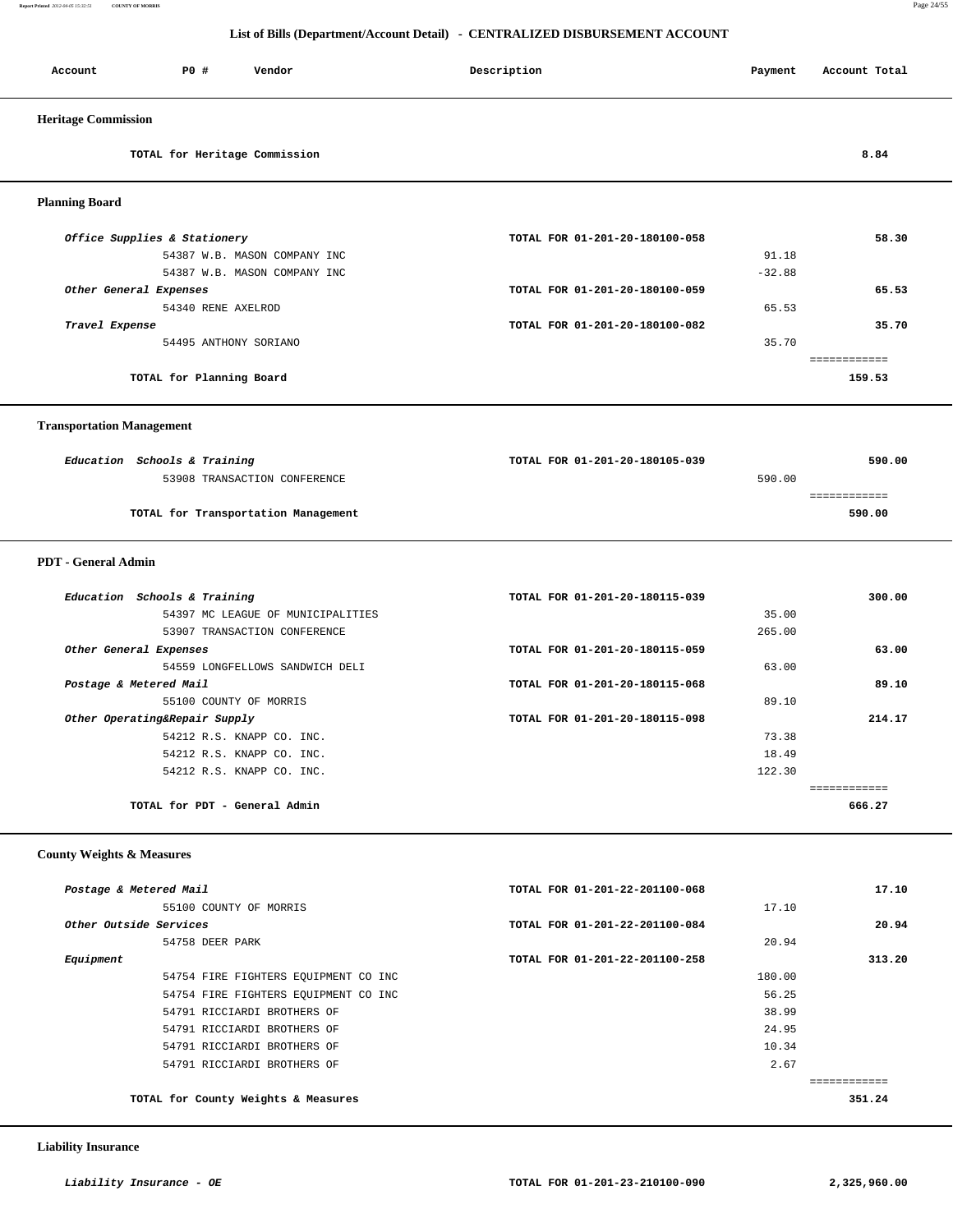**Report Printed** *2012-04-05 15:32:51* **COUNTY OF MORRIS** Page 25/55

# **List of Bills (Department/Account Detail) - CENTRALIZED DISBURSEMENT ACCOUNT**

| Account                               | P0 #            | Vendor                                                             | Description                    | Payment      | Account Total                |
|---------------------------------------|-----------------|--------------------------------------------------------------------|--------------------------------|--------------|------------------------------|
|                                       |                 |                                                                    |                                |              |                              |
| <b>Liability Insurance</b>            |                 |                                                                    |                                |              |                              |
|                                       |                 | 55049 MORRIS COUNTY INSURANCE FUND                                 |                                | 2,318,074.00 |                              |
|                                       |                 | 55049 MORRIS COUNTY INSURANCE FUND                                 |                                | 7,886.00     |                              |
|                                       |                 |                                                                    |                                |              | ============                 |
|                                       |                 | TOTAL for Liability Insurance                                      |                                |              | 2,325,960.00                 |
| <b>Worker Compensation Insurance</b>  |                 |                                                                    |                                |              |                              |
|                                       |                 |                                                                    | TOTAL FOR 01-201-23-215100-090 |              |                              |
|                                       |                 | Worker Compensation Insurance Expenditur<br>55047 COUNTY OF MORRIS |                                | 1,117,774.00 | 1,129,015.00                 |
|                                       |                 | 55047 COUNTY OF MORRIS                                             |                                | 11,241.00    |                              |
|                                       |                 |                                                                    |                                |              | ============                 |
|                                       |                 | TOTAL for Worker Compensation Insurance                            |                                |              | 1,129,015.00                 |
| <b>Employee Group Insurance</b>       |                 |                                                                    |                                |              |                              |
| Employee Group Insurance Expenditures |                 |                                                                    | TOTAL FOR 01-201-23-220100-090 |              | 1,626,931.87                 |
|                                       |                 | 54861 HORIZON BLUE CROSS BLUE SHIELD                               |                                | 45, 418.92   |                              |
|                                       |                 | 54858 HORIZON BLUE CROSS BLUE SHIELD                               |                                | 1,581,512.95 |                              |
|                                       |                 | (2011) Employee Group Insurance Expendit                           | TOTAL FOR 01-203-23-220100-090 |              | 1,156.80                     |
|                                       |                 | 52397 ELIZABETH SHANKLIN                                           |                                | 578.40       |                              |
|                                       |                 | 54906 RUTH BOWSER                                                  |                                | 578.40       |                              |
|                                       |                 | TOTAL for Employee Group Insurance                                 |                                |              | ============<br>1,628,088.67 |
|                                       |                 |                                                                    |                                |              |                              |
| <b>Office of Emergency Management</b> |                 |                                                                    |                                |              |                              |
|                                       |                 |                                                                    |                                |              |                              |
| Cellular Phones/Pagers                |                 |                                                                    | TOTAL FOR 01-201-25-252100-031 |              | 289.92                       |
|                                       |                 | 54683 AT&T MOBILITY                                                |                                | 34.54        |                              |
|                                       |                 | 53713 GLOBALSTAR INC.                                              |                                | 127.69       |                              |
|                                       |                 | 53713 GLOBALSTAR INC.                                              |                                | 127.69       |                              |
| Office Supplies & Stationery          |                 | 54400 W.B. MASON COMPANY INC                                       | TOTAL FOR 01-201-25-252100-058 | 95.75        | 51.07                        |
|                                       |                 | 54400 W.B. MASON COMPANY INC                                       |                                | $-44.68$     |                              |
| Other General Expenses                |                 |                                                                    | TOTAL FOR 01-201-25-252100-059 |              | 569.85                       |
|                                       |                 | 53283 CABLEVISION                                                  |                                | 109.95       |                              |
|                                       |                 | 53283 CABLEVISION                                                  |                                | 109.95       |                              |
|                                       |                 | 53283 CABLEVISION                                                  |                                | 109.95       |                              |
|                                       |                 | 53267 SOLAR TECHNOLOGY                                             |                                | 240.00       |                              |
| Postage & Metered Mail                |                 |                                                                    | TOTAL FOR 01-201-25-252100-068 |              | 4.20                         |
|                                       |                 | 55100 COUNTY OF MORRIS                                             |                                | 4.20         |                              |
|                                       |                 |                                                                    |                                |              | ============                 |
|                                       |                 | TOTAL for Office of Emergency Management                           |                                |              | 915.04                       |
| <b>Communications Center</b>          |                 |                                                                    |                                |              |                              |
| Education Schools & Training          |                 |                                                                    | TOTAL FOR 01-201-25-252105-039 |              | 604.71                       |
|                                       |                 | 53195 APCO-AFC, INC.                                               |                                | 553.00       |                              |
|                                       |                 | 53195 APCO-AFC, INC.                                               |                                | 38.21        |                              |
|                                       |                 | 54517 LIFESAVERS INC                                               |                                | 13.50        |                              |
| Office Supplies & Stationery          |                 |                                                                    | TOTAL FOR 01-201-25-252105-058 |              | 873.61                       |
|                                       | 54509 DEER PARK |                                                                    |                                | 70.50        |                              |
|                                       |                 | 54085 W.B. MASON COMPANY INC                                       |                                | 484.54       |                              |

 54508 W.B. MASON COMPANY INC 259.88 54082 STAPLES BUSINESS ADVANTAGE 43.89 54057 CY DRAKE LOCKSMITHS, INC.  $14.80$ 

 **Postage & Metered Mail TOTAL FOR 01-201-25-252105-068 8.55**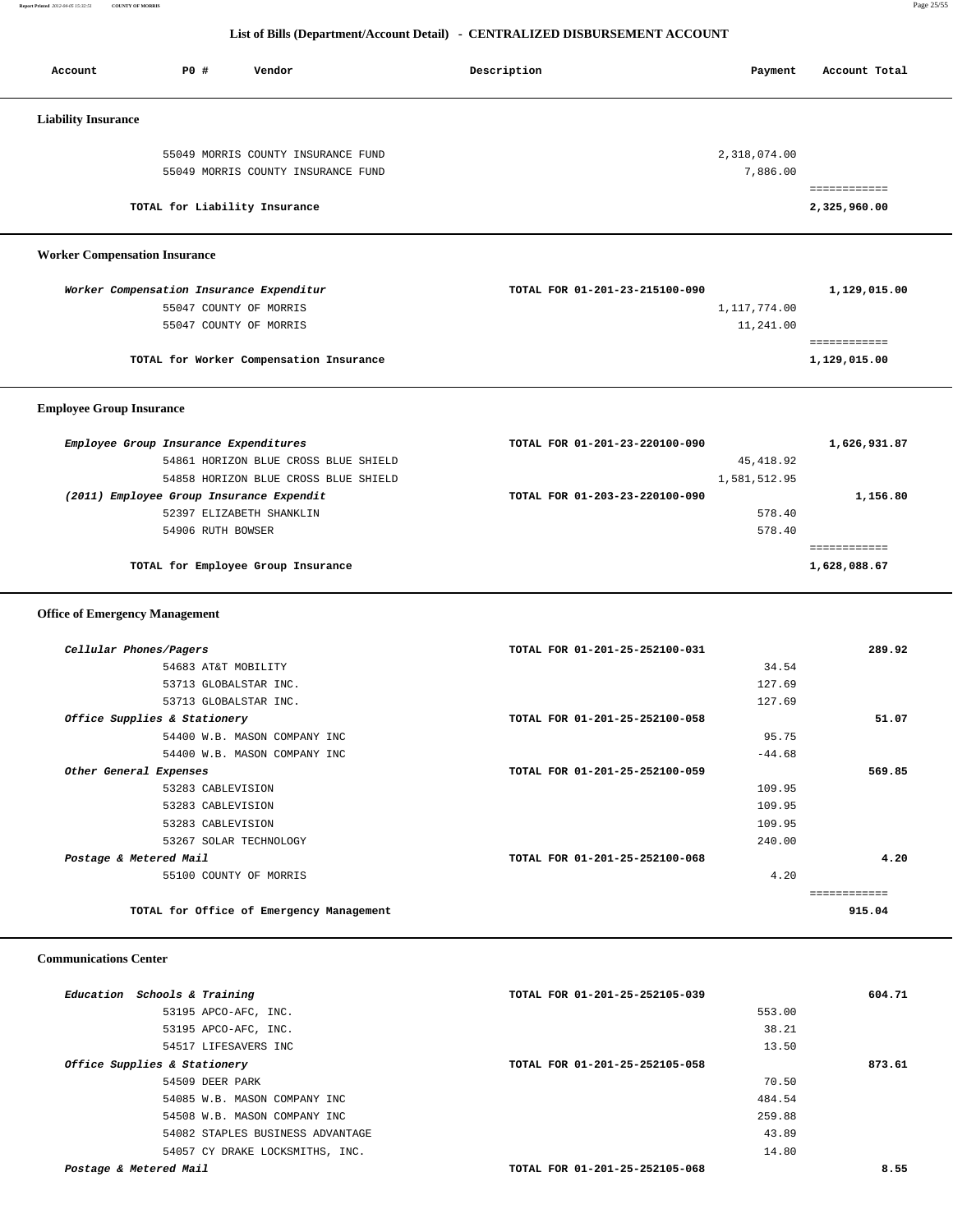#### **Report Printed** *2012-04-05 15:32:51* **COUNTY OF MORRIS** Page 26/55

## **List of Bills (Department/Account Detail) - CENTRALIZED DISBURSEMENT ACCOUNT**

| Account                      | PO#                             | Vendor                              | Description                    | Payment   | Account Total             |
|------------------------------|---------------------------------|-------------------------------------|--------------------------------|-----------|---------------------------|
| <b>Communications Center</b> |                                 |                                     |                                |           |                           |
|                              | 55100 COUNTY OF MORRIS          |                                     |                                | 8.55      |                           |
| Radio Repairs                |                                 |                                     | TOTAL FOR 01-201-25-252105-072 |           | 700.00                    |
|                              |                                 | 54516 ROYAL COMMUNICATIONS INC.     |                                | 150.00    |                           |
|                              |                                 | 54516 ROYAL COMMUNICATIONS INC.     |                                | 550.00    |                           |
| Software Maintenance         |                                 |                                     | TOTAL FOR 01-201-25-252105-078 |           | 2,332.00                  |
|                              |                                 | 53581 INNOVATIVE DATA SOLUTIONS INC |                                | 1,150.00  |                           |
|                              |                                 | 54026 GUARDIAN TRACKING LLC         |                                | 1,182.00  |                           |
| Interpretor Fees             |                                 |                                     | TOTAL FOR 01-201-25-252105-117 |           | 768.40                    |
|                              |                                 | 54092 LANGUAGE LINE SERVICES        |                                | 768.40    |                           |
|                              | County Wide Radio System        |                                     | TOTAL FOR 01-201-25-252105-131 |           | 17,000.00                 |
|                              | 51509 PSE & G, CO.              |                                     |                                | 17,000.00 |                           |
|                              | TOTAL for Communications Center |                                     |                                |           | ============<br>22,287.27 |

## **County Medical Examiner Office**

| Consultation Fee                         | TOTAL FOR 01-201-25-254100-035 | 400.00       |
|------------------------------------------|--------------------------------|--------------|
| 54779 MORRISTOWN PATHOLOGY ASSOC.        | 400.00                         |              |
| Office Supplies & Stationery             | TOTAL FOR 01-201-25-254100-058 | 594.60       |
| 54753 DEER PARK                          | 14.79                          |              |
| 54446 W.B. MASON COMPANY INC             | 11.76                          |              |
| 54780 PAPERMART INC                      | 194.30                         |              |
| 54780 PAPERMART INC                      | 373.75                         |              |
| Postage & Metered Mail                   | TOTAL FOR 01-201-25-254100-068 | 14.45        |
| 55100 COUNTY OF MORRIS                   | 14.45                          |              |
| X-Ray & Medical Supplies                 | TOTAL FOR 01-201-25-254100-203 | 2,632.48     |
| 54445 CENTENNIAL PRODUCTS INC.           | 399.00                         |              |
| 54445 CENTENNIAL PRODUCTS INC.           | 1,242.00                       |              |
| 54445 CENTENNIAL PRODUCTS INC.           | 175.48                         |              |
| 54752 MORRISTOWN MEMORIAL/PATHOLOGY      | 244.00                         |              |
| 54752 MORRISTOWN MEMORIAL/PATHOLOGY      | 572.00                         |              |
| (2011) Consultation Fee                  | TOTAL FOR 01-203-25-254100-035 | 1,000.00     |
| 54452 UNIVERSITY OF MISSOURI             | 500.00                         |              |
| 54452 UNIVERSITY OF MISSOURI             | 500.00                         |              |
| (2011) Morgue Fees                       | TOTAL FOR 01-203-25-254100-055 | 1,470.00     |
| 54454 MORRISTOWN MEMORIAL HOSPITAL       | 1,470.00                       |              |
| (2011) Other General Expenses            | TOTAL FOR 01-203-25-254100-059 | 3,938.67     |
| 49000 GALLS, AN ARAMARK CO.              | 536.14                         |              |
| 49000 GALLS, AN ARAMARK CO.              | 146.22                         |              |
| 49000 GALLS, AN ARAMARK CO.              | 1,050.00                       |              |
| 49000 GALLS, AN ARAMARK CO.              | 264.00                         |              |
| 49000 GALLS, AN ARAMARK CO.              | 303.66                         |              |
| 49000 GALLS, AN ARAMARK CO.              | 479.94                         |              |
| 49000 GALLS, AN ARAMARK CO.              | 479.94                         |              |
| 49000 GALLS, AN ARAMARK CO.              | 479.94                         |              |
| 49000 GALLS, AN ARAMARK CO.              | 159.98                         |              |
| 49000 GALLS, AN ARAMARK CO.              | 38.85                          |              |
|                                          |                                | ============ |
| TOTAL for County Medical Examiner Office |                                | 10,050.20    |

# **County Sheriff's Department**

| Other General Expenses           | TOTAL FOR 01-201-25-270100-059 | 195.82 |
|----------------------------------|--------------------------------|--------|
| 54021 SHERIFF EDWARD V. ROCHFORD | 40.69                          |        |
| 54021 SHERIFF EDWARD V. ROCHFORD | 60.98                          |        |
| 54021 SHERIFF EDWARD V. ROCHFORD | 25.00                          |        |
| 54088 CY DRAKE LOCKSMITHS, INC.  | 25.45                          |        |
| 54088 CY DRAKE LOCKSMITHS, INC.  | 7.20                           |        |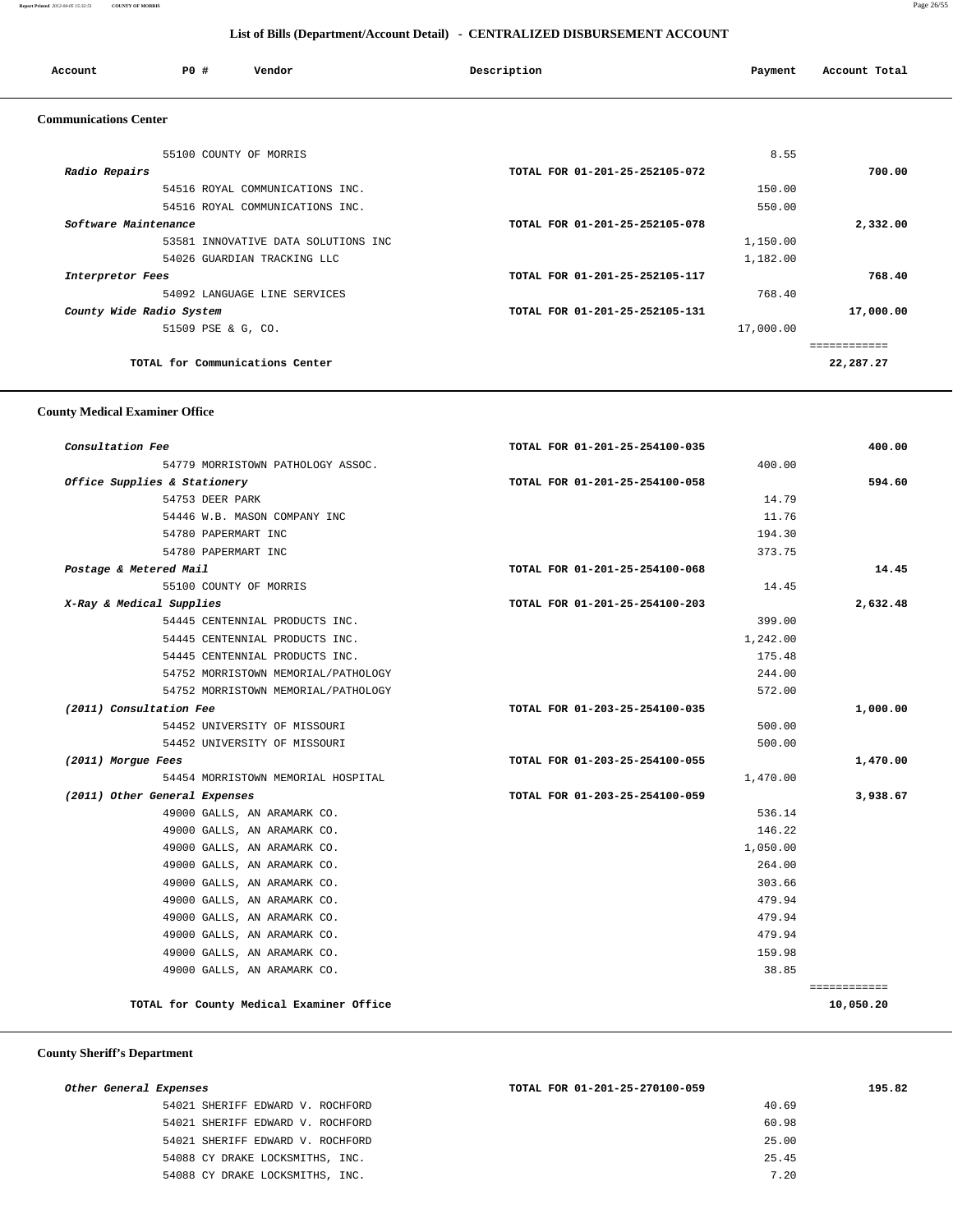**Report Printed** *2012-04-05 15:32:51* **COUNTY OF MORRIS** Page 27/55

# **List of Bills (Department/Account Detail) - CENTRALIZED DISBURSEMENT ACCOUNT**

| Account | <b>PO#</b> | Vendor | Description | Payment | Account Total |
|---------|------------|--------|-------------|---------|---------------|
|         |            |        |             |         |               |

# **County Sheriff's Department**

|                 | 54088 CY DRAKE LOCKSMITHS, INC.      |                                | 36.50    |          |
|-----------------|--------------------------------------|--------------------------------|----------|----------|
|                 | Postage & Metered Mail               | TOTAL FOR 01-201-25-270100-068 |          | 451.49   |
|                 | 55100 COUNTY OF MORRIS               |                                | 451.49   |          |
|                 | Software Maintenance                 | TOTAL FOR 01-201-25-270100-078 |          | 155.00   |
|                 | 54027 LEXIS NEXIS ACCURINT           |                                | 155.00   |          |
| Travel Expense  |                                      | TOTAL FOR 01-201-25-270100-082 |          | 329.45   |
|                 | 54023 SHERIFF EDWARD V. ROCHFORD     |                                | 131.85   |          |
|                 | 54023 SHERIFF EDWARD V. ROCHFORD     |                                | 51.09    |          |
|                 | 54023 SHERIFF EDWARD V. ROCHFORD     |                                | 146.51   |          |
|                 | Other Outside Services               | TOTAL FOR 01-201-25-270100-084 |          | 6,048.36 |
|                 | 54030 U.S. SECURITY ASSOCIATES, INC. |                                | 1,879.39 |          |
|                 | 54016 U.S. SECURITY ASSOCIATES, INC. |                                | 1,897.29 |          |
|                 | 54015 U.S. SECURITY ASSOCIATES, INC. |                                | 2,271.68 |          |
|                 | Other Administrative Supplies        | TOTAL FOR 01-201-25-270100-095 |          | 1,045.77 |
|                 | 54018 STAPLES BUSINESS ADVANTAGE     |                                | 65.82    |          |
|                 | 54102 STAPLES BUSINESS ADVANTAGE     |                                | 64.62    |          |
|                 | 54102 STAPLES BUSINESS ADVANTAGE     |                                | 65.98    |          |
|                 | 54017 STAPLES BUSINESS ADVANTAGE     |                                | 580.25   |          |
|                 | 54020 W.B. MASON COMPANY INC         |                                | 269.10   |          |
|                 | Communications Equipment             | TOTAL FOR 01-201-25-270100-161 |          | 1,675.40 |
|                 | 53417 PORTER LEE CORPORATION         |                                | 395.00   |          |
|                 | 54028 VERIZON WIRELESS               |                                | 1,280.40 |          |
|                 | Uniform And Accessories              | TOTAL FOR 01-201-25-270100-202 |          | 466.00   |
|                 | 54074 LANIGAN ASSOCIATES INC         |                                | 158.00   |          |
|                 | 54074 LANIGAN ASSOCIATES INC         |                                | 300.00   |          |
|                 | 54074 LANIGAN ASSOCIATES INC         |                                | 8.00     |          |
|                 | X-Ray & Medical Supplies             | TOTAL FOR 01-201-25-270100-203 |          | 563.03   |
|                 | 54034 MIRION TECHNOLOGIES (GDS) INC  |                                | 563.03   |          |
| Small Tools     |                                      | TOTAL FOR 01-201-25-270100-239 |          |          |
|                 | 54019 SHERIFF EDWARD V. ROCHFORD     |                                | 64.95    |          |
| Equipment       |                                      | TOTAL FOR 01-201-25-270100-258 |          | 1,635.68 |
|                 | 54014 ROYAL COMMUNICATIONS INC.      |                                | 589.68   |          |
|                 | 54022 ROYAL COMMUNICATIONS INC.      |                                | 705.00   |          |
|                 | 54022 ROYAL COMMUNICATIONS INC.      |                                | 270.00   |          |
|                 |                                      |                                | 42.00    |          |
|                 | 54022 ROYAL COMMUNICATIONS INC.      |                                |          |          |
|                 | 54022 ROYAL COMMUNICATIONS INC.      |                                | 15.00    |          |
|                 | 54022 ROYAL COMMUNICATIONS INC.      |                                | 14.00    |          |
|                 | (2011) Other General Expenses        | TOTAL FOR 01-203-25-270100-059 |          | 1,114.93 |
|                 | 50877 MYRON MFG CORP                 |                                | 1,040.95 |          |
|                 | 50877 MYRON MFG CORP                 |                                | 73.98    |          |
| (2011) Firearms |                                      | TOTAL FOR 01-203-25-270100-116 |          | 3,255.93 |

# **County Prosecutor's Office**

| Associations and Memberships |                                   | TOTAL FOR 01-201-25-275100-023 |        | 150.00   |
|------------------------------|-----------------------------------|--------------------------------|--------|----------|
|                              | 52986 NJ BIAS OFFICER ASSOCIATION |                                | 150.00 |          |
| Data Processing Supplies     |                                   | TOTAL FOR 01-201-25-275100-037 |        | 1,584.27 |
|                              | 54371 C D W GOVERNMENT, INC.      |                                | 426.65 |          |
|                              | 54371 C D W GOVERNMENT, INC.      |                                | 99.74  |          |
|                              | 54357 STAPLES BUSINESS ADVANTAGE  |                                | 952.00 |          |
|                              | 54357 STAPLES BUSINESS ADVANTAGE  |                                | 47.48  |          |
|                              | 54750 KEVIN KENNEDY               |                                | 49.70  |          |
|                              | 54750 KEVIN KENNEDY               |                                | 8.70   |          |
| Office Supplies & Stationery |                                   | TOTAL FOR 01-201-25-275100-058 |        | 732.26   |
|                              | 53687 STAPLES BUSINESS ADVANTAGE  |                                | 230.53 |          |
|                              | 53687 STAPLES BUSINESS ADVANTAGE  |                                | 297.15 |          |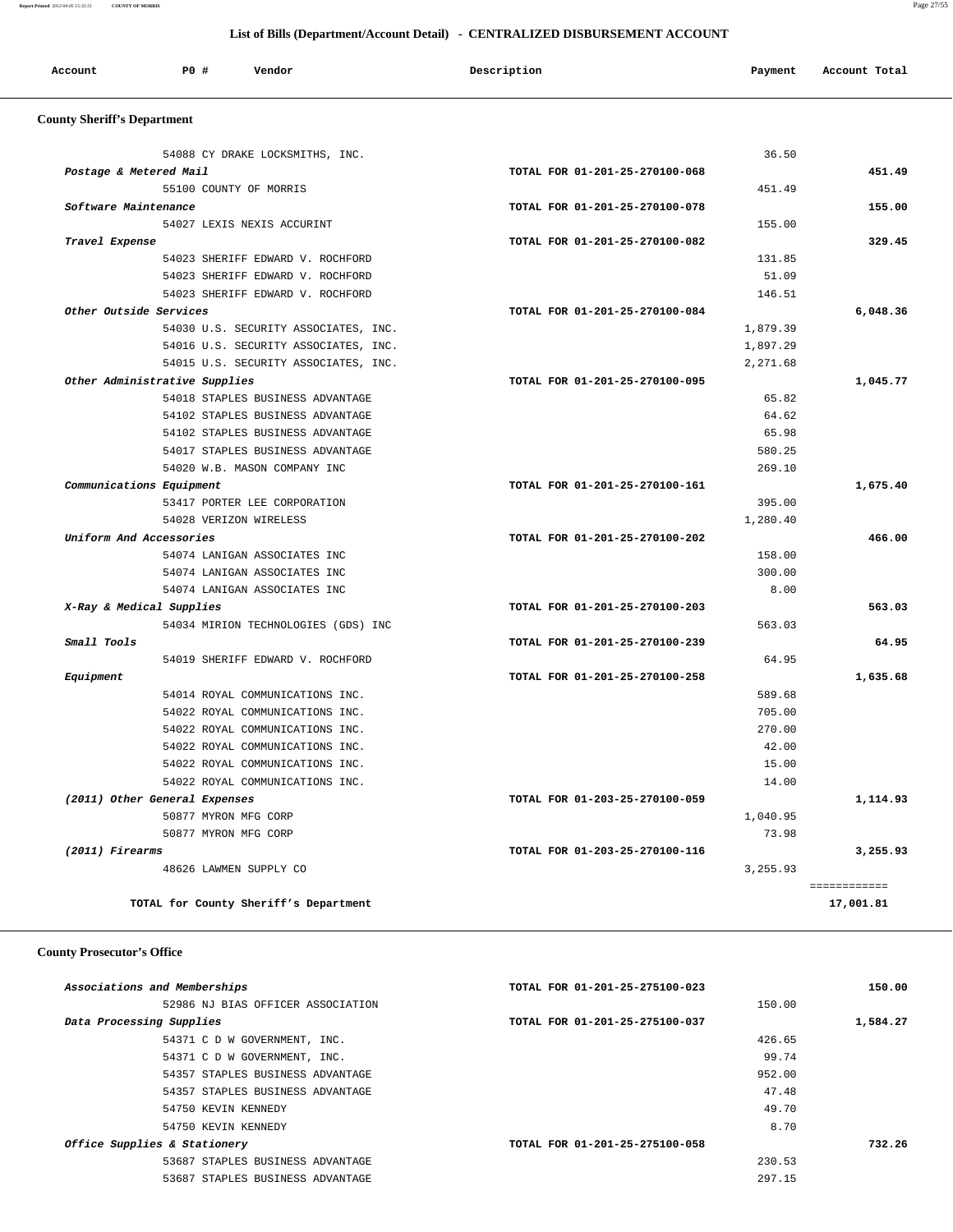| Account                           | PO# | Vendor | Description | Payment | Account Total |
|-----------------------------------|-----|--------|-------------|---------|---------------|
| <b>County Prosecutor's Office</b> |     |        |             |         |               |

|                                | 54357 STAPLES BUSINESS ADVANTAGE   |                                | 109.18   |              |
|--------------------------------|------------------------------------|--------------------------------|----------|--------------|
|                                | 54357 STAPLES BUSINESS ADVANTAGE   |                                | 13.46    |              |
|                                | 54357 STAPLES BUSINESS ADVANTAGE   |                                | 23.75    |              |
|                                | 54357 STAPLES BUSINESS ADVANTAGE   |                                | 58.19    |              |
| Postage & Metered Mail         |                                    | TOTAL FOR 01-201-25-275100-068 |          | 1,620.83     |
|                                | 55100 COUNTY OF MORRIS             |                                | 1,620.83 |              |
| Special Projects               |                                    | TOTAL FOR 01-201-25-275100-079 |          | 3,044.64     |
|                                | 54421 M.C. PROSECUTOR'S EMERGENT   |                                | 3,044.64 |              |
| Meeting Exp Advisory Board Etc |                                    | TOTAL FOR 01-201-25-275100-088 |          | 256.88       |
|                                | 54361 DIV OF CRIMINAL JUSTICE      |                                | 135.00   |              |
|                                | 54738 WILLIAM SCHIEVELLA           |                                | 25.58    |              |
|                                | 54738 WILLIAM SCHIEVELLA           |                                | 96.30    |              |
| Investigation Expense          |                                    | TOTAL FOR 01-201-25-275100-118 |          | 123.80       |
|                                | 53661 GTS WELCO                    |                                | 42.47    |              |
|                                | 54735 EQUIFAX INFORMATION SVCS LLC |                                | 81.33    |              |
| Court Expenses-Extradition     |                                    | TOTAL FOR 01-201-25-275100-126 |          | 118.50       |
|                                | 54729 CHRISTOPHER DORN             |                                | 118.50   |              |
| (2011) Law Books               |                                    | TOTAL FOR 01-203-25-275100-050 |          | 2,178.75     |
|                                | 51358 WEST PAYMENT CENTER          |                                | 1,015.56 |              |
|                                | 51358 WEST PAYMENT CENTER          |                                | 1,163.19 |              |
| (2011) Medical                 |                                    | TOTAL FOR 01-203-25-275100-189 |          | 175.00       |
|                                | 52996 STATE TOXICOLOGY LABORATORY  |                                | 35.00    |              |
|                                | 52996 STATE TOXICOLOGY LABORATORY  |                                | 35.00    |              |
|                                | 52996 STATE TOXICOLOGY LABORATORY  |                                | 35.00    |              |
|                                | 52996 STATE TOXICOLOGY LABORATORY  |                                | 35.00    |              |
|                                | 52996 STATE TOXICOLOGY LABORATORY  |                                | 35.00    |              |
|                                |                                    |                                |          | ============ |
|                                |                                    |                                |          |              |

 **County Jail** 

| 362.16    |            | TOTAL FOR 01-201-25-280100-031 |                                     | Cellular Phones/Pagers       |
|-----------|------------|--------------------------------|-------------------------------------|------------------------------|
|           | 362.16     |                                | 54321 VERIZON WIRELESS              |                              |
| 302.47    |            | TOTAL FOR 01-201-25-280100-039 | Education Schools & Training        |                              |
|           | 179.00     |                                | 53794 PESI HEALTHCARE               |                              |
|           | 123.47     |                                | 53327 CMI EDUCATION INSTITUTE INC.  |                              |
| 1,656.00  |            | TOTAL FOR 01-201-25-280100-047 | Identification Equip&Supplies       |                              |
|           | 1,656.00   |                                | 54331 ALL-STAR IDENTIFICATION       |                              |
| 1,599.16  |            | TOTAL FOR 01-201-25-280100-058 |                                     | Office Supplies & Stationery |
|           | 1,599.16   |                                | 54330 W.B. MASON COMPANY INC        |                              |
| 59.48     |            | TOTAL FOR 01-201-25-280100-068 |                                     | Postage & Metered Mail       |
|           | 59.48      |                                | 55100 COUNTY OF MORRIS              |                              |
| 170.75    |            | TOTAL FOR 01-201-25-280100-084 |                                     | Other Outside Services       |
|           | 129.75     |                                | 54349 JOHN WILLS STUDIOS            |                              |
|           | 41.00      |                                | 54339 T J'S SPORTWIDE TROPHY        |                              |
| 87.70     |            | TOTAL FOR 01-201-25-280100-128 |                                     | Security Equipment           |
|           | 31.65      |                                | 53787 CY DRAKE LOCKSMITHS, INC.     |                              |
|           | 28.05      |                                | 53787 CY DRAKE LOCKSMITHS, INC.     |                              |
|           | 28.00      |                                | 54316 CY DRAKE LOCKSMITHS, INC.     |                              |
| 361.48    |            | TOTAL FOR 01-201-25-280100-147 |                                     | Water                        |
|           | 361.48     |                                | 53798 OUENCH USA                    |                              |
| 3,923.70  |            | TOTAL FOR 01-201-25-280100-164 |                                     | Office Machines - Rental     |
|           | 3,923.70   |                                | 53790 KYOCERA MITA AMERICA, INC.    |                              |
| 34,024.06 |            | TOTAL FOR 01-201-25-280100-185 |                                     | Food                         |
|           | 17, 119.76 |                                | 54317 ARAMARK CORRECTIONAL SERVICES |                              |
|           | 16,904.30  |                                | 54317 ARAMARK CORRECTIONAL SERVICES |                              |
| 26,691.27 |            | TOTAL FOR 01-201-25-280100-189 |                                     | Medical                      |
|           | 635.00     |                                | 54323 AFFILIATED EYE SURGEONS OF    |                              |
|           | 3,418.23   |                                | 54333 BIO- REFERENCE LABORATORIES   |                              |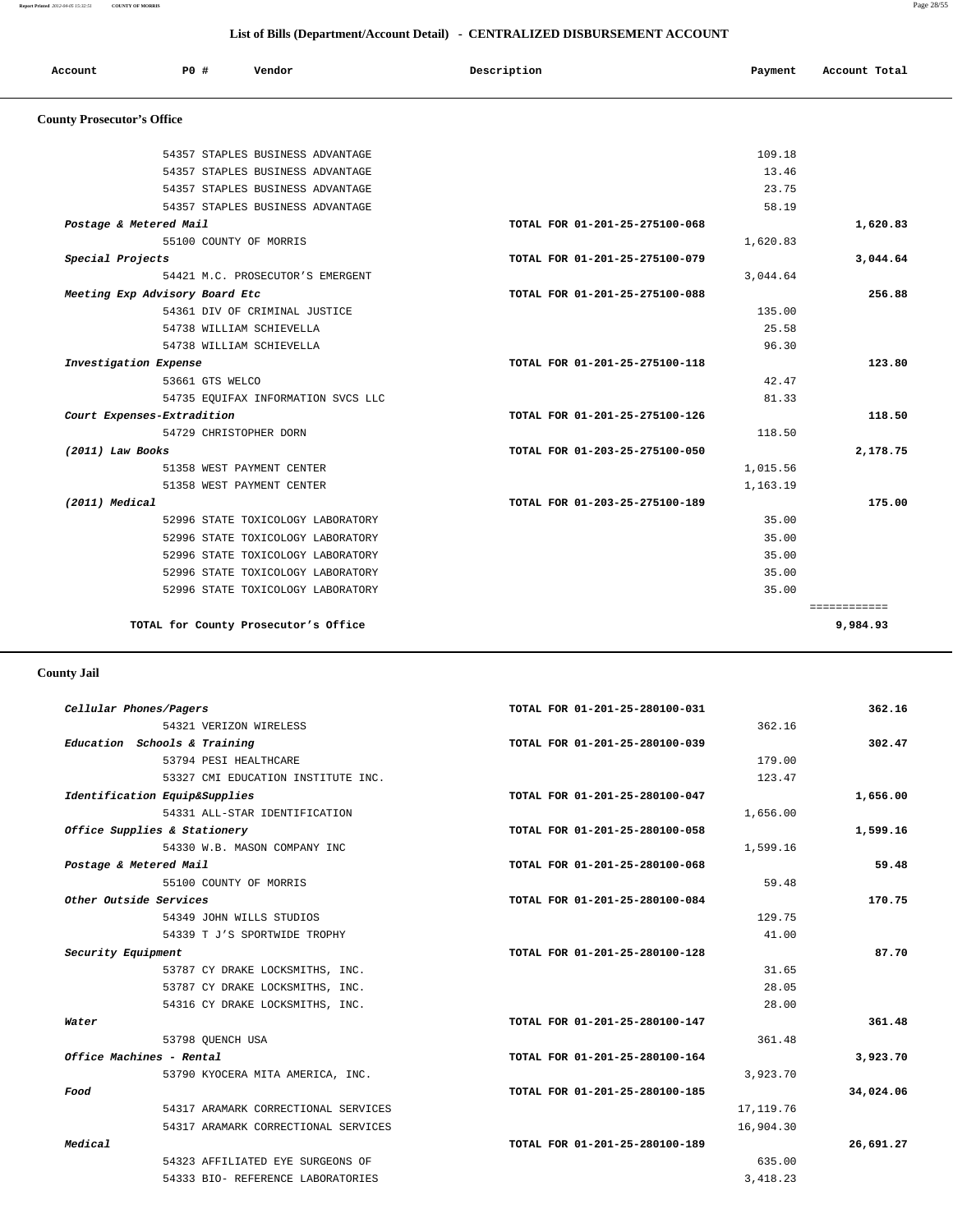**Report Printed** *2012-04-05 15:32:51* **COUNTY OF MORRIS** Page 29/55

## **List of Bills (Department/Account Detail) - CENTRALIZED DISBURSEMENT ACCOUNT**

| Account                       | <b>PO #</b> | Vendor                                                        | Description                    | Payment              | Account Total |
|-------------------------------|-------------|---------------------------------------------------------------|--------------------------------|----------------------|---------------|
|                               |             |                                                               |                                |                      |               |
| <b>County Jail</b>            |             |                                                               |                                |                      |               |
|                               |             | 52330 CONTRACT PHARMACY SERVICES INC                          |                                | 17,656.59            |               |
|                               |             | 54334 DENTRUST DENTAL INC.                                    |                                | 3,998.00             |               |
|                               |             | 50973 HEALTH CARE LOGISTICS INC.                              |                                | 45.64                |               |
|                               |             | 54329 PRECISION HEALTH INC.                                   |                                | 850.00               |               |
|                               |             | 53801 MOORE MEDICAL LLC                                       |                                | 37.88                |               |
|                               |             | 53801 MOORE MEDICAL LLC                                       |                                | 49.93                |               |
| Uniform And Accessories       |             |                                                               | TOTAL FOR 01-201-25-280100-202 |                      | 81.97         |
|                               |             | 53802 GALLS INCORPORATED                                      |                                | 81.97                |               |
| Bldg Maintenance Supplies     |             |                                                               | TOTAL FOR 01-201-25-280100-249 |                      | 38.55         |
|                               |             | 54320 MORRISTOWN LUMBER &                                     |                                | 30.56                |               |
|                               |             | 54320 MORRISTOWN LUMBER &                                     |                                | 7.99                 |               |
| Janitorial Supplies           |             |                                                               | TOTAL FOR 01-201-25-280100-252 |                      | 8,870.97      |
|                               |             | 53800 E.A. MORSE & CO. INC.                                   |                                | 84.28                |               |
|                               |             | 53800 E.A. MORSE & CO. INC.                                   |                                | 314.28               |               |
|                               |             | 54336 E.A. MORSE & CO. INC.                                   |                                | 557.05               |               |
|                               |             | 54336 E.A. MORSE & CO. INC.                                   |                                | 675.31               |               |
|                               |             | 54318 JERSEY PAPER PLUS INC                                   |                                | 96.30                |               |
|                               |             | 54318 JERSEY PAPER PLUS INC                                   |                                | 1,444.50             |               |
|                               |             | 54318 JERSEY PAPER PLUS INC                                   |                                | 1,675.80             |               |
|                               |             | 54318 JERSEY PAPER PLUS INC                                   |                                | 529.20               |               |
|                               |             | 54318 JERSEY PAPER PLUS INC<br>53799 ATLANTIC SAFETY PRODUCTS |                                | 2,205.00<br>1,289.25 |               |
| Machinery Repairs & Parts     |             |                                                               | TOTAL FOR 01-201-25-280100-262 |                      | 548.11        |
|                               |             | 53796 GRAINGER                                                |                                | 499.99               |               |
|                               |             | 53796 GRAINGER                                                |                                | 48.12                |               |
|                               |             | (2011) Education Schools & Training                           | TOTAL FOR 01-203-25-280100-039 |                      | 100.00        |
|                               |             | 44033 ATLANTIC TRAINING CENTER                                |                                | 100.00               |               |
| (2011) Other General Expenses |             |                                                               | TOTAL FOR 01-203-25-280100-059 |                      | 6,829.00      |
|                               |             | 49101 AMERICAN CORRECTIONAL ASSO.                             |                                | 6,750.00             |               |
|                               |             | 53804 POSTER COMPLIANCE CENTER                                |                                | 79.00                |               |
| (2011) Other Outside Services |             |                                                               | TOTAL FOR 01-203-25-280100-084 |                      | 385.00        |
|                               |             | 52338 STATE TOXICOLOGY LABORATORY                             |                                | 350.00               |               |
|                               |             | 52338 STATE TOXICOLOGY LABORATORY                             |                                | 35.00                |               |
| $(2011)$ Medical              |             |                                                               | TOTAL FOR 01-203-25-280100-189 |                      | 55,472.25     |
|                               |             | 54105 NIEVA PONS                                              |                                | 40.81                |               |
|                               |             | 49117 HEALTH CARE LOGISTICS INC.                              |                                | 43.84                |               |
|                               |             | 54325 NANCY HERNANDEZ                                         |                                | 240.00               |               |
|                               |             | 54325 NANCY HERNANDEZ                                         |                                | 240.00               |               |
|                               |             | 53013 ATLANTIC HEALTH SYSTEM                                  |                                | 2,044.00             |               |
|                               |             | 53013 ATLANTIC HEALTH SYSTEM                                  |                                | 2,044.00             |               |
|                               |             | 53013 ATLANTIC HEALTH SYSTEM<br>53013 ATLANTIC HEALTH SYSTEM  |                                | 5,458.00<br>5,066.08 |               |
|                               |             | 53013 ATLANTIC HEALTH SYSTEM                                  |                                | 783.25               |               |
|                               |             | 53013 ATLANTIC HEALTH SYSTEM                                  |                                | 783.30               |               |
|                               |             | 53013 ATLANTIC HEALTH SYSTEM                                  |                                | 792.45               |               |
|                               |             | 53013 ATLANTIC HEALTH SYSTEM                                  |                                | 1,271.40             |               |
|                               |             | 53013 ATLANTIC HEALTH SYSTEM                                  |                                | 1,424.15             |               |
|                               |             | 53013 ATLANTIC HEALTH SYSTEM                                  |                                | 76.05                |               |
|                               |             | 53013 ATLANTIC HEALTH SYSTEM                                  |                                | 169.65               |               |
|                               |             | 53013 ATLANTIC HEALTH SYSTEM                                  |                                | 1,028.20             |               |
|                               |             | 53013 ATLANTIC HEALTH SYSTEM                                  |                                | 11.70                |               |
|                               |             | 53013 ATLANTIC HEALTH SYSTEM                                  |                                | 37.70                |               |
|                               |             | 53013 ATLANTIC HEALTH SYSTEM                                  |                                | 1,527.25             |               |
|                               |             | 53013 ATLANTIC HEALTH SYSTEM                                  |                                | 19,477.00            |               |
|                               |             | 46531 ATLANTIC HEALTH SYSTEM                                  |                                | 456.30               |               |
|                               |             | 46531 ATLANTIC HEALTH SYSTEM                                  |                                | 9,907.66             |               |
|                               |             | 46531 ATLANTIC HEALTH SYSTEM                                  |                                | 423.96               |               |
|                               |             | 46531 ATLANTIC HEALTH SYSTEM                                  |                                | 92.95                |               |
|                               |             | 46531 ATLANTIC HEALTH SYSTEM                                  |                                | 204.10               |               |
|                               |             | 46531 ATLANTIC HEALTH SYSTEM                                  |                                | 76.05                |               |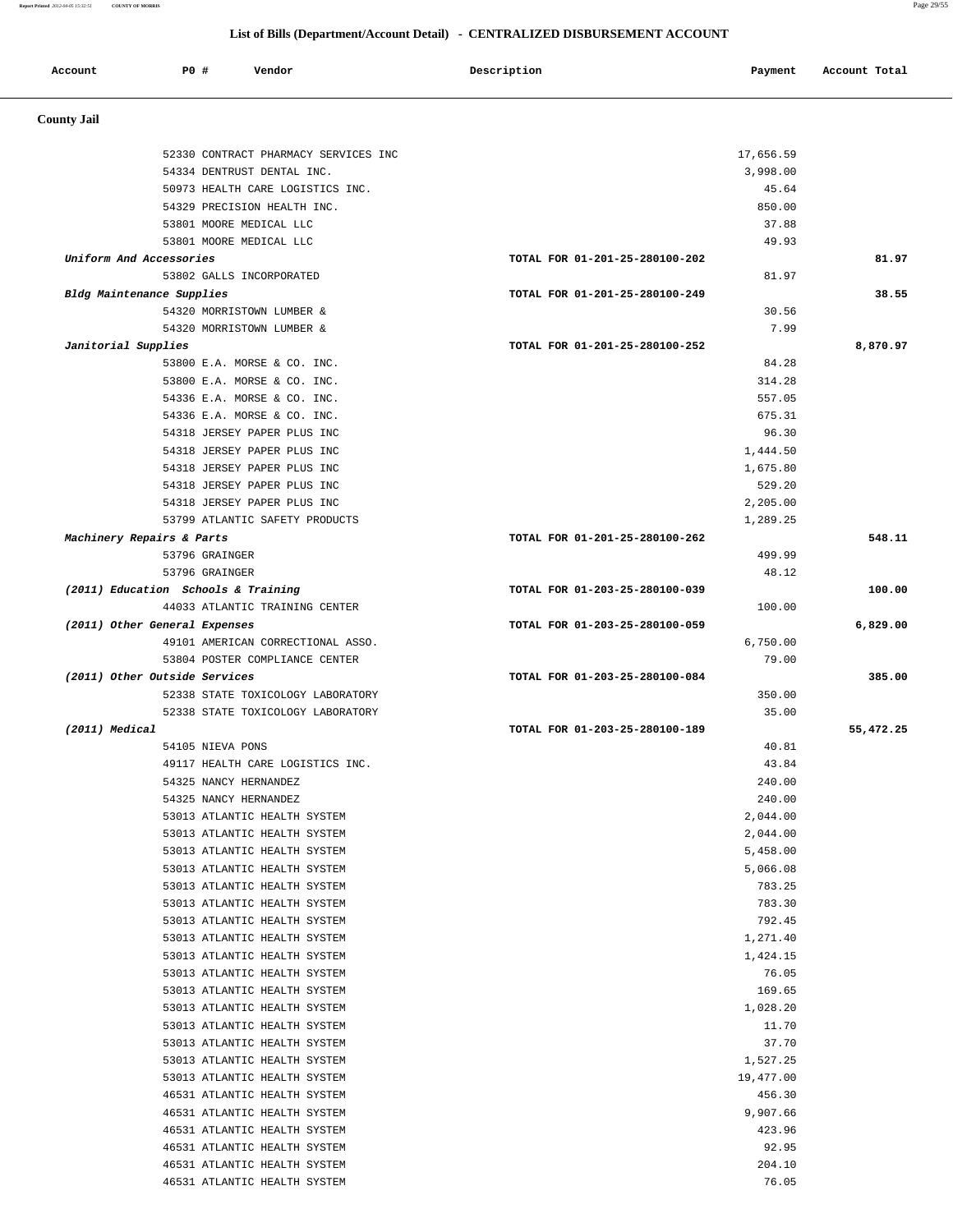| Account            | P0 #                             | Vendor                                                                                       | Description                    | Payment                   | Account Total |
|--------------------|----------------------------------|----------------------------------------------------------------------------------------------|--------------------------------|---------------------------|---------------|
| <b>County Jail</b> |                                  |                                                                                              |                                |                           |               |
|                    |                                  | 46531 ATLANTIC HEALTH SYSTEM<br>46531 ATLANTIC HEALTH SYSTEM                                 |                                | 195.65<br>113.75          |               |
|                    |                                  | 46531 ATLANTIC HEALTH SYSTEM<br>46531 ATLANTIC HEALTH SYSTEM<br>46531 ATLANTIC HEALTH SYSTEM |                                | 113.75<br>76.05<br>258.70 |               |
|                    |                                  | 46531 ATLANTIC HEALTH SYSTEM<br>46275 ATLANTIC HEALTH SYSTEM                                 |                                | 9.10<br>9.10              |               |
|                    |                                  | 46275 ATLANTIC HEALTH SYSTEM<br>46275 ATLANTIC HEALTH SYSTEM                                 |                                | 198.90<br>9.10            |               |
|                    |                                  | 46275 ATLANTIC HEALTH SYSTEM<br>46275 ATLANTIC HEALTH SYSTEM<br>46275 ATLANTIC HEALTH SYSTEM |                                | 424.45<br>56.55<br>278.20 |               |
| $(2011)$ Oxygen    |                                  | 46275 ATLANTIC HEALTH SYSTEM                                                                 | TOTAL FOR 01-203-25-280100-193 | 9.10                      | 59.40         |
|                    | (2011) Bldg Maintenance Supplies | 53803 FIRE FIGHTERS EQUIPMENT CO INC                                                         | TOTAL FOR 01-203-25-280100-249 | 59.40                     | 4,485.00      |
|                    |                                  | 54310 CARRIER CORPORATION                                                                    |                                | 4,485.00                  | ============  |

**TOTAL for County Jail 146,108.48**

## **County Youth Detention Facilit**

| Education Schools & Training             | TOTAL FOR 01-201-25-281100-039 | 56.94    |
|------------------------------------------|--------------------------------|----------|
| 53954 STAPLES BUSINESS ADVANTAGE         | 56.94                          |          |
| Postage & Metered Mail                   | TOTAL FOR 01-201-25-281100-068 | 137.50   |
| 55100 COUNTY OF MORRIS                   | 137.50                         |          |
| Janitorial Supplies                      | TOTAL FOR 01-201-25-281100-252 | 267.52   |
| 53946 CENTRAL POLY CORP                  | 252.66                         |          |
| 53946 CENTRAL POLY CORP                  | 14.86                          |          |
| Equipment                                | TOTAL FOR 01-201-25-281100-258 | 793.50   |
| 53941 ROYAL COMMUNICATIONS INC.          | 793.50                         |          |
| Machinery Repairs & Parts                | TOTAL FOR 01-201-25-281100-262 | 99.00    |
| 53964 A C & R INC                        | 11.00                          |          |
| 53964 A C & R INC                        | 88.00                          |          |
|                                          |                                |          |
| TOTAL for County Youth Detention Facilit |                                | 1,354.46 |

# **Road Repairs**

| 16.15    | TOTAL FOR 01-201-26-290100-068 |                         | Postage & Metered Mail       |
|----------|--------------------------------|-------------------------|------------------------------|
| 16.15    |                                | 55100 COUNTY OF MORRIS  |                              |
| 418.25   | TOTAL FOR 01-201-26-290100-146 |                         | Telephone                    |
| 150.43   |                                | 53736 CENTURYLINK       |                              |
| 26.95    |                                | 54083 VERIZON           |                              |
| 240.87   |                                | 54228 VERIZON           |                              |
| 218.50   | TOTAL FOR 01-201-26-290100-188 |                         | Meals                        |
| 50.00    |                                | 51284 LONG VALLEY PIZZA |                              |
| 7.50     |                                | 51284 LONG VALLEY PIZZA |                              |
| 140.00   |                                | 53284 PAULS DINER       |                              |
| 21.00    |                                | 53284 PAULS DINER       |                              |
| 90.00    | TOTAL FOR 01-201-26-290100-207 |                         | Uniform & Clothing Allowance |
| 90.00    |                                | 54393 ROBERT REIDMILLER |                              |
| 5,384.82 | TOTAL FOR 01-201-26-290100-222 |                         | Bituminous Concrete          |
| 557.70   |                                | 53351 TILCON            |                              |
| 1,900.58 |                                | 53351 TILCON            |                              |
| 845.00   |                                | 53815 WELDON ASPHALT    |                              |
| 1,340.02 |                                | 53741 TILCON            |                              |
| 741.52   |                                | 54223 TILCON            |                              |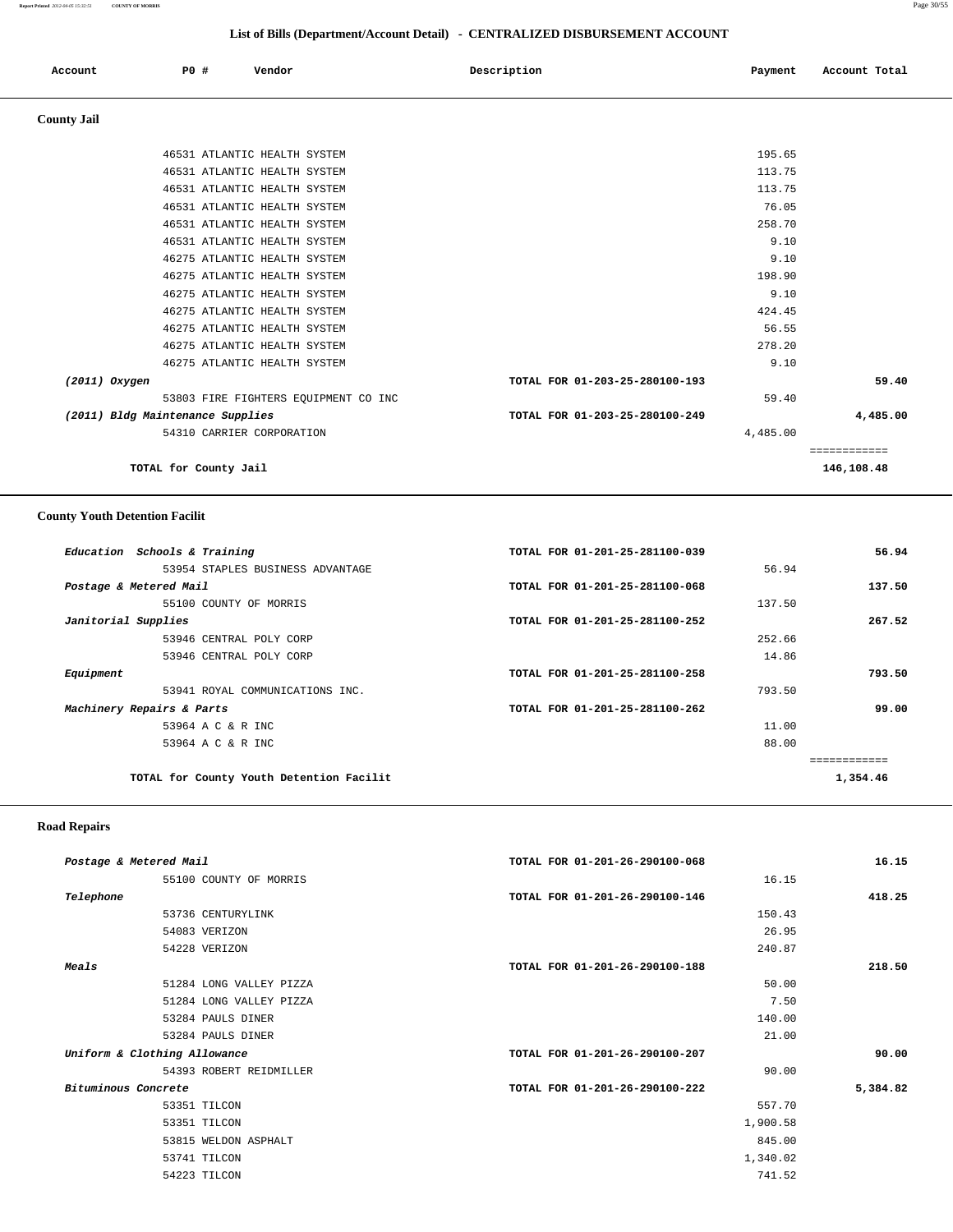**Report Printed** *2012-04-05 15:32:51* **COUNTY OF MORRIS** Page 31/55

## **List of Bills (Department/Account Detail) - CENTRALIZED DISBURSEMENT ACCOUNT**

| Account | <b>PO #</b> | Vendor | Description | Payment | Account Total |
|---------|-------------|--------|-------------|---------|---------------|
|         |             |        |             |         |               |

# **Road Repairs**

| Contracted Snow/Ice Removal          | TOTAL FOR 01-201-26-290100-228 | 19,320.00    |
|--------------------------------------|--------------------------------|--------------|
| 51368 MICHAEL FITZPATRICK & SON INC. | 19,320.00                      |              |
| Signage                              | TOTAL FOR 01-201-26-290100-238 | 14.40        |
| 53261 COUNTY WELDING SUPPLY CO       |                                | 14.40        |
| Stone                                | TOTAL FOR 01-201-26-290100-244 | 2,461.95     |
| 53350 TILCON                         |                                | 892.82       |
| 53739 TILCON                         |                                | 780.71       |
| 54225 TILCON                         |                                | 788.42       |
| Construction Materials               | TOTAL FOR 01-201-26-290100-260 | 1,160.10     |
| 53816 SUSSEX COUNTY MUA              |                                | 796.35       |
| 54456 SUSSEX COUNTY MUA              |                                | 363.75       |
| Safety Items                         | TOTAL FOR 01-201-26-290100-266 | 702.67       |
| 53930 GEN-EL SAFETY & INDUSTRIAL     |                                | 276.92       |
| 53758 CABLEVISION                    |                                | 69.22        |
| 54097 GALETON GLOVES                 |                                | 356.53       |
| $(2011)$ Meals                       | TOTAL FOR 01-203-26-290100-188 | 126.50       |
| 51284 LONG VALLEY PIZZA              |                                | 60.00        |
| 51284 LONG VALLEY PIZZA              |                                | 9.00         |
| 53284 PAULS DINER                    |                                | 50.00        |
| 53284 PAULS DINER                    |                                | 7.50         |
|                                      |                                | ============ |
| TOTAL for Road Repairs               |                                | 29,913.34    |

## **Bridges and Culverts**

| 323.68       | TOTAL FOR 01-201-26-292100-146 | Telephone                          |
|--------------|--------------------------------|------------------------------------|
|              | 323.68                         | 54000 VERIZON                      |
| 74.00        | TOTAL FOR 01-201-26-292100-227 | Concrete                           |
|              | 37.00                          | 53911 R.P. SMITH & SON, INC.       |
|              | 37.00                          | 53911 R.P. SMITH & SON, INC.       |
| 69.66        | TOTAL FOR 01-201-26-292100-234 | Paint                              |
|              | 4.58                           | 53531 RICCIARDI BROTHERS OF        |
|              | 32.54                          | 53531 RICCIARDI BROTHERS OF        |
|              | 32.54                          | 53531 RICCIARDI BROTHERS OF        |
| 255.30       | TOTAL FOR 01-201-26-292100-246 | Tools - Others                     |
|              | 74.50                          | 54002 KENVIL POWER EQUIPMENT, INC. |
|              | 2.10                           | 54002 KENVIL POWER EQUIPMENT, INC. |
|              | 0.52                           | 54002 KENVIL POWER EQUIPMENT, INC. |
|              | 3.20                           | 54002 KENVIL POWER EQUIPMENT, INC. |
|              | 16.30                          | 54002 KENVIL POWER EQUIPMENT, INC. |
|              | 10.25                          | 54002 KENVIL POWER EQUIPMENT, INC. |
|              | 31.30                          | 54002 KENVIL POWER EQUIPMENT, INC. |
|              | 2.33                           | 54002 KENVIL POWER EQUIPMENT, INC. |
|              | 5.60                           | 54002 KENVIL POWER EQUIPMENT, INC. |
|              | 2.95                           | 54002 KENVIL POWER EQUIPMENT, INC. |
|              | 106.25                         | 54002 KENVIL POWER EQUIPMENT, INC. |
| 344.50       | TOTAL FOR 01-203-26-292100-266 | (2011) Safety Items                |
|              | 344.50                         | 53761 GRAINGER                     |
| ============ |                                |                                    |
| 1,067.14     |                                | TOTAL for Bridges and Culverts     |

 **Shade Tree Commission** 

| Machinery Repairs & Parts |                                    | TOTAL FOR 01-201-26-300100-262 |        | 248.00 |
|---------------------------|------------------------------------|--------------------------------|--------|--------|
|                           | 54227 KENVIL POWER EQUIPMENT, INC. |                                | 248.00 |        |
| Safety Items              |                                    | TOTAL FOR 01-201-26-300100-266 |        | 162.00 |
|                           | 54394 GEN-EL SAFETY & INDUSTRIAL   |                                | 162.00 |        |
|                           |                                    |                                |        |        |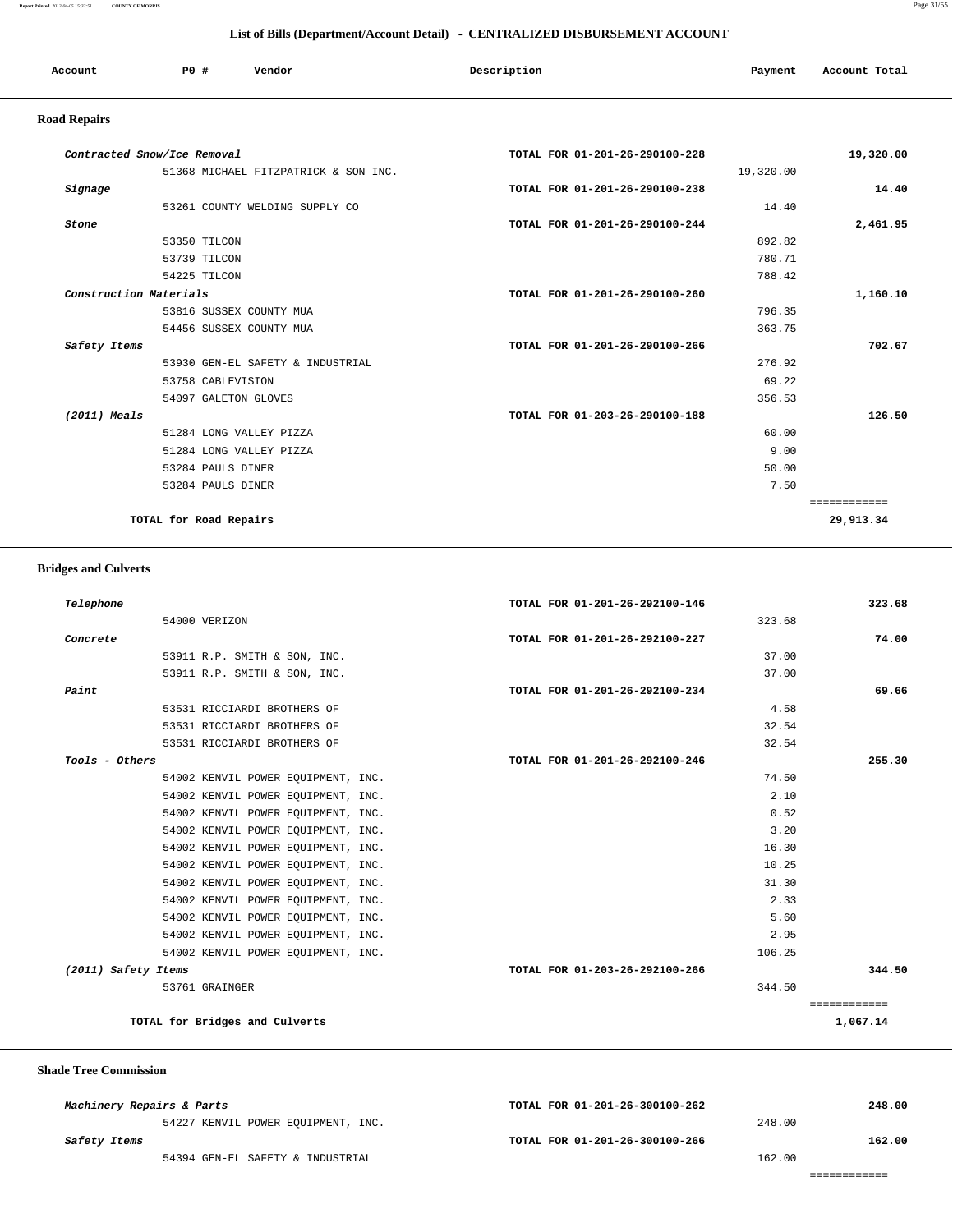**Report Printed** *2012-04-05 15:32:51* **COUNTY OF MORRIS** Page 32/55

 **Buildings & Grounds** 

## **List of Bills (Department/Account Detail) - CENTRALIZED DISBURSEMENT ACCOUNT**

| Account                      | P0 # | Vendor                          | Description | Payment | Account Total |
|------------------------------|------|---------------------------------|-------------|---------|---------------|
| <b>Shade Tree Commission</b> |      |                                 |             |         |               |
|                              |      | TOTAL for Shade Tree Commission |             |         | 410.00        |
|                              |      |                                 |             |         |               |

| Building Rental              |                                     | TOTAL FOR 01-201-26-310100-029 | 32,419.72 |
|------------------------------|-------------------------------------|--------------------------------|-----------|
| 54997 WILLIAM F. BARNISH     |                                     | 7,087.72                       |           |
| 54996 DOWEL SYLVAN LLC       |                                     | 5,895.00                       |           |
| 54996 DOWEL SYLVAN LLC       |                                     | 6,538.50                       |           |
| 54996 DOWEL SYLVAN LLC       |                                     | 5,502.00                       |           |
| 54996 DOWEL SYLVAN LLC       |                                     | 7,396.50                       |           |
| Equipment Service Agreements |                                     | TOTAL FOR 01-201-26-310100-044 | 263.75    |
| 53938 A C & R INC            |                                     | 263.75                         |           |
| Office Supplies & Stationery |                                     | TOTAL FOR 01-201-26-310100-058 | 741.42    |
|                              | 53766 STAPLES BUSINESS ADVANTAGE    | 657.03                         |           |
|                              | 53766 STAPLES BUSINESS ADVANTAGE    |                                | 1.97      |
|                              | 53766 STAPLES BUSINESS ADVANTAGE    | 146.22                         |           |
|                              | 53766 STAPLES BUSINESS ADVANTAGE    | $-63.80$                       |           |
| Other Outside Services       |                                     | TOTAL FOR 01-201-26-310100-084 | 1,812.00  |
|                              | 53951 TREASURER-STATE OF NEW JERSEY | 368.00                         |           |
|                              | 53951 TREASURER-STATE OF NEW JERSEY | 1,036.00                       |           |
|                              | 53951 TREASURER-STATE OF NEW JERSEY | 408.00                         |           |
| Security Equipment           |                                     | TOTAL FOR 01-201-26-310100-128 | 1,113.00  |
|                              | 53947 COMPLETE SECURITY SYSTEMS     | 130.00                         |           |
|                              | 53947 COMPLETE SECURITY SYSTEMS     | 368.00                         |           |
|                              | 53947 COMPLETE SECURITY SYSTEMS     | 235.00                         |           |
|                              | 53947 COMPLETE SECURITY SYSTEMS     | 380.00                         |           |
| Uniform & Clothing Allowance |                                     | TOTAL FOR 01-201-26-310100-207 |           |
| 54396 WILMAR HORMAZA         |                                     |                                | 90.00     |
| Paint                        |                                     | TOTAL FOR 01-201-26-310100-234 | 2,930.53  |
| 54476 SHERWIN-WILLIAMS       |                                     |                                | 65.75     |
| 54476 SHERWIN-WILLIAMS       |                                     | 209.79                         |           |
| 54469 RICCIARDI BROTHERS OF  |                                     |                                | 89.96     |
| 54469 RICCIARDI BROTHERS OF  |                                     | 714.77                         |           |
| 54469 RICCIARDI BROTHERS OF  |                                     | 141.02                         |           |
| 54469 RICCIARDI BROTHERS OF  |                                     | 299.93                         |           |
| 54469 RICCIARDI BROTHERS OF  |                                     |                                | 62.44     |
| 54469 RICCIARDI BROTHERS OF  |                                     | 291.31                         |           |
| 54469 RICCIARDI BROTHERS OF  |                                     | 107.75                         |           |
| 54469 RICCIARDI BROTHERS OF  |                                     |                                | 85.14     |
| 54470 RICCIARDI BROTHERS OF  |                                     | 128.01                         |           |
| 54470 RICCIARDI BROTHERS OF  |                                     |                                | 52.37     |
| 54470 RICCIARDI BROTHERS OF  |                                     | 215.80                         |           |
| 54470 RICCIARDI BROTHERS OF  |                                     |                                | 10.99     |
| 54470 RICCIARDI BROTHERS OF  |                                     | 417.01                         |           |
| 54470 RICCIARDI BROTHERS OF  |                                     |                                | 38.49     |
| Pipes - Others               |                                     | TOTAL FOR 01-201-26-310100-235 | 850.64    |
|                              | 54916 MADISON PLUMBING SUPPLY CO    | 766.22                         |           |
|                              | 54916 MADISON PLUMBING SUPPLY CO    |                                | 84.42     |
| Snow Removal & Ice Control   |                                     | TOTAL FOR 01-201-26-310100-242 | 2,050.65  |
|                              | 53957 ALLEN PAPER & SUPPLY CO       | 2,050.65                       |           |
| Bldg Maintenance Supplies    |                                     | TOTAL FOR 01-201-26-310100-249 | 4,532.55  |
|                              | 54475 ACCREDITED LOCK SUPPLY CO     |                                | 37.39     |
|                              | 54475 ACCREDITED LOCK SUPPLY CO     | 648.00                         |           |
| 54468 MORRISTOWN LUMBER &    |                                     | 130.93                         |           |
| 54468 MORRISTOWN LUMBER &    |                                     |                                | 64.32     |
| 54468 MORRISTOWN LUMBER &    |                                     |                                | 32.98     |
| 54468 MORRISTOWN LUMBER &    |                                     |                                | 31.34     |
| 54468 MORRISTOWN LUMBER &    |                                     |                                | 26.11     |

54468 MORRISTOWN LUMBER & 32.46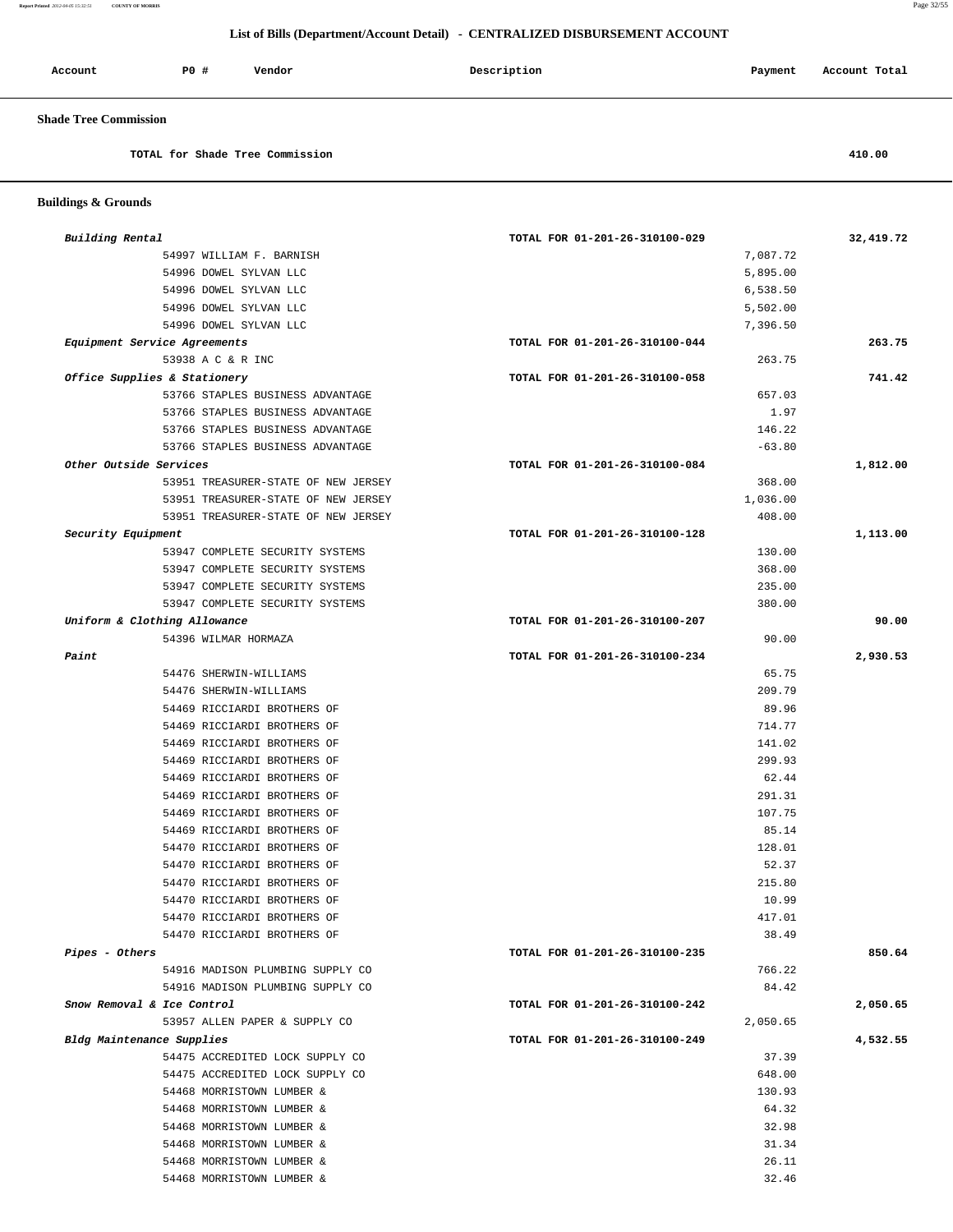**Report Printed** *2012-04-05 15:32:51* **COUNTY OF MORRIS** Page 33/55

## **List of Bills (Department/Account Detail) - CENTRALIZED DISBURSEMENT ACCOUNT**

| Account<br>. | P0 # | Vendor<br>. | Description | Payment | Account Total<br>. |
|--------------|------|-------------|-------------|---------|--------------------|
|              |      |             |             |         |                    |

 **Buildings & Grounds** 

| 54468 MORRISTOWN LUMBER &            | 10.77                          |              |
|--------------------------------------|--------------------------------|--------------|
| 54468 MORRISTOWN LUMBER &            | 12.88                          |              |
| 54467 MOE DISTRIBUTORS INC.          | 295.93                         |              |
| 54467 MOE DISTRIBUTORS INC.          | 360.00                         |              |
| 54467 MOE DISTRIBUTORS INC.          | 519.30                         |              |
| 54467 MOE DISTRIBUTORS INC.          | 125.72                         |              |
|                                      |                                |              |
| 53940 SHEAFFER SUPPLY, INC.          | 138.04                         |              |
| 53940 SHEAFFER SUPPLY, INC.          | 18.40                          |              |
| 53945 ALL COUNTY RENTAL CENTER       | 76.00                          |              |
| 53960 BAYWAY LUMBER                  | 452.34                         |              |
| 53960 BAYWAY LUMBER                  | 153.70                         |              |
| 53960 BAYWAY LUMBER                  | 29.90                          |              |
| 53960 BAYWAY LUMBER                  | 589.59                         |              |
| 53960 BAYWAY LUMBER                  | 285.66                         |              |
| 53948 MSC INDUSTRIAL SUPPLY CO.      | 460.79                         |              |
| Janitorial Supplies                  | TOTAL FOR 01-201-26-310100-252 | 2,047.00     |
| 53953 JERSEY PAPER PLUS INC          | 1,444.50                       |              |
| 53953 JERSEY PAPER PLUS INC          | 160.50                         |              |
| 53953 JERSEY PAPER PLUS INC          | 442.00                         |              |
| Machinery Repairs & Parts            | TOTAL FOR 01-201-26-310100-262 | 41.22        |
| 53945 ALL COUNTY RENTAL CENTER       | 41.22                          |              |
| Heat & $A/C$                         | TOTAL FOR 01-201-26-310100-264 | 1,965.64     |
| 54471 BINSKY & SNYDER SERVICES LLC   | 28.64                          |              |
| 53958 BLEJWAS ASSOCIATES INC.        | 970.74                         |              |
| 53958 BLEJWAS ASSOCIATES INC.        | 84.00                          |              |
| 54473 DUNPHEY & ASSOCIATES SUPPLY CO | 34.70                          |              |
| 53948 MSC INDUSTRIAL SUPPLY CO.      | 350.70                         |              |
| 54606 JOHNSTONE SUPPLY               | 298.53                         |              |
| 54606 JOHNSTONE SUPPLY               | 56.40                          |              |
| 54916 MADISON PLUMBING SUPPLY CO     | 141.93                         |              |
| (2011) Equipment Service Agreements  | TOTAL FOR 01-203-26-310100-044 | 1,323.40     |
| 54638 WEBSTER PLUMBING &             | 1,011.50                       |              |
| 54638 WEBSTER PLUMBING &             | 311.90                         |              |
| (2011) Ground Maintenance Supplies   | TOTAL FOR 01-203-26-310100-251 | 4,602.00     |
| 54848 STEFO'S POOL SERVICES          | 1,165.00                       |              |
| 54848 STEFO'S POOL SERVICES          | 1,072.00                       |              |
| 54848 STEFO'S POOL SERVICES          | 465.00                         |              |
| 54848 STEFO'S POOL SERVICES          | 360.00                         |              |
| 54848 STEFO'S POOL SERVICES          | 900.00                         |              |
| 54848 STEFO'S POOL SERVICES          | 640.00                         |              |
|                                      |                                | ============ |
| TOTAL for Buildings & Grounds        |                                | 56,783.52    |
|                                      |                                |              |

## **Motor Services Center**

| Office Supplies & Stationery         | TOTAL FOR 01-201-26-315100-058 | 309.61   |
|--------------------------------------|--------------------------------|----------|
| 54240 STAPLES BUSINESS ADVANTAGE     | 15.03                          |          |
| 54240 STAPLES BUSINESS ADVANTAGE     | 169.00                         |          |
| 54240 STAPLES BUSINESS ADVANTAGE     | 125.58                         |          |
| Other Operating&Repair Supply        | TOTAL FOR 01-201-26-315100-098 | 3,255.04 |
| 54226 DEER PARK                      | 353.73                         |          |
| 50176 LESLIE WATERWORKS INC          | 135.00                         |          |
| 54220 CABLEVISION                    | 49.95                          |          |
| 53899 SGS TESTCOM INC                | 189.41                         |          |
| 54292 ROBERT BECKMANN                | 240.00                         |          |
| 54292 ROBERT BECKMANN                | 9.48                           |          |
| 53891 GRIFFIN AUTOMOTIVE INFOR. SRVC | 595.00                         |          |
| 53897 RICCIARDI BROS                 | 63.63                          |          |
| 53883 ATLAS DISPOSAL OPTIONS INC     | 225.00                         |          |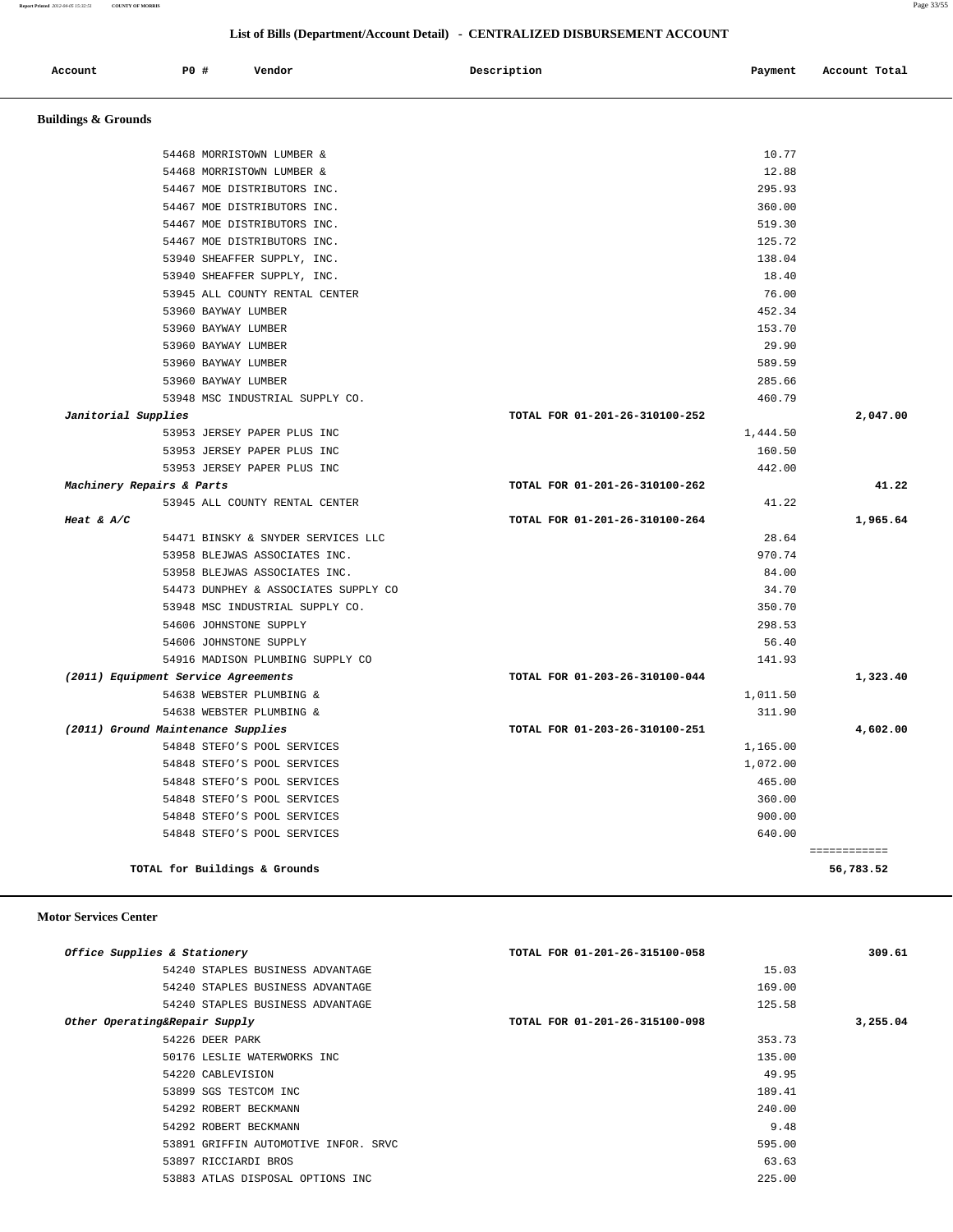| Account                      | P0 # | Vendor                                                            | Description                    | Payment            | Account Total |
|------------------------------|------|-------------------------------------------------------------------|--------------------------------|--------------------|---------------|
| <b>Motor Services Center</b> |      |                                                                   |                                |                    |               |
|                              |      | 54219 BOONTON AUTO PARTS                                          |                                | 92.65              |               |
|                              |      | 54219 BOONTON AUTO PARTS                                          |                                | 197.32             |               |
|                              |      | 54531 DEER PARK                                                   |                                | 4.18               |               |
|                              |      | 54531 DEER PARK                                                   |                                | 2.09               |               |
|                              |      | 54540 MSC INDUSTRIAL SUPPLY CO.                                   |                                | 9.49               |               |
|                              |      | 54540 MSC INDUSTRIAL SUPPLY CO.                                   |                                | 61.16              |               |
|                              |      | 54540 MSC INDUSTRIAL SUPPLY CO.                                   |                                | 11.68              |               |
|                              |      | 54540 MSC INDUSTRIAL SUPPLY CO.                                   |                                | 194.64             |               |
|                              |      | 54540 MSC INDUSTRIAL SUPPLY CO.                                   |                                | 1.41               |               |
|                              |      | 54540 MSC INDUSTRIAL SUPPLY CO.                                   |                                | 69.55              |               |
|                              |      | 54230 J & D SALES & SERVICE LLC                                   |                                | 375.00             |               |
|                              |      | 54552 SHEAFFER SUPPLY, INC.                                       |                                | 5.77               |               |
|                              |      | 54242 WHITEMARSH CORPORATION                                      |                                | 128.90             |               |
|                              |      | 54590 ROBERT BECKMANN                                             |                                | 240.00             |               |
| Communications Equipment     |      |                                                                   | TOTAL FOR 01-201-26-315100-161 |                    | 70.00         |
| Uniform & Clothing Allowance |      | 54549 ROYAL COMMUNICATIONS INC.                                   | TOTAL FOR 01-201-26-315100-207 | 70.00              | 897.39        |
|                              |      | 53881 AMERICAN WEAR INC.                                          |                                | 266.73             |               |
|                              |      | 53881 AMERICAN WEAR INC.                                          |                                | 222.74             |               |
|                              |      | 54528 BOONTON AUTO PARTS                                          |                                | 407.92             |               |
| <i>Small Tools</i>           |      |                                                                   | TOTAL FOR 01-201-26-315100-239 |                    | 48.50         |
|                              |      | 53249 SNAP ON INDUSTRIAL                                          |                                | 15.75              |               |
|                              |      | 54552 SHEAFFER SUPPLY, INC.                                       |                                | 32.75              |               |
| Snow Plowing Parts           |      |                                                                   | TOTAL FOR 01-201-26-315100-241 |                    | 1,009.00      |
|                              |      | 53889 E. M. KUTZ INC                                              |                                | 1,009.00           |               |
| Tires                        |      |                                                                   | TOTAL FOR 01-201-26-315100-245 |                    | 2,483.53      |
|                              |      | 54237 SERVICE TIRE TRUCK CENTERS INC                              |                                | 454.00             |               |
|                              |      | 54229 INTER CITY TIRE                                             |                                | 164.12             |               |
|                              |      | 54533 INTER CITY TIRE                                             |                                | 181.78             |               |
|                              |      | 54533 INTER CITY TIRE                                             |                                | 1,580.86<br>102.77 |               |
| Janitorial Supplies          |      | 54533 INTER CITY TIRE                                             | TOTAL FOR 01-201-26-315100-252 |                    | 223.25        |
|                              |      | 54557 TOMAR INDUSTRIES INC                                        |                                | 223.25             |               |
| Spare Parts for Equipment    |      |                                                                   | TOTAL FOR 01-201-26-315100-261 |                    | 3,405.83      |
|                              |      | 53519 GRAINGER                                                    |                                | 90.96              |               |
|                              |      | 54232 JET-VAC INC                                                 |                                | 63.52              |               |
|                              |      | 53888 DOVER BRAKE & CLUTCH CO INC                                 |                                | 267.28             |               |
|                              |      | 53888 DOVER BRAKE & CLUTCH CO INC                                 |                                | 302.46             |               |
|                              |      | 53882 AIR BRAKE & EQUIPMENT                                       |                                | 225.00             |               |
|                              |      | 53538 UNITED RENTALS                                              |                                | 1,040.50           |               |
|                              |      | 54241 UNIVERSAL SUPPLY GROUP INC.                                 |                                | 28.79              |               |
|                              |      | 52577 A W DIRECT INC                                              |                                | 156.94             |               |
|                              |      | 54532 DOVER BRAKE & CLUTCH CO INC                                 |                                | 89.40              |               |
|                              |      | 54532 DOVER BRAKE & CLUTCH CO INC                                 |                                | 144.62             |               |
|                              |      | 53528 PENN-JERSEY MACHINERY, LLC                                  |                                | 263.84             |               |
|                              |      | 54233 MID-ATLANTIC TRUCK CENTRE INC                               |                                | 53.24              |               |
|                              |      | 54233 MID-ATLANTIC TRUCK CENTRE INC                               |                                | 143.01             |               |
|                              |      | 54215 AMERICAN HOSE & HYDRAULICS                                  |                                | 22.90<br>100.00    |               |
|                              |      | 54555 SMITH TRACTOR & EQUIPMENT INC.<br>54527 NORTH JERSEY BOBCAT |                                | 310.85             |               |
|                              |      | 54222 CUMMINS METROPOWER INC                                      |                                | 102.52             |               |
| Safety Items                 |      |                                                                   | TOTAL FOR 01-201-26-315100-266 |                    | 80.76         |
|                              |      | 53905 ZEE MEDICAL INC.                                            |                                | 80.76              |               |
| Vehicle Repairs              |      |                                                                   | TOTAL FOR 01-201-26-315100-291 |                    | 14,424.20     |
|                              |      | 53887 DITSCHMAN/FLEMINGTON FORD                                   |                                | 101.90             |               |
|                              |      | 54236 ROUTE 23 AUTO MALL LLC                                      |                                | 114.03             |               |
|                              |      | 54236 ROUTE 23 AUTO MALL LLC                                      |                                | 141.89             |               |
|                              |      | 54236 ROUTE 23 AUTO MALL LLC                                      |                                | 287.88             |               |

 54236 ROUTE 23 AUTO MALL LLC 112.45 54236 ROUTE 23 AUTO MALL LLC 363.57

**Report Printed** *2012-04-05 15:32:51* **COUNTY OF MORRIS** Page 34/55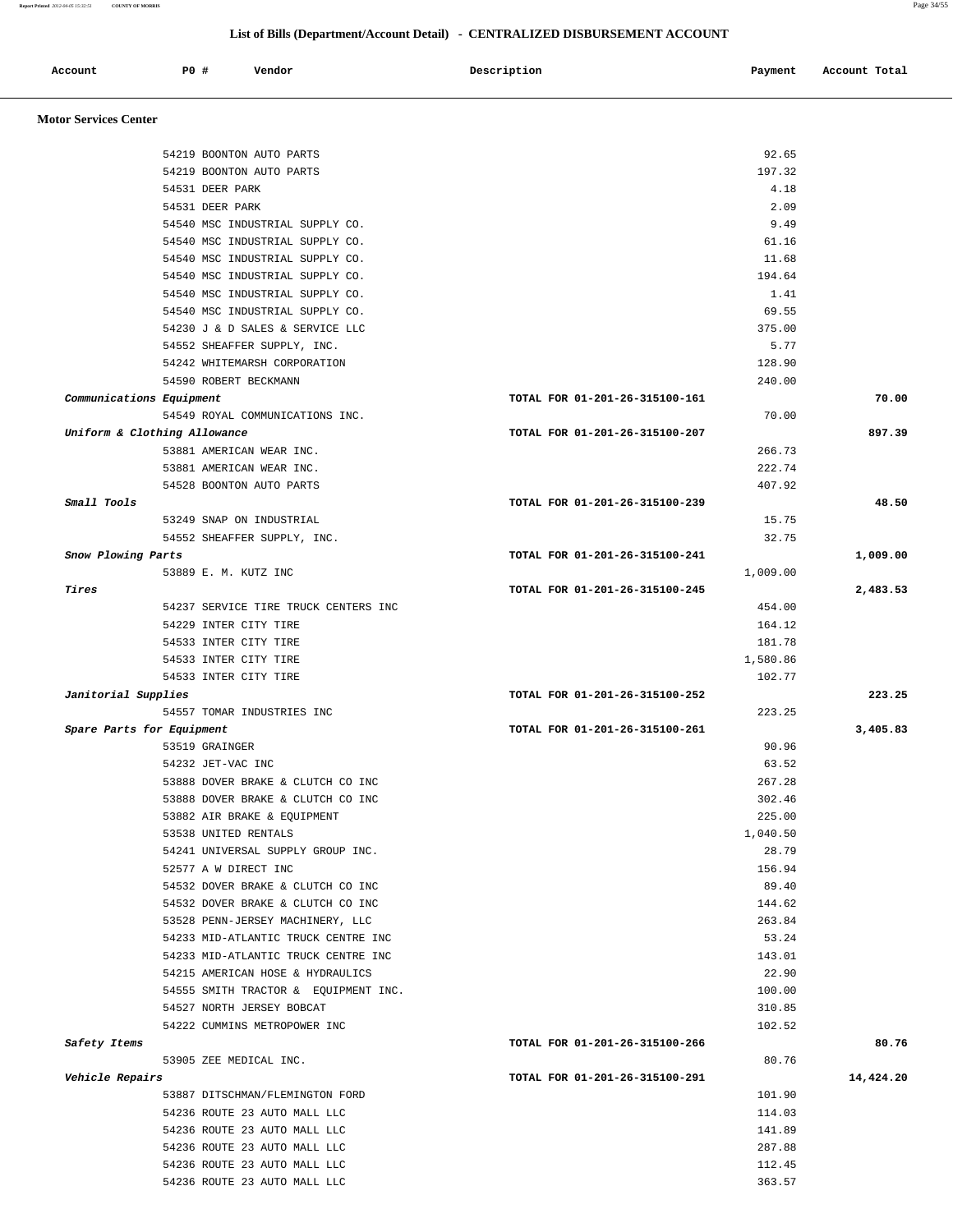| Account | P0 # | Vendor | Description | Payment | Account Total |
|---------|------|--------|-------------|---------|---------------|
|         |      |        |             |         |               |

#### **Motor Services Center**

| 54530 D&B AUTO SUPPLY<br>54217 BEYER CHRYSLER JEEP                 | 99.00              |  |
|--------------------------------------------------------------------|--------------------|--|
| 54530 D&B AUTO SUPPLY                                              | $-15.00$<br>883.64 |  |
| 54530 D&B AUTO SUPPLY                                              | $-21.49$           |  |
| 54530 D&B AUTO SUPPLY                                              | $-119.06$          |  |
| 54530 D&B AUTO SUPPLY                                              | $-239.54$          |  |
| 54530 D&B AUTO SUPPLY                                              | 1,099.83           |  |
| 54530 D&B AUTO SUPPLY                                              | 248.46             |  |
| 54530 D&B AUTO SUPPLY                                              | 217.54             |  |
| 54530 D&B AUTO SUPPLY                                              | 665.93             |  |
| 54530 D&B AUTO SUPPLY                                              | 362.97             |  |
| 54530 D&B AUTO SUPPLY                                              | 534.53             |  |
| 54554 SMITH MOTOR CO., INC.                                        | 308.39             |  |
| 54554 SMITH MOTOR CO., INC.                                        | 19.58              |  |
| 54554 SMITH MOTOR CO., INC.                                        | 135.54             |  |
| 54234 PLAINSMAN AUTO SUPPLY                                        | 448.76             |  |
| 54234 PLAINSMAN AUTO SUPPLY                                        | 166.67             |  |
| 54234 PLAINSMAN AUTO SUPPLY                                        | 175.73             |  |
| 54234 PLAINSMAN AUTO SUPPLY                                        | 223.31             |  |
| 54234 PLAINSMAN AUTO SUPPLY                                        | 411.12             |  |
| 54234 PLAINSMAN AUTO SUPPLY                                        | 102.00             |  |
| 54234 PLAINSMAN AUTO SUPPLY                                        | 24.57              |  |
| 54218 BEYER FORD                                                   | 11.71              |  |
| 54238 SMITH CHRYSLER JEEP DODGE                                    | $-113.75$          |  |
| 54238 SMITH CHRYSLER JEEP DODGE<br>54238 SMITH CHRYSLER JEEP DODGE | 640.25<br>$-40.00$ |  |
| 53527 NIELSEN DODGE -C-J - R                                       | 330.20             |  |
| 54239 SMITH MOTOR CO., INC.                                        | 39.36              |  |
| 54239 SMITH MOTOR CO., INC.                                        | 162.14             |  |
| 54214 FLEMINGTON BUICK CHEVROLET                                   | 170.62             |  |
| 54214 FLEMINGTON BUICK CHEVROLET                                   | 60.06              |  |
| 54224 D&B AUTO SUPPLY                                              | $-132.37$          |  |
| 54224 D&B AUTO SUPPLY                                              | $-100.00$          |  |
| 54224 D&B AUTO SUPPLY                                              | $-12.00$           |  |
| 54224 D&B AUTO SUPPLY                                              | $-36.00$           |  |
| 54224 D&B AUTO SUPPLY                                              | $-73.49$           |  |
| 54224 D&B AUTO SUPPLY                                              | 412.92             |  |
| 54224 D&B AUTO SUPPLY                                              | 605.94             |  |
| 54224 D&B AUTO SUPPLY                                              | 184.94             |  |
| 54224 D&B AUTO SUPPLY                                              | 500.81             |  |
| 54224 D&B AUTO SUPPLY                                              | 207.93             |  |
| 54235 RAW INC                                                      | 250.00             |  |
| 53898 ROUTE 23 AUTO MALL LLC                                       | $-35.45$           |  |
| 53898 ROUTE 23 AUTO MALL LLC                                       | 10.28              |  |
| 53898 ROUTE 23 AUTO MALL LLC                                       | 106.73             |  |
| 53898 ROUTE 23 AUTO MALL LLC                                       | 341.88             |  |
| 53898 ROUTE 23 AUTO MALL LLC                                       | 201.77             |  |
| 53898 ROUTE 23 AUTO MALL LLC                                       | 165.18<br>74.11    |  |
| 53898 ROUTE 23 AUTO MALL LLC<br>53898 ROUTE 23 AUTO MALL LLC       | 52.06              |  |
| 53898 ROUTE 23 AUTO MALL LLC                                       | 43.08              |  |
| 53898 ROUTE 23 AUTO MALL LLC                                       | 91.22              |  |
| 53898 ROUTE 23 AUTO MALL LLC                                       | 3, 413.27          |  |
| 54236 ROUTE 23 AUTO MALL LLC                                       | $-35.00$           |  |
| 54236 ROUTE 23 AUTO MALL LLC                                       | $-114.03$          |  |
| 54236 ROUTE 23 AUTO MALL LLC                                       | $-54.00$           |  |
| 54236 ROUTE 23 AUTO MALL LLC                                       | 118.26             |  |
| 54236 ROUTE 23 AUTO MALL LLC                                       | 41.34              |  |
| 54236 ROUTE 23 AUTO MALL LLC                                       | 80.03              |  |
|                                                                    |                    |  |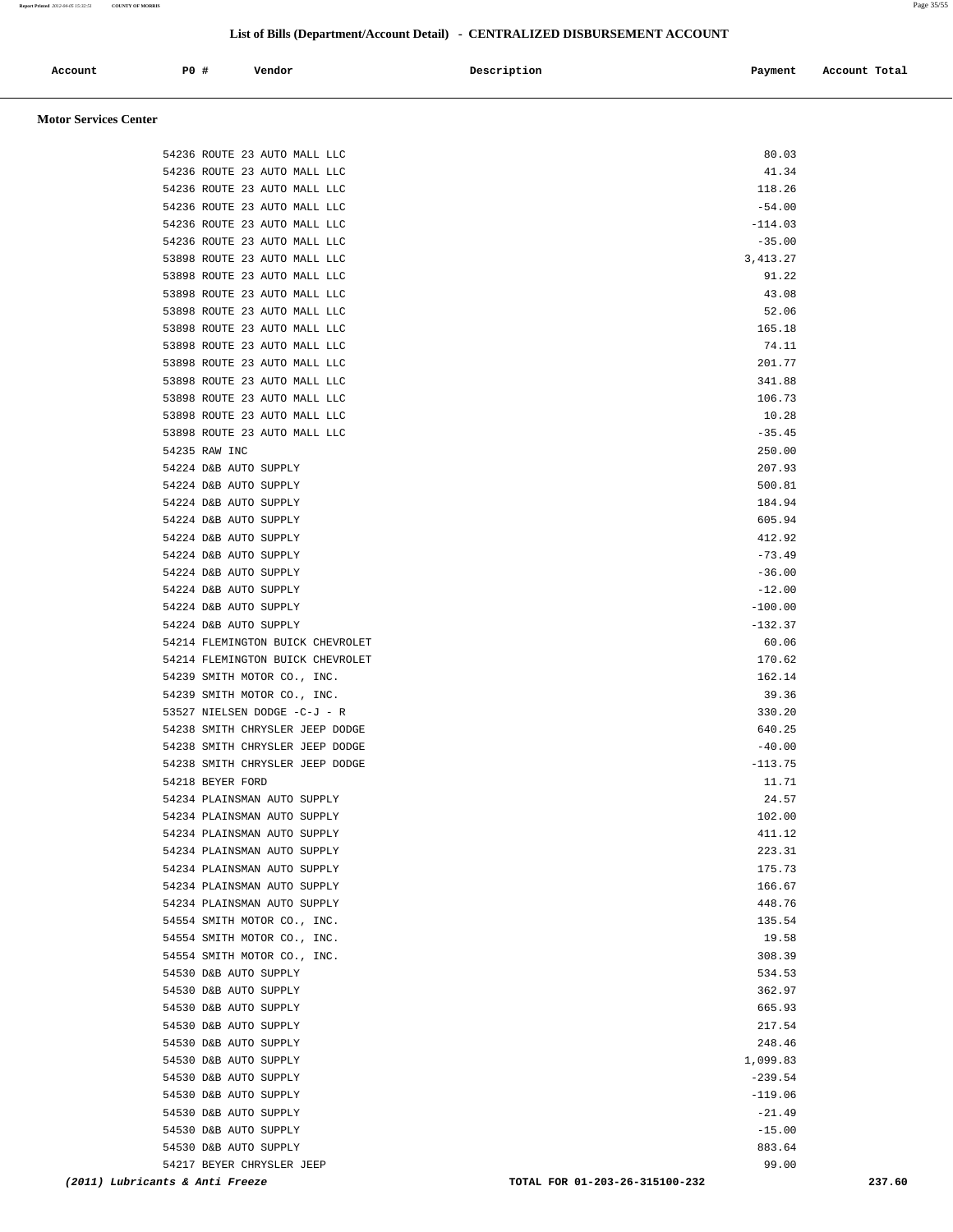**Report Printed** *2012-04-05 15:32:51* **COUNTY OF MORRIS** Page 36/55

# **List of Bills (Department/Account Detail) - CENTRALIZED DISBURSEMENT ACCOUNT**

| <b>PO #</b><br>Vendor<br>Account                  | Description                    | Payment         | Account Total            |
|---------------------------------------------------|--------------------------------|-----------------|--------------------------|
| <b>Motor Services Center</b>                      |                                |                 |                          |
| 48686 DAVID WEBER OIL COMPANY                     |                                | 237.60          |                          |
| (2011) Spare Parts for Equipment                  | TOTAL FOR 01-203-26-315100-261 |                 | 43.26                    |
| 43302 AMERICAN AIRCOOLED                          |                                | 10.08           |                          |
| 47668 AMERICAN AIRCOOLED                          |                                | 33.18           |                          |
|                                                   |                                |                 | eeeeeeeeee               |
| TOTAL for Motor Services Center                   |                                |                 | 26,487.97                |
| <b>Mosquito Extermination Commiss</b>             |                                |                 |                          |
|                                                   |                                |                 |                          |
| Expenditures                                      | TOTAL FOR 01-201-26-320105-090 |                 | 200,000.00               |
| 55048 MORRIS COUNTY MOSQUITO                      |                                | 200,000.00      |                          |
|                                                   |                                |                 | ============             |
| TOTAL for Mosquito Extermination Commiss          |                                |                 | 200,000.00               |
| <b>Health Management</b>                          |                                |                 |                          |
| Other Outside Services                            | TOTAL FOR 01-201-27-330100-084 |                 | 500.00                   |
| 53928 ATLANTIC HEALTH SERVICES                    |                                | 500.00          |                          |
| Environmental Compliance                          | TOTAL FOR 01-201-27-330100-210 |                 | 528.88                   |
| 53682 GRAINGER                                    |                                | 328.95          |                          |
| 53684 JOHNSTON COMMUNICATIONS                     |                                | 135.00          |                          |
| 54671 GRAINGER                                    |                                | 64.93           |                          |
| (2011) Environmental Compliance                   | TOTAL FOR 01-203-27-330100-210 |                 | 120.00                   |
| 53455 RUTGERS UNIVERSITY                          |                                | 40.00           |                          |
| 53455 RUTGERS UNIVERSITY                          |                                | 40.00           |                          |
| 53455 RUTGERS UNIVERSITY                          |                                | 40.00           |                          |
| TOTAL for Health Management                       |                                |                 | ============<br>1,148.88 |
| <b>Human Services</b>                             |                                |                 |                          |
| Postage & Metered Mail                            | TOTAL FOR 01-201-27-331100-068 |                 | 94.70                    |
| 55100 COUNTY OF MORRIS                            |                                | 94.70           |                          |
|                                                   |                                |                 | ============             |
| TOTAL for Human Services                          |                                |                 | 94.70                    |
| <b>Youth Shelter</b>                              |                                |                 |                          |
|                                                   |                                |                 |                          |
| Office Supplies & Stationery                      | TOTAL FOR 01-201-27-331110-058 |                 | 173.65                   |
| 54129 W.B. MASON COMPANY INC                      |                                | 36.29           |                          |
| 54129 W.B. MASON COMPANY INC                      |                                | 32.70           |                          |
| 54129 W.B. MASON COMPANY INC                      |                                | 102.02          |                          |
| 54129 W.B. MASON COMPANY INC                      |                                | 2.64            |                          |
| Other General Expenses                            | TOTAL FOR 01-201-27-331110-059 |                 | 242.43                   |
| 54609 TOM POLLIO                                  |                                | 242.43          |                          |
| Postage and Metered Mail                          | TOTAL FOR 01-201-27-331110-068 |                 | 2.45                     |
| 55100 COUNTY OF MORRIS                            |                                | 2.45            |                          |
| Publication & Subscriptions                       | TOTAL FOR 01-201-27-331110-070 |                 | 31.50                    |
| 54130 LOOSELEAF LAW PUBLICATIONS INC              |                                | 26.50           |                          |
| 54130 LOOSELEAF LAW PUBLICATIONS INC              |                                | 5.00            |                          |
| Food                                              | TOTAL FOR 01-201-27-331110-185 |                 | 5,281.41                 |
| 54580 SODEXO, INC & AFFILIATES                    |                                | 2,752.00        |                          |
| 54580 SODEXO, INC & AFFILIATES                    |                                | 766.26          |                          |
| 54580 SODEXO, INC & AFFILIATES                    |                                | 771.42          |                          |
| 54580 SODEXO, INC & AFFILIATES<br>54601 DEER PARK |                                | 960.38<br>31.35 |                          |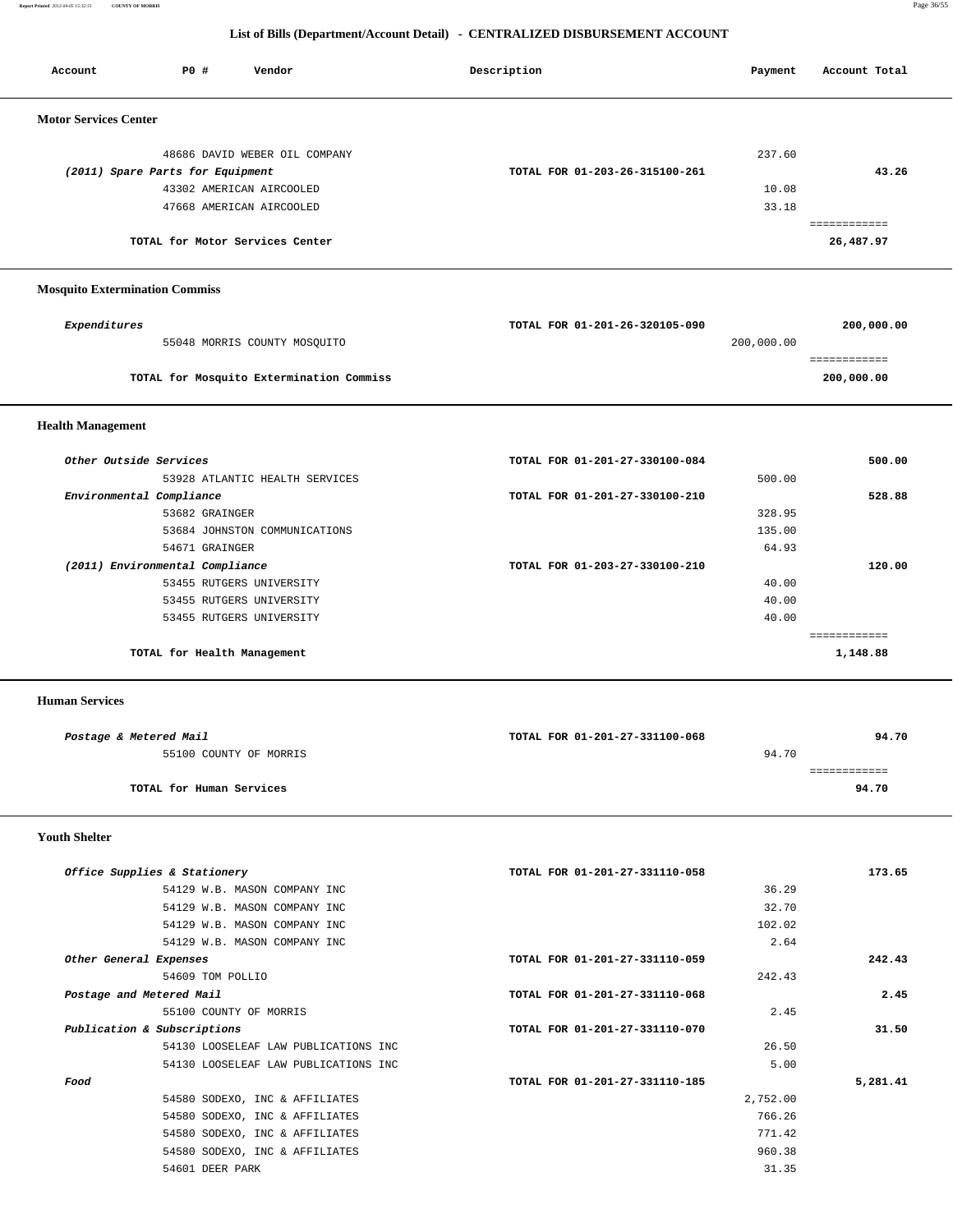| Account<br>. | PO# | Vendor | Description | Payment | Account Total |
|--------------|-----|--------|-------------|---------|---------------|
|              |     |        |             |         |               |

#### **Youth Shelter**

| Equipment<br>(2011) Education Schools & Training<br>(2011) Medical | 54132 JERSEY PAPER PLUS INC<br>54132 JERSEY PAPER PLUS INC<br>54132 JERSEY PAPER PLUS INC<br>54131 COLONIAL TELEVISION<br>48630 DELL MARKETING L.P.<br>53368 ZUFALL HEALTH CENTER<br>53368 ZUFALL HEALTH CENTER<br>53368 ZUFALL HEALTH CENTER<br>53368 ZUFALL HEALTH CENTER | TOTAL FOR 01-201-27-331110-258<br>TOTAL FOR 01-203-27-331110-039<br>TOTAL FOR 01-203-27-331110-189 | 33.29<br>41.32<br>136.00<br>195.00<br>1,562.25<br>139.05<br>139.05<br>139.05<br>139.05 | 195.00<br>1,562.25<br>556.20<br>============ |
|--------------------------------------------------------------------|-----------------------------------------------------------------------------------------------------------------------------------------------------------------------------------------------------------------------------------------------------------------------------|----------------------------------------------------------------------------------------------------|----------------------------------------------------------------------------------------|----------------------------------------------|
|                                                                    |                                                                                                                                                                                                                                                                             |                                                                                                    |                                                                                        |                                              |
|                                                                    |                                                                                                                                                                                                                                                                             |                                                                                                    |                                                                                        |                                              |
|                                                                    |                                                                                                                                                                                                                                                                             |                                                                                                    |                                                                                        |                                              |
|                                                                    |                                                                                                                                                                                                                                                                             |                                                                                                    |                                                                                        |                                              |
|                                                                    |                                                                                                                                                                                                                                                                             |                                                                                                    |                                                                                        |                                              |
|                                                                    |                                                                                                                                                                                                                                                                             |                                                                                                    |                                                                                        |                                              |
|                                                                    |                                                                                                                                                                                                                                                                             |                                                                                                    |                                                                                        |                                              |
|                                                                    |                                                                                                                                                                                                                                                                             |                                                                                                    |                                                                                        |                                              |
|                                                                    |                                                                                                                                                                                                                                                                             |                                                                                                    |                                                                                        |                                              |
|                                                                    |                                                                                                                                                                                                                                                                             |                                                                                                    |                                                                                        |                                              |
|                                                                    |                                                                                                                                                                                                                                                                             |                                                                                                    |                                                                                        |                                              |
|                                                                    |                                                                                                                                                                                                                                                                             |                                                                                                    |                                                                                        |                                              |
|                                                                    | 54132 JERSEY PAPER PLUS INC                                                                                                                                                                                                                                                 |                                                                                                    | 265.00                                                                                 |                                              |
|                                                                    | 54132 JERSEY PAPER PLUS INC                                                                                                                                                                                                                                                 |                                                                                                    | 474.00                                                                                 |                                              |
|                                                                    | 54132 JERSEY PAPER PLUS INC                                                                                                                                                                                                                                                 |                                                                                                    | 38.97                                                                                  |                                              |
|                                                                    | 54132 JERSEY PAPER PLUS INC                                                                                                                                                                                                                                                 |                                                                                                    | 92.00                                                                                  |                                              |
|                                                                    | 54132 JERSEY PAPER PLUS INC                                                                                                                                                                                                                                                 |                                                                                                    | 40.80                                                                                  |                                              |
|                                                                    | 54132 JERSEY PAPER PLUS INC                                                                                                                                                                                                                                                 |                                                                                                    | 40.80                                                                                  |                                              |
|                                                                    | 54132 JERSEY PAPER PLUS INC                                                                                                                                                                                                                                                 |                                                                                                    | 40.80                                                                                  |                                              |
|                                                                    | 54132 JERSEY PAPER PLUS INC                                                                                                                                                                                                                                                 |                                                                                                    | 40.80                                                                                  |                                              |
| Janitorial Supplies                                                |                                                                                                                                                                                                                                                                             | TOTAL FOR 01-201-27-331110-252                                                                     |                                                                                        | 1,243.78                                     |
|                                                                    | 54128 THE INSTITUTE FOR FORENSIC                                                                                                                                                                                                                                            |                                                                                                    | 650.00                                                                                 |                                              |

# **Office on Aging**

| Education Schools & Training       | TOTAL FOR 01-201-27-333100-039 | 296.00       |
|------------------------------------|--------------------------------|--------------|
| 54451 LEADERSHIP SEMINARS          | 196.00                         |              |
| 54247 RUTGERS THE STATE UNIVERSITY |                                | 40.00        |
| 54575 NJ FOUNDATION FOR AGING      |                                | 60.00        |
| Insurance                          | TOTAL FOR 01-201-27-333100-048 | 12.00        |
| 54442 CARMEN N. AYALA              |                                | 12.00        |
| Office Supplies & Stationery       | TOTAL FOR 01-201-27-333100-058 | 165.24       |
| 54246 STAPLES BUSINESS ADVANTAGE   | 165.24                         |              |
| Postage & Metered Mail             | TOTAL FOR 01-201-27-333100-068 | 223.02       |
| 55100 COUNTY OF MORRIS             |                                | 223.02       |
| Travel Expense                     | TOTAL FOR 01-201-27-333100-082 | 60.20        |
| 54442 CARMEN N. AYALA              |                                | 60.20        |
| Interpretor Fees                   | TOTAL FOR 01-201-27-333100-117 | 160.00       |
| 54576 BENAY OUADREL                | 160.00                         |              |
| (2011) Other General Expenses      | TOTAL FOR 01-203-27-333100-059 | 605.00       |
| 54414 SODEXO INC & AFFILIATES      | 605.00                         |              |
|                                    |                                | ============ |
| TOTAL for Office on Aging          |                                | 1,521.46     |

## **Grant in Aid**

| Grant in Aid GIA: HOPEHOUSEOPERTNFIXIT | TOTAL FOR 01-201-27-342000-480 | 4,662.00 |
|----------------------------------------|--------------------------------|----------|
| 54383 HOPE HOUSE                       | 3,560.00                       |          |
| 54382 HOPE HOUSE                       | 1,102.00                       |          |
|                                        |                                |          |
| TOTAL for Grant in Aid                 |                                | 4,662.00 |

 **County Board of Social Service**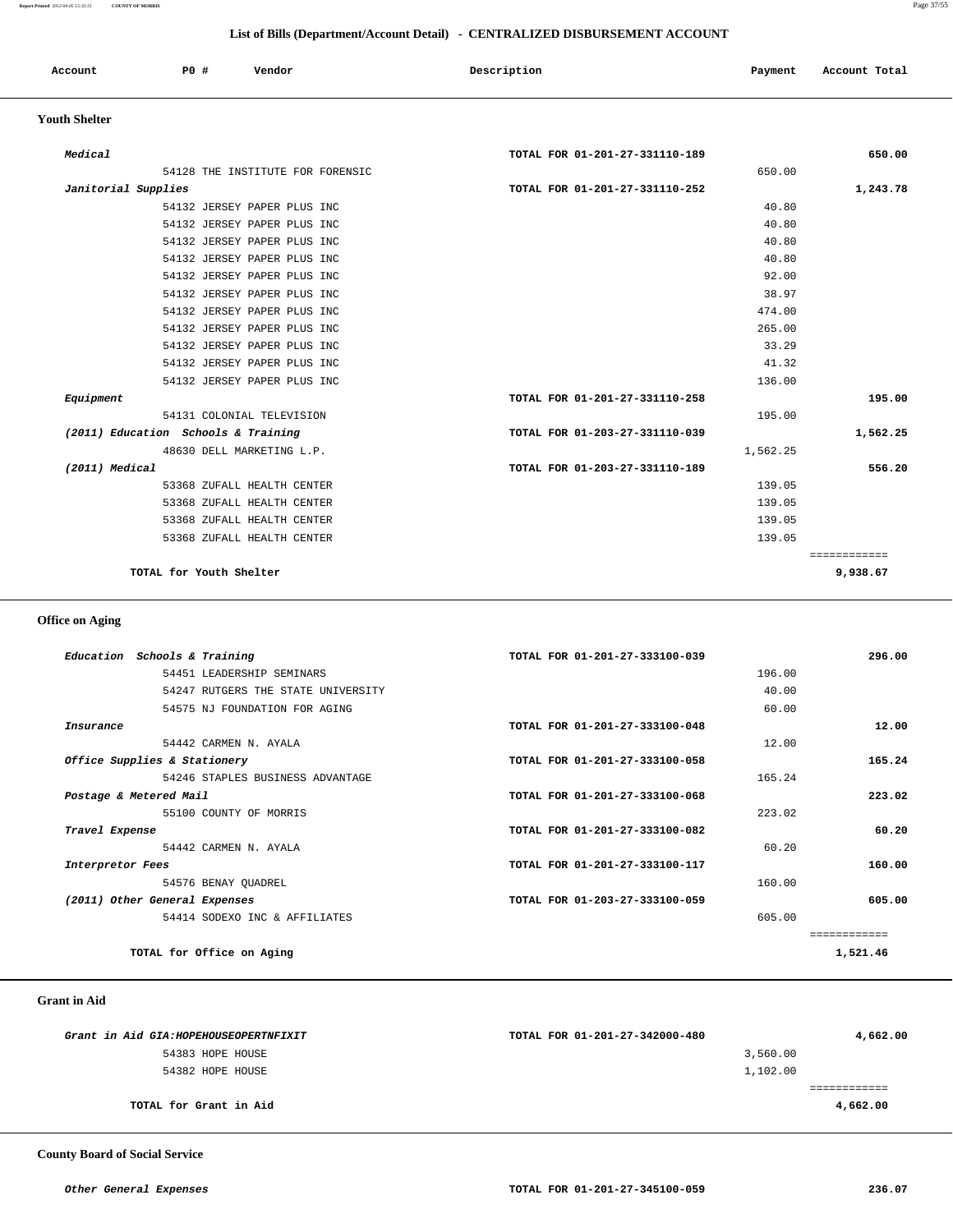| Account | <b>PO #</b> | Vendor | Description | Payment<br>$\sim$ $\sim$ | Account Total |
|---------|-------------|--------|-------------|--------------------------|---------------|
|         |             |        |             |                          |               |

# **County Board of Social Service**

|                         | 54756 DEER PARK                              | 89.87                          |           |
|-------------------------|----------------------------------------------|--------------------------------|-----------|
|                         | 54173 LANGUAGE LINE SERVICES                 | 146.20                         |           |
| Telephone               |                                              | TOTAL FOR 01-201-27-345100-146 | 3,329.47  |
|                         | 54749 VERIZON                                | 1,808.64                       |           |
|                         | 54757 VERIZON                                | 1,520.83                       |           |
| Special Services        |                                              | TOTAL FOR 01-201-27-345100-325 | 11,194.14 |
|                         | 54169 EXPRESS SERVICES, INC.                 | 702.45                         |           |
|                         | 54161 EXPRESS SERVICES, INC.                 | 561.96                         |           |
|                         | 54164 UNITRONIX DATA SYSTEMS INC             | 4,908.87                       |           |
|                         | 54748 JOHNSON & JOHNSON, ESQS                | 4,680.00                       |           |
|                         | 54748 JOHNSON & JOHNSON, ESQS                | 135.86                         |           |
|                         | 54748 JOHNSON & JOHNSON, ESQS                | 120.00                         |           |
|                         | 54748 JOHNSON & JOHNSON, ESQS                | 85.00                          |           |
| Mileage                 |                                              | TOTAL FOR 01-201-27-345100-332 | 206.15    |
|                         | 54423 LINDA CSENGETO                         | 55.30                          |           |
|                         | 54427 BARBARA KENNEDY                        | 29.40                          |           |
|                         | 54722 AMY ARCHER                             | 121.45                         |           |
| Other Allowances        |                                              | TOTAL FOR 01-201-27-345100-333 | 217.75    |
|                         | 54423 LINDA CSENGETO                         | 33.25                          |           |
|                         | 54427 BARBARA KENNEDY                        | 36.00                          |           |
|                         | 54727 SUSAN KLEIN                            | 36.00                          |           |
|                         | 54722 AMY ARCHER                             | 36.00                          |           |
|                         | 54722 AMY ARCHER                             | 4.50                           |           |
|                         | 54761 BEENA P. SHAH                          | 36.00                          |           |
|                         | 54755 JULIO PORRAO                           | 36.00                          |           |
| Health Related Services |                                              | TOTAL FOR 01-201-27-345100-338 | 1,603.69  |
|                         | 54424 MOLNAR PHARMACY                        | 27.74                          |           |
|                         | 54424 MOLNAR PHARMACY                        | 37.58                          |           |
|                         | 54424 MOLNAR PHARMACY                        | 31.83                          |           |
|                         | 54424 MOLNAR PHARMACY                        | 741.35                         |           |
|                         | 54744 MOLNAR PHARMACY                        | 24.05                          |           |
|                         | 54744 MOLNAR PHARMACY                        | 64.16                          |           |
|                         | 54744 MOLNAR PHARMACY                        | 14.45                          |           |
|                         | 54747 VALLEY PHARMACY                        | 592.54                         |           |
|                         | 54760 VALLEY PHARMACY                        | 69.99                          |           |
| Transportation Services |                                              | TOTAL FOR 01-201-27-345100-340 | 1,306.26  |
|                         | 54425 NJ TAXI & BLACK CAR SERVICES           | 89.01                          |           |
|                         | 54425 NJ TAXI & BLACK CAR SERVICES           | 26.89                          |           |
|                         | 54425 NJ TAXI & BLACK CAR SERVICES           | 102.34                         |           |
|                         | 54425 NJ TAXI & BLACK CAR SERVICES           | 41.41                          |           |
|                         | 54425 NJ TAXI & BLACK CAR SERVICES           | 64.74                          |           |
|                         | 54410 NJ TAXI & BLACK CAR SERVICES           | 41.41                          |           |
|                         | 54410 NJ TAXI & BLACK CAR SERVICES           | 26.89                          |           |
|                         | 54410 NJ TAXI & BLACK CAR SERVICES           | 51.65                          |           |
|                         |                                              |                                |           |
|                         | 54410 NJ TAXI & BLACK CAR SERVICES           | 34.75                          |           |
|                         | 54410 NJ TAXI & BLACK CAR SERVICES           | 41.41                          |           |
|                         | 54410 NJ TAXI & BLACK CAR SERVICES           | 26.89                          |           |
|                         | 54410 NJ TAXI & BLACK CAR SERVICES           | 79.02                          |           |
|                         | 54410 NJ TAXI & BLACK CAR SERVICES           | 157.18                         |           |
|                         | 54410 NJ TAXI & BLACK CAR SERVICES           | 55.93                          |           |
|                         | 54759 NJ TAXI & BLACK CAR SERVICES           | 67.83                          |           |
|                         | 54759 NJ TAXI & BLACK CAR SERVICES           | 95.44                          |           |
|                         | 54745 NJ TAXI & BLACK CAR SERVICES           | 253.25                         |           |
|                         | 54745 NJ TAXI & BLACK CAR SERVICES           | 50.22                          |           |
|                         |                                              | TOTAL FOR 01-201-27-345100-365 |           |
| Emergency Assistance    | 54426 PARSIPPANY INN                         |                                |           |
|                         |                                              | 75.00                          | 775.00    |
|                         | 54746 PARSIPPANY INN                         | 225.00                         |           |
|                         | 54746 PARSIPPANY INN<br>54746 PARSIPPANY INN | 75.00<br>350.00                |           |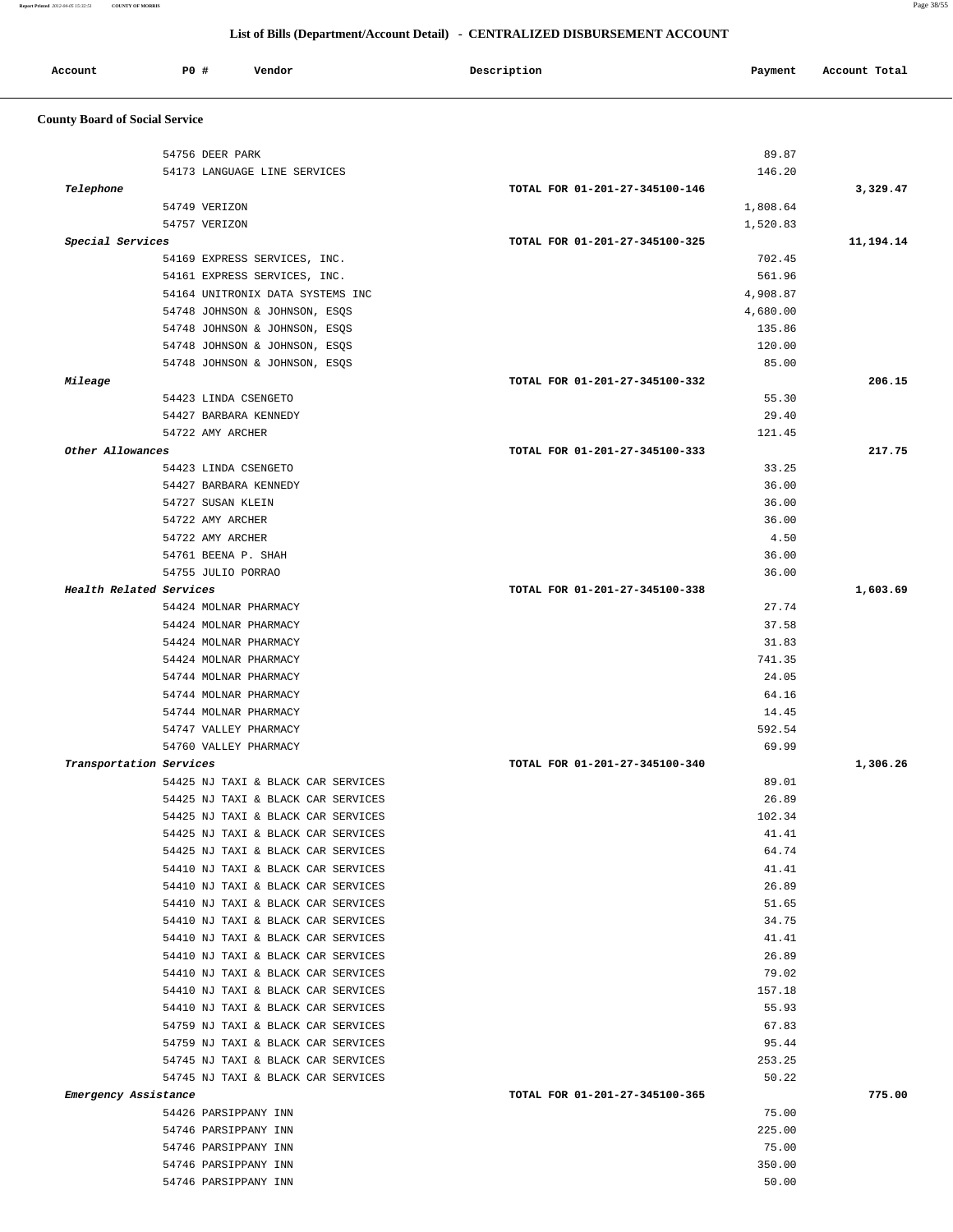**Report Printed** *2012-04-05 15:32:51* **COUNTY OF MORRIS** Page 39/55

## **List of Bills (Department/Account Detail) - CENTRALIZED DISBURSEMENT ACCOUNT**

| Account                               | P0 # | Vendor | Description | Payment | Account Total |
|---------------------------------------|------|--------|-------------|---------|---------------|
| <b>County Board of Social Service</b> |      |        |             |         |               |

============

**TOTAL for County Board of Social Service 18,868.53**

#### **MV:Administration**

| Outside Salaries & Wages         | TOTAL FOR 01-201-27-350100-016 | 39,695.99    |
|----------------------------------|--------------------------------|--------------|
| 55005 BARKEL FLEMMING            | 894.04                         |              |
| 55006 CHARLES NADARAJAH          | 1,680.00                       |              |
| 55009 CHRISNADINE FRANCOIS       | 2,003.96                       |              |
| 55010 DANILO LAPID               | 1,647.80                       |              |
| 55011 EVELYN TOLENTINO           | 2,025.80                       |              |
| 55012 GEORGINA GRAY-HORSLEY      | 224.00                         |              |
| 55013 HARRIET VALLECER RN        | 1,120.00                       |              |
| 55014 ILLIENE CHARLES, RN        | 840.00                         |              |
| 55015 JEDDIE A GARCIA            | 560.00                         |              |
| 55017 JESSY CHERIAN              | 554.05                         |              |
| 55018 JESSY JACOB                | 840.00                         |              |
| 55019 JOYCE REED                 | 1,573.04                       |              |
| 55020 LISA RUCK                  | 224.00                         |              |
| 55021 LOREEN RAFISURA            | 837.55                         |              |
| 55022 LOUISE R. MACCHIA          | 2,544.85                       |              |
| 55023 MADUKWE IMO IBOKO, RN      | 2,240.00                       |              |
| 55024 MA. LIZA IMPERIAL          | 2,518.60                       |              |
| 55025 MARIA CAMPOS               | 840.00                         |              |
| 55026 MARTHA YAGHI               | 831.25                         |              |
| 55027 MARY JANE M. ARCINAS       | 560.00                         |              |
| 55028 MELOJANE CELESTINO         | 1,120.00                       |              |
| 55029 ROSE DUMAPIT               | 1,918.00                       |              |
| 55030 VIVIAN BLANDURA            | 1,295.00                       |              |
| 54803 TELESEARCH INC             | 1,616.16                       |              |
| 54801 TELESEARCH INC             | 3,174.60                       |              |
| 54802 TELESEARCH INC             | 1,539.20                       |              |
| 54433 STAFFING REMEDIES          | 1,929.45                       |              |
| 54433 STAFFING REMEDIES          | 1,288.00                       |              |
| 51978 STAFFING REMEDIES          | 650.67                         |              |
| 52096 STAFFING REMEDIES          | 293.97                         |              |
| 52096 STAFFING REMEDIES          | 312.00                         |              |
| General Stores                   | TOTAL FOR 01-201-27-350100-046 | 500.00       |
| 53117 TOWNSHIP OF MORRIS         | 500.00                         |              |
| Office Supplies & Stationery     | TOTAL FOR 01-201-27-350100-058 | 3,512.25     |
| 54706 STAPLES BUSINESS ADVANTAGE | 2,395.68                       |              |
| 54706 STAPLES BUSINESS ADVANTAGE | 738.15                         |              |
| 54706 STAPLES BUSINESS ADVANTAGE | 281.29                         |              |
| 54706 STAPLES BUSINESS ADVANTAGE | 97.13                          |              |
| Postage & Metered Mail           | TOTAL FOR 01-201-27-350100-068 | 146.44       |
| 55100 COUNTY OF MORRIS           | 146.44                         |              |
| (2011) Outside Salaries & Wages  | TOTAL FOR 01-203-27-350100-016 | 7,158.14     |
| 51977 STAFFING REMEDIES          | 592.81                         |              |
| 51977 STAFFING REMEDIES          | 1,066.90                       |              |
| 51977 STAFFING REMEDIES          | 638.40                         |              |
| 51977 STAFFING REMEDIES          | 1,891.90                       |              |
| 52095 STAFFING REMEDIES          | 2,968.13                       |              |
|                                  |                                | ============ |
| TOTAL for MV:Administration      |                                | 51,012.82    |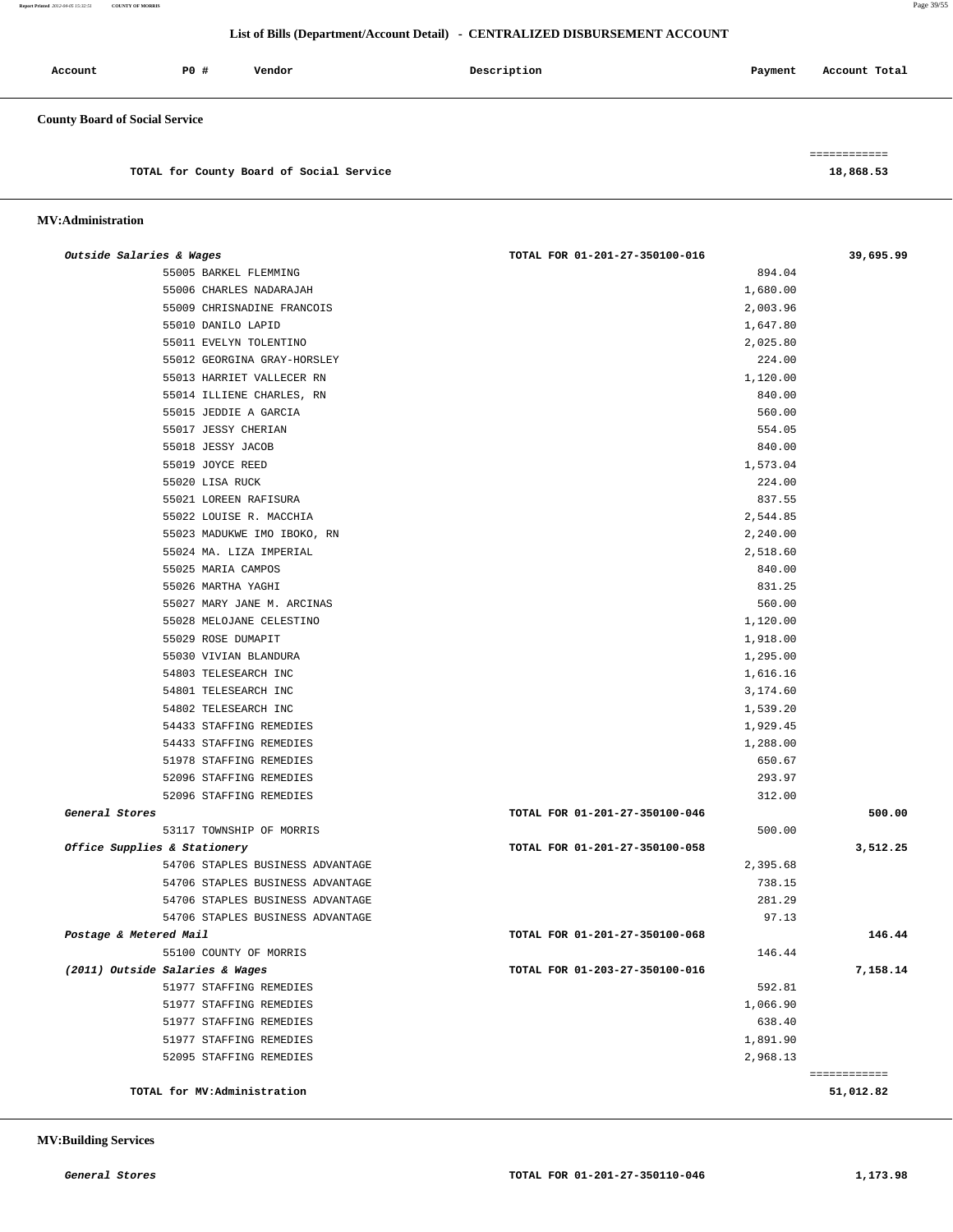**Report Printed** *2012-04-05 15:32:51* **COUNTY OF MORRIS** Page 40/55

#### **List of Bills (Department/Account Detail) - CENTRALIZED DISBURSEMENT ACCOUNT**

| Account                     | P0 #<br>Vendor                  | Description<br>Payment         | Account Total |
|-----------------------------|---------------------------------|--------------------------------|---------------|
|                             |                                 |                                |               |
| <b>MV:Building Services</b> |                                 |                                |               |
|                             | 52699 LAB SAFETY SUPPLY INC     | 51.40                          |               |
|                             | 52699 LAB SAFETY SUPPLY INC     | 147.33                         |               |
|                             | 51882 LAB SAFETY SUPPLY INC     | 390.00                         |               |
|                             | 51882 LAB SAFETY SUPPLY INC     | 390.00                         |               |
|                             | 51882 LAB SAFETY SUPPLY INC     | 169.80                         |               |
|                             | 51882 LAB SAFETY SUPPLY INC     | 25.45                          |               |
| Water                       |                                 | TOTAL FOR 01-201-27-350110-147 | 6,313.52      |
|                             | 54714 SOUTHEAST MORRIS COUNTY   | 6,313.52                       |               |
| Furniture & Fixtures        |                                 | TOTAL FOR 01-201-27-350110-162 | 439.57        |
|                             | 54434 STEMPLER DRAPERY & CARPET | 135.38                         |               |
|                             | 54434 STEMPLER DRAPERY & CARPET | 304.19                         |               |
| Plant Operation             |                                 | TOTAL FOR 01-201-27-350110-204 | 4,523.60      |
|                             | 54713 SHERWIN WILLIAMS          | 177.84                         |               |
|                             | 54713 SHERWIN WILLIAMS          | 313.97                         |               |
|                             | 54805 TRI-COUNTY SEWER & DRAIN  | 955.00                         |               |
|                             | 51891 BACON AND GRAHAM          | 530.00                         |               |
|                             | 51891 BACON AND GRAHAM          | 9.00                           |               |
|                             | 54435 OPEN SYSTEMS INTEGATORS   | 882.50                         |               |
|                             | 54432 TURTLE & HUGHES, INC      | 128.16                         |               |
|                             | 54432 TURTLE & HUGHES, INC      | 68.43                          |               |
|                             | 54432 TURTLE & HUGHES, INC      | 111.44                         |               |
|                             | 54432 TURTLE & HUGHES, INC      | 118.72                         |               |
|                             | 54432 TURTLE & HUGHES, INC      | 38.97                          |               |
|                             | 54432 TURTLE & HUGHES, INC      | 829.85                         |               |
|                             | 54432 TURTLE & HUGHES, INC      | 359.72                         |               |
| Chemicals & Sprays          |                                 | TOTAL FOR 01-201-27-350110-225 | 625.20        |
|                             | 54708 PENN-JERSEY PAPER CO.     | 625.20                         |               |
| Janitorial Supplies         |                                 | TOTAL FOR 01-201-27-350110-252 | 10,314.83     |
|                             | 54708 PENN-JERSEY PAPER CO.     | 9,354.98                       |               |
|                             | 54708 PENN-JERSEY PAPER CO.     | 959.85                         |               |
|                             | Machinery Repairs & Parts       | TOTAL FOR 01-201-27-350110-262 | 1,927.41      |
|                             | 54711 SCALES INDUSTRIAL         | 788.12                         |               |
|                             | 54712 J.A. SEXAUER              | 102.60                         |               |
|                             | 54712 J.A. SEXAUER              | 923.01                         |               |
|                             | 54431 WHITE AND SHAUGER INC     | 113.68                         |               |

**TOTAL for MV:Building Services 25,318.11**

 **MV:Dietary** 

| Food                  | TOTAL FOR 01-201-27-350115-185 | 4,589.25 |
|-----------------------|--------------------------------|----------|
| 52723 STATE OF NJ     | 3,418.26                       |          |
| 52723 STATE OF NJ     | 479.54                         |          |
| 52723 STATE OF NJ     | 691.45                         |          |
| Coffee / Gift Shop    | TOTAL FOR 01-201-27-350115-186 | 30.87    |
| 54789 DAILY RECORD    | 30.87                          |          |
|                       |                                |          |
| TOTAL for MV: Dietary |                                | 4,620.12 |
|                       |                                |          |

## **MV:Laundry**

| 16,381.65<br>54804 EMERALD PROFESSIONAL |  |
|-----------------------------------------|--|
| 1,151.80<br>54804 EMERALD PROFESSIONAL  |  |
| 740.00<br>54709 READY SUPPLY            |  |
|                                         |  |
| 18,273.45<br>TOTAL for MV:Laundry       |  |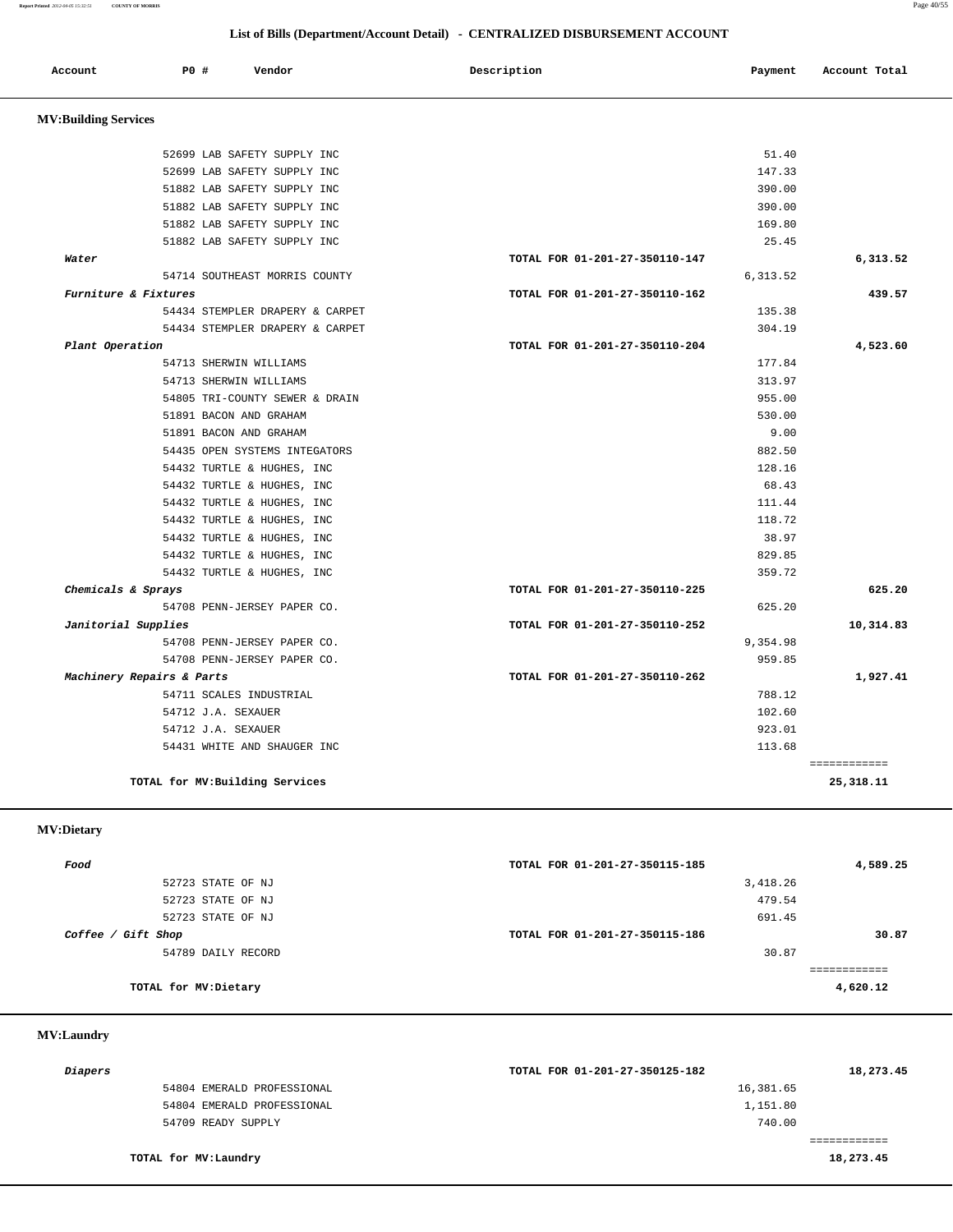#### **Report Printed** *2012-04-05 15:32:51* **COUNTY OF MORRIS** Page 41/55

## **List of Bills (Department/Account Detail) - CENTRALIZED DISBURSEMENT ACCOUNT**

| Account | P <sub>0</sub> | Vendor | Description | Payment | Account Total |
|---------|----------------|--------|-------------|---------|---------------|
|         |                |        |             |         |               |

# **MV:Nursing**

| Consultation Fee                   |                                     | TOTAL FOR 01-201-27-350130-035 |          | 250.00       |
|------------------------------------|-------------------------------------|--------------------------------|----------|--------------|
|                                    | 54788 ALBERTA SCOCOZZA R.R.A.       |                                | 250.00   |              |
| Contracted Services                |                                     | TOTAL FOR 01-201-27-350130-036 |          | 1,332.50     |
|                                    | 54809 JAMES H WOLF                  |                                | 1,332.50 |              |
| General Stores                     |                                     | TOTAL FOR 01-201-27-350130-046 |          | 4,865.80     |
|                                    | 54787 AGL WELDING SUPPLY CO INC     |                                | 562.60   |              |
|                                    | 54787 AGL WELDING SUPPLY CO INC     |                                | 200.00   |              |
|                                    | 54797 DERMA RITE INDUSTRIES LLC     |                                | 640.00   |              |
|                                    | 54808 GULF SOUTH MEDICAL SUPPLY INC |                                | 2,098.90 |              |
|                                    | 54708 PENN-JERSEY PAPER CO.         |                                | 344.30   |              |
|                                    | 54709 READY SUPPLY                  |                                | 510.00   |              |
|                                    | 54710 READY SUPPLY                  |                                | 510.00   |              |
| Nursing                            |                                     | TOTAL FOR 01-201-27-350130-191 |          | 180.00       |
|                                    | 54782 GEORGE I. ANYANWU             |                                | 30.00    |              |
|                                    | 54783 NERLANDE DEFORGES             |                                | 30.00    |              |
|                                    | 54781 EVELYN SCHULTZ                |                                | 30.00    |              |
|                                    | 54799 SOPHIA A. MAXWELL             |                                | 30.00    |              |
|                                    | 54784 NINA J. VASSELL               |                                | 30.00    |              |
|                                    | 54785 ROUSSELIE STIMPHONT           |                                | 30.00    |              |
| Transportation Services            |                                     | TOTAL FOR 01-201-27-350130-340 |          | 165.00       |
|                                    | 54806 EMPIRE AMBULANCE LLC          |                                | 165.00   |              |
| (2011) General Stores              |                                     | TOTAL FOR 01-203-27-350130-046 |          | 70.00        |
|                                    | 51985 TOTAL HEARING CARE            |                                | 70.00    |              |
| (2011) Publication & Subscriptions |                                     | TOTAL FOR 01-203-27-350130-070 |          | 324.80       |
|                                    | 47392 INGENIX                       |                                | 324.80   |              |
| (2011) Medical                     |                                     | TOTAL FOR 01-203-27-350130-189 |          | 2,001.93     |
|                                    | 51884 AHS HOSPITAL CORP MMH         |                                | 329.23   |              |
|                                    | 51884 AHS HOSPITAL CORP MMH         |                                | 900.00   |              |
|                                    | 51884 AHS HOSPITAL CORP MMH         |                                | 74.70    |              |
|                                    | 52090 AHS HOSPITAL CORP MMH         |                                | 491.00   |              |
|                                    | 52693 AHS HOSPITAL CORP MMH         |                                | 143.10   |              |
|                                    | 52693 AHS HOSPITAL CORP MMH         |                                | 63.90    |              |
|                                    |                                     |                                |          | ============ |
| TOTAL for MV: Nursing              |                                     |                                |          | 9,190.03     |

#### **MV:Recreation/Volunteer Svc**

| Patient Activities |                                        | TOTAL FOR 01-201-27-350135-194 |        | 1,109.78 |
|--------------------|----------------------------------------|--------------------------------|--------|----------|
|                    | 54790 DANZE INNOVATIONS /              |                                | 165.00 |          |
| 54810 LAGAMS LOVE  |                                        |                                | 150.00 |          |
|                    | 54807 FLAVIAN PETRULIO                 |                                | 150.00 |          |
| 54811 FRANK PINTO  |                                        |                                | 243.39 |          |
|                    | 54708 PENN-JERSEY PAPER CO.            |                                | 301.39 |          |
|                    | 54800 SPECIAL K HEALTH & FITNESS       |                                | 100.00 |          |
|                    |                                        |                                |        |          |
|                    | TOTAL for MV: Recreation/Volunteer Svc |                                |        | 1,109.78 |

# **County Adjuster**

| Office Supplies & Stationery     | TOTAL FOR 01-201-27-357100-058 |        | 318.00 |
|----------------------------------|--------------------------------|--------|--------|
| 53751 STAPLES BUSINESS ADVANTAGE |                                | 318.00 |        |
| Postage & Metered Mail           | TOTAL FOR 01-201-27-357100-068 |        | 73.14  |
| 55100 COUNTY OF MORRIS           |                                | 73.14  |        |
|                                  |                                |        |        |
| TOTAL for County Adjuster        |                                |        | 391.14 |
|                                  |                                |        |        |

 **Dental Clinic**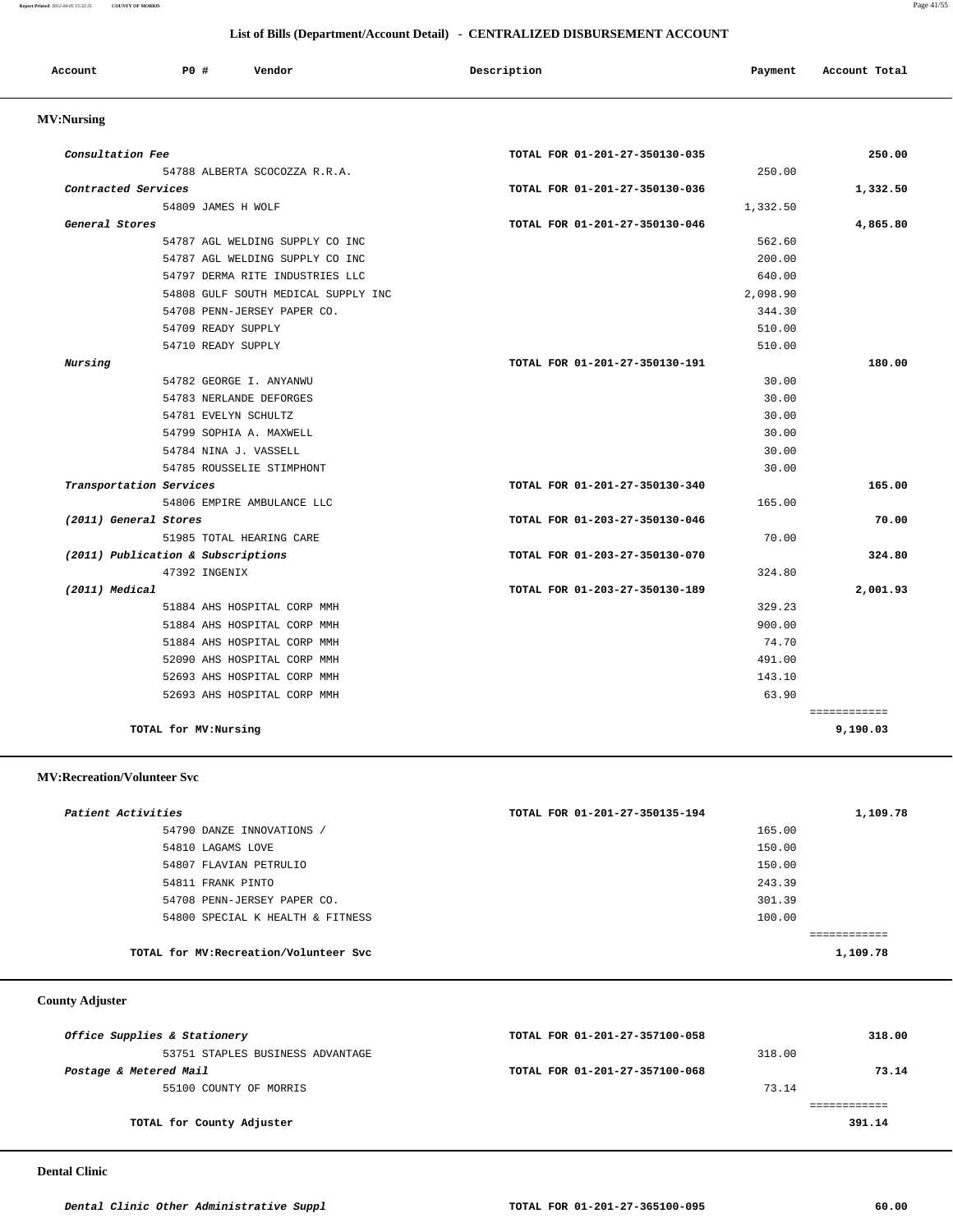**Report Printed** *2012-04-05 15:32:51* **COUNTY OF MORRIS** Page 42/55

## **List of Bills (Department/Account Detail) - CENTRALIZED DISBURSEMENT ACCOUNT**

| Account              | P0 #                    | Vendor                          | Description | Account Total<br>Payment |  |
|----------------------|-------------------------|---------------------------------|-------------|--------------------------|--|
| <b>Dental Clinic</b> |                         |                                 |             |                          |  |
|                      |                         | 54692 CHARMOY DMD PA, ROBERT A. |             | 60.00                    |  |
|                      | TOTAL for Dental Clinic |                                 |             | ---------<br>60.00       |  |
|                      |                         |                                 |             |                          |  |

## **Morris Cty Park Commission**

| Morris Cty Park Commission Expenditures | TOTAL FOR 01-201-28-370100-090 | 2,279,167.00 |
|-----------------------------------------|--------------------------------|--------------|
| 55045 MORRIS COUNTY PARK COMMISSION     | 2,279,167.00                   |              |
|                                         |                                |              |
| TOTAL for Morris Cty Park Commission    |                                | 2,279,167.00 |

## **County Library**

| Books & Periodicals          |                                   | TOTAL FOR 01-201-29-390100-028 | 11,024.34 |
|------------------------------|-----------------------------------|--------------------------------|-----------|
|                              | 53382 CENTER POINT PUBLISHING     | 96.78                          |           |
| 52562 GALE                   |                                   | 111.60                         |           |
| 52562 GALE                   |                                   | 24.79                          |           |
|                              | 51525 GANN LAW BOOKS              | 102.00                         |           |
|                              | 53384 GENERAL CODE PUBLISHERS     | 30.00                          |           |
|                              | 54121 INGRAM LIBRARY SERVICES     | 1,161.90                       |           |
|                              | 54121 INGRAM LIBRARY SERVICES     | 1,684.32                       |           |
|                              | 54121 INGRAM LIBRARY SERVICES     | 10.19                          |           |
|                              | 54121 INGRAM LIBRARY SERVICES     | 32.96                          |           |
|                              | 54120 INGRAM LIBRARY SERVICES     | 27.34                          |           |
|                              | 54120 INGRAM LIBRARY SERVICES     | 45.06                          |           |
|                              | 54120 INGRAM LIBRARY SERVICES     | 156.93                         |           |
|                              | 54120 INGRAM LIBRARY SERVICES     | 42.56                          |           |
|                              | 54120 INGRAM LIBRARY SERVICES     | 13.79                          |           |
|                              | 54120 INGRAM LIBRARY SERVICES     | 65.96                          |           |
|                              | 54120 INGRAM LIBRARY SERVICES     | 833.45                         |           |
|                              | 54120 INGRAM LIBRARY SERVICES     | 29.90                          |           |
|                              | 54120 INGRAM LIBRARY SERVICES     | 403.75                         |           |
|                              | 52564 LEXIS NEXIS                 | 174.00                         |           |
|                              | 52565 MANUFACTURERS NEWS INC      | 153.45                         |           |
|                              | 53393 NEW JERSEY LAW JOURNAL      | 317.50                         |           |
|                              | 53393 NEW JERSEY LAW JOURNAL      | $-315.50$                      |           |
|                              | 53393 NEW JERSEY LAW JOURNAL      | 317.50                         |           |
|                              | 53390 WEST PAYMENT CENTER         | 681.75                         |           |
|                              | 54107 BAKER & TAYLOR BOOKS        | 42.93                          |           |
|                              | 54107 BAKER & TAYLOR BOOKS        | 56.32                          |           |
| 54108 BLR                    |                                   | 268.00                         |           |
| 54104 GALE                   |                                   | 24.79                          |           |
| 54104 GALE                   |                                   | 86.37                          |           |
|                              | 54106 INNOVATIVE DOCUMENT IMAGING | 250.00                         |           |
|                              | 54111 LEXIS NEXIS                 | 174.00                         |           |
| 52571 SRDS                   |                                   | 761.00                         |           |
| 52571 SRDS                   |                                   | 2,886.00                       |           |
|                              | 53394 THOMSON PROFESSIONAL &      | 87.95                          |           |
|                              | 53399 SALEM PRESS                 | 185.00                         |           |
| Education Schools & Training |                                   | TOTAL FOR 01-201-29-390100-039 | 75.00     |
| 54119 NJLA                   |                                   | 30.00                          |           |
|                              | 54117 KATHERINE STRINGER          | 45.00                          |           |
| Office Supplies & Stationery |                                   | TOTAL FOR 01-201-29-390100-058 | 108.32    |
|                              | 54110 GAYLORD BROS., INC.         | 108.32                         |           |
| Postage & Metered Mail       |                                   | TOTAL FOR 01-201-29-390100-068 | 945.55    |
|                              | 55100 COUNTY OF MORRIS            | 945.55                         |           |
| Video & Film Materials       |                                   | TOTAL FOR 01-201-29-390100-083 | 1,109.30  |
|                              | 53388 MIDWEST TAPE LLC            | 236.93                         |           |
|                              |                                   |                                |           |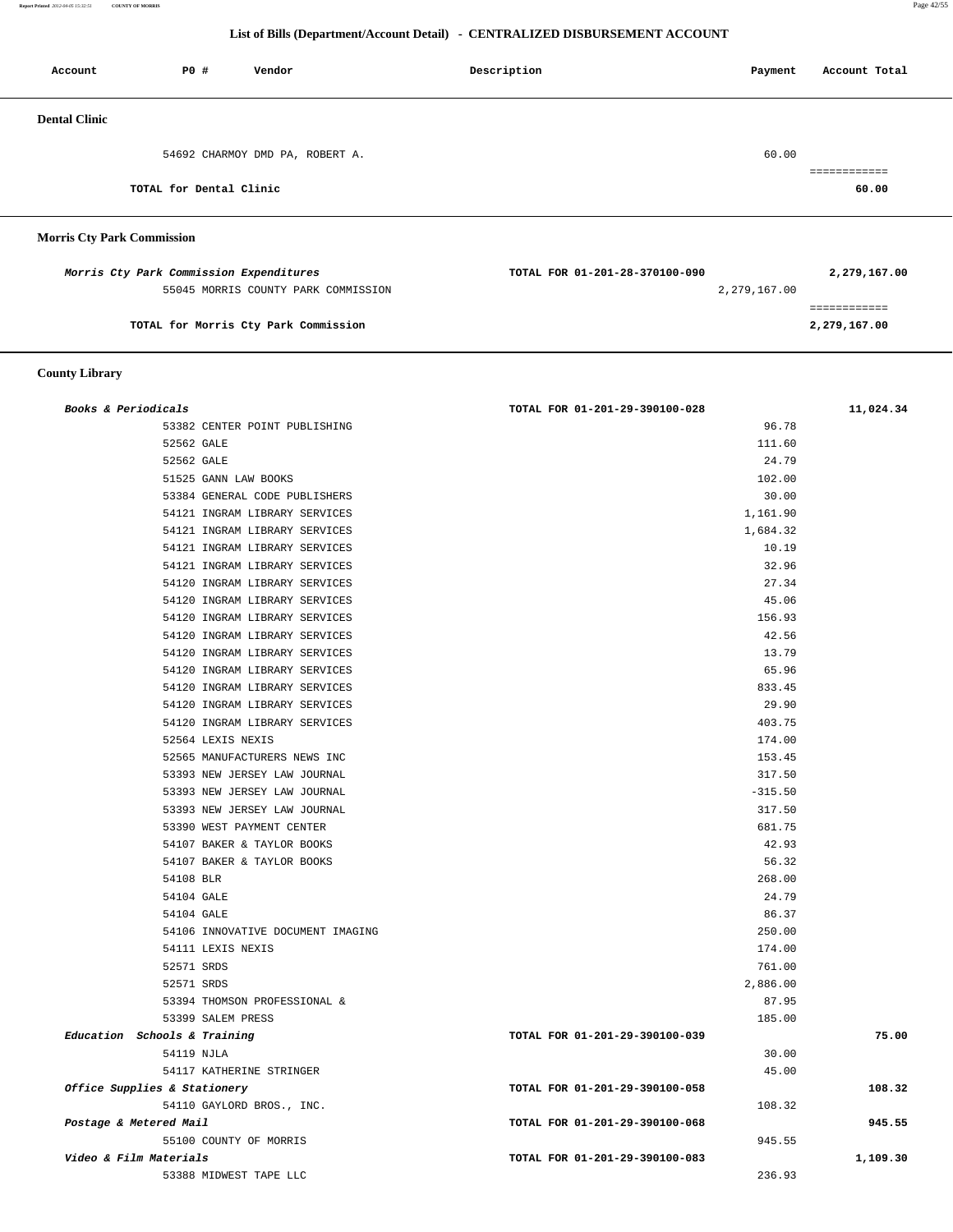**Report Printed** *2012-04-05 15:32:51* **COUNTY OF MORRIS** Page 43/55

## **List of Bills (Department/Account Detail) - CENTRALIZED DISBURSEMENT ACCOUNT**

| Account               | P0#<br>Vendor            | Description | Account Total<br>Payment |
|-----------------------|--------------------------|-------------|--------------------------|
| <b>County Library</b> |                          |             |                          |
|                       | 53388 MIDWEST TAPE LLC   |             | 22.38                    |
|                       | 52567 RECORDED BOOKS LLC |             | 6.95                     |
|                       | 52567 RECORDED BOOKS LLC |             | 354.40                   |

| 54112 MIDWEST TAPE LLC              | 231.95                         |           |
|-------------------------------------|--------------------------------|-----------|
| 54112 MIDWEST TAPE LLC              | 33.58                          |           |
| 54112 MIDWEST TAPE LLC              | 42.38                          |           |
| 54112 MIDWEST TAPE LLC              | 180.73                         |           |
| Other Outside Services              | TOTAL FOR 01-201-29-390100-084 | 195.00    |
| 53385 MAFFEY'S LOCK & SAFE CO       | 195.00                         |           |
| Other Administrative Supplies       | TOTAL FOR 01-201-29-390100-095 | 1,020.13  |
| 53387 METRO IMAGING SERVICES INC    | 96.00                          |           |
| 54122 BRODART CO                    | 32.75                          |           |
| 54109 CARTRIDGE WORLD OF PARSIPPANY | 439.89                         |           |
| 54110 GAYLORD BROS., INC.           | 18.07                          |           |
| 54118 W.B. MASON COMPANY INC        | 433.42                         |           |
| (2011) Books & Periodicals          | TOTAL FOR 01-203-29-390100-028 | 2,138.44  |
| 52549 DOW JONES FINANCIAL           | 1,250.00                       |           |
| 44331 OXFORD UNIVERSITY PRESS       | 650.00                         |           |
| 48507 THOMSON PROFESSIONAL &        | 238.44                         |           |
|                                     |                                |           |
| TOTAL for County Library            |                                | 16,616.08 |

## **County Superintendent of Schoo**

| Cellular Phones/Pagers                   | TOTAL FOR 01-201-29-392100-031 | 67.52  |
|------------------------------------------|--------------------------------|--------|
| 54395 KATHLEEN SERAFINO                  |                                | 67.52  |
| Postage & Metered Mail                   | TOTAL FOR 01-201-29-392100-068 | 83.02  |
| 55100 COUNTY OF MORRIS                   |                                | 83.02  |
| Travel Expense                           | TOTAL FOR 01-201-29-392100-082 | 113.02 |
| 54391 KATHLEEN SERAFINO                  |                                | 113.02 |
|                                          |                                |        |
| TOTAL for County Superintendent of Schoo |                                | 263.56 |

# **Contribution to County College**

| Expenditures |                                          | TOTAL FOR 01-201-29-395100-090 |            | 568,256.75 |
|--------------|------------------------------------------|--------------------------------|------------|------------|
|              | 55075 COUNTY COLLEGE OF MORRIS           |                                | 568,256.75 |            |
|              |                                          |                                |            |            |
|              | TOTAL for Contribution to County College |                                |            | 568,256.75 |
|              |                                          |                                |            |            |

## **Rutgers Extension Service**

| Office Supplies & Stationery        | TOTAL FOR 01-201-29-396100-058 | 699.28   |
|-------------------------------------|--------------------------------|----------|
| 54291 STAPLES BUSINESS ADVANTAGE    |                                | 8.99     |
| 54291 STAPLES BUSINESS ADVANTAGE    | 690.29                         |          |
| Postage & Metered Mail              | TOTAL FOR 01-201-29-396100-068 | 52.35    |
| 55100 COUNTY OF MORRIS              | 52.35                          |          |
| Travel Expense                      | TOTAL FOR 01-201-29-396100-082 | 246.05   |
| 54926 PETER NITZSCHE                | 246.05                         |          |
| Other Administrative Supplies       | TOTAL FOR 01-201-29-396100-095 | 65.00    |
| 54926 PETER NITZSCHE                | 65.00                          |          |
| Office Machines                     | TOTAL FOR 01-201-29-396100-163 | 678.94   |
| 54405 RICOH AMERICAS CORPORATION    | 678.94                         |          |
| (2011) Office Machines              | TOTAL FOR 01-203-29-396100-163 | 678.94   |
| 54407 RICOH AMERICAS CORPORATION    | 678.94                         |          |
|                                     |                                |          |
| TOTAL for Rutgers Extension Service |                                | 2,420.56 |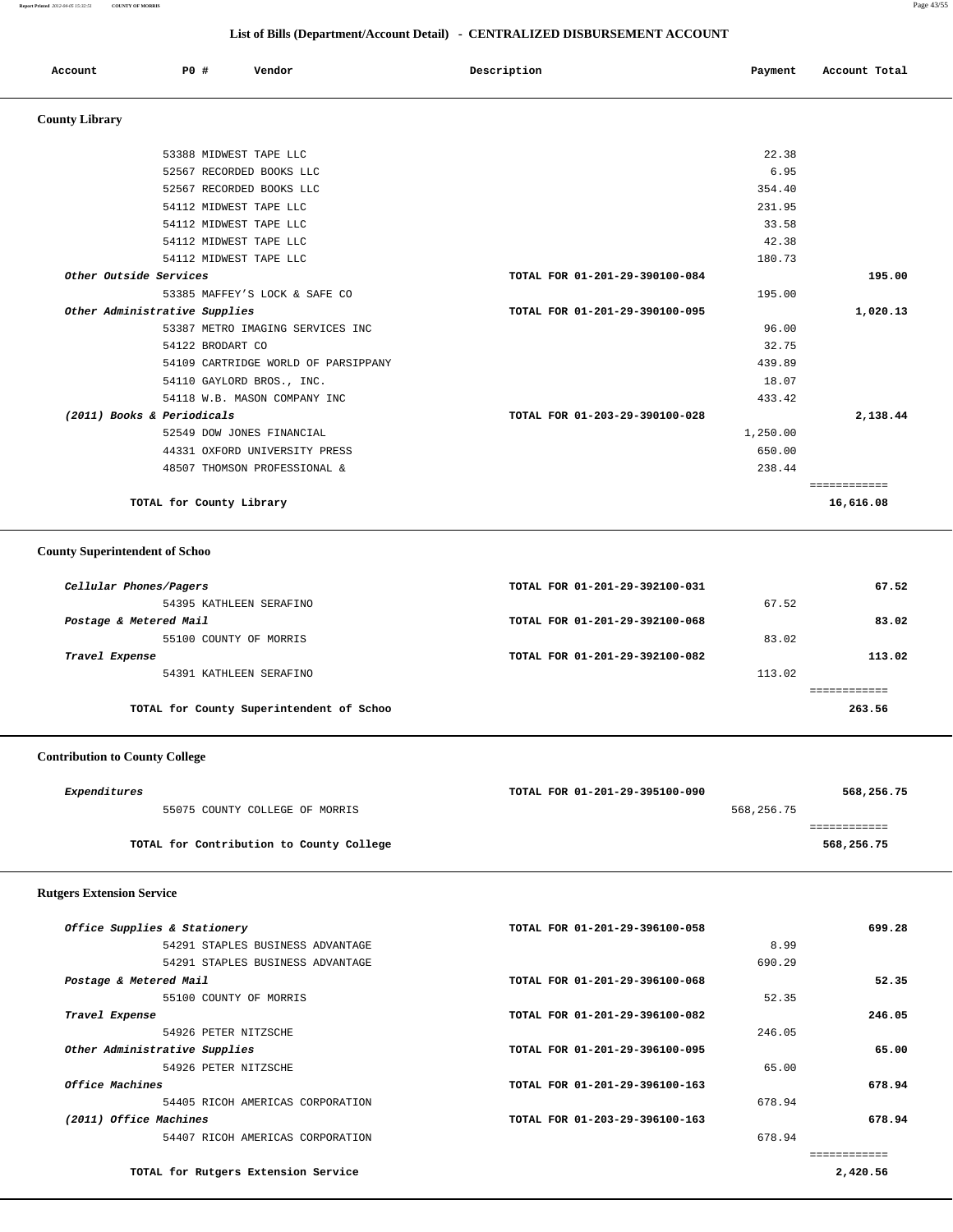**Report Printed** *2012-04-05 15:32:51* **COUNTY OF MORRIS** Page 44/55

## **List of Bills (Department/Account Detail) - CENTRALIZED DISBURSEMENT ACCOUNT**

| Account                           | <b>PO #</b><br>Vendor                   | Description                    | Payment    | Account Total |
|-----------------------------------|-----------------------------------------|--------------------------------|------------|---------------|
| <b>Rmb Out of Cty Two Yr Coll</b> |                                         |                                |            |               |
|                                   | Rmb Out of Cty Two Yr Coll Expenditures | TOTAL FOR 01-201-29-397100-090 |            | 6,281.45      |
|                                   | 55084 BERGEN COMMUNITY COLLEGE          |                                | 6,150.45   |               |
|                                   | 55084 BERGEN COMMUNITY COLLEGE          |                                | 131.00     |               |
|                                   |                                         |                                |            |               |
|                                   | TOTAL for Rmb Out of Cty Two Yr Coll    |                                |            | 6,281.45      |
| Cont M.C. School of Tech          |                                         |                                |            |               |
|                                   | Cont M.C. School of Tech Expenditures   | TOTAL FOR 01-201-29-400100-090 |            | 1,102,100.67  |
|                                   | 55044 MC VOCATIONAL SCHOOL DISTRICT     |                                | 800,000.00 |               |
|                                   | 55044 MC VOCATIONAL SCHOOL DISTRICT     |                                | 119,000.00 |               |
|                                   | 55170 MC VOCATIONAL SCHOOL DISTRICT     |                                | 183,100.67 |               |

============

**TOTAL for Cont M.C. School of Tech 1,102,100.67**

#### **Fire and Police Academy**

| 3,418.90     | TOTAL FOR 01-201-29-407100-028 | Books & Periodicals               |  |
|--------------|--------------------------------|-----------------------------------|--|
|              | 3,375.00                       | 53698 NECT                        |  |
|              | 43.90                          | 53698 NECI                        |  |
| 432.57       | TOTAL FOR 01-201-29-407100-058 | Office Supplies & Stationery      |  |
|              | 10.55                          | 54084 STAPLES BUSINESS ADVANTAGE  |  |
|              | 34.29                          | 54084 STAPLES BUSINESS ADVANTAGE  |  |
|              | 3.79                           | 54084 STAPLES BUSINESS ADVANTAGE  |  |
|              | 4.86                           | 54084 STAPLES BUSINESS ADVANTAGE  |  |
|              | 329.88                         | 54822 W.B. MASON COMPANY INC      |  |
|              | 49.20                          | 54822 W.B. MASON COMPANY INC      |  |
| 60.20        | TOTAL FOR 01-201-29-407100-068 | Postage & Metered Mail            |  |
|              | 60.20                          | 55100 COUNTY OF MORRIS            |  |
| 478.80       | TOTAL FOR 01-201-29-407100-202 | Uniform And Accessories           |  |
|              | 87.20                          | 54490 FIREFIGHTER ONE LLC         |  |
|              | 112.20                         | 54490 FIREFIGHTER ONE LLC         |  |
|              | 40.00                          | 54490 FIREFIGHTER ONE LLC         |  |
|              | 87.20                          | 54490 FIREFIGHTER ONE LLC         |  |
|              | 112.20                         | 54490 FIREFIGHTER ONE LLC         |  |
|              | 40.00                          | 54490 FIREFIGHTER ONE LLC         |  |
| 6,201.86     | TOTAL FOR 01-201-29-407100-223 | <b>Building Repairs</b>           |  |
|              | 1,400.00                       | 54080 PRIME ENVIRONMENTAL INC     |  |
|              | 4,149.60                       | 54012 TRI-DIM FILTER CORPORATION  |  |
|              | 207.36                         | 54012 TRI-DIM FILTER CORPORATION  |  |
|              | 444.90                         | 54012 TRI-DIM FILTER CORPORATION  |  |
| 53.54        | TOTAL FOR 01-201-29-407100-239 | Small Tools                       |  |
|              | 13.59                          | 54489 MORRISTOWN LUMBER &         |  |
|              | 39.95                          | 54489 MORRISTOWN LUMBER &         |  |
| 1,399.23     | TOTAL FOR 01-201-29-407100-258 | Equipment                         |  |
|              | 1,200.00                       | 53217 KIDDE FIRE TRAINERS, INC.   |  |
|              | 199.23                         | 54084 STAPLES BUSINESS ADVANTAGE  |  |
| ============ |                                |                                   |  |
| 12,045.10    |                                | TOTAL for Fire and Police Academy |  |

## **Utilities**

| <i>Diesel Fuel</i> |                              | TOTAL FOR 01-201-31-430100-136 | 32,761.94 |
|--------------------|------------------------------|--------------------------------|-----------|
|                    | 54542 NATIONAL FUEL OIL INC. | 14,819.20                      |           |
|                    | 54542 NATIONAL FUEL OIL INC. | 14,086.80                      |           |
|                    | 54542 NATIONAL FUEL OIL INC. | 3,855.94                       |           |
| <i>Electricity</i> |                              | TOTAL FOR 01-201-31-430100-137 | 6,916.77  |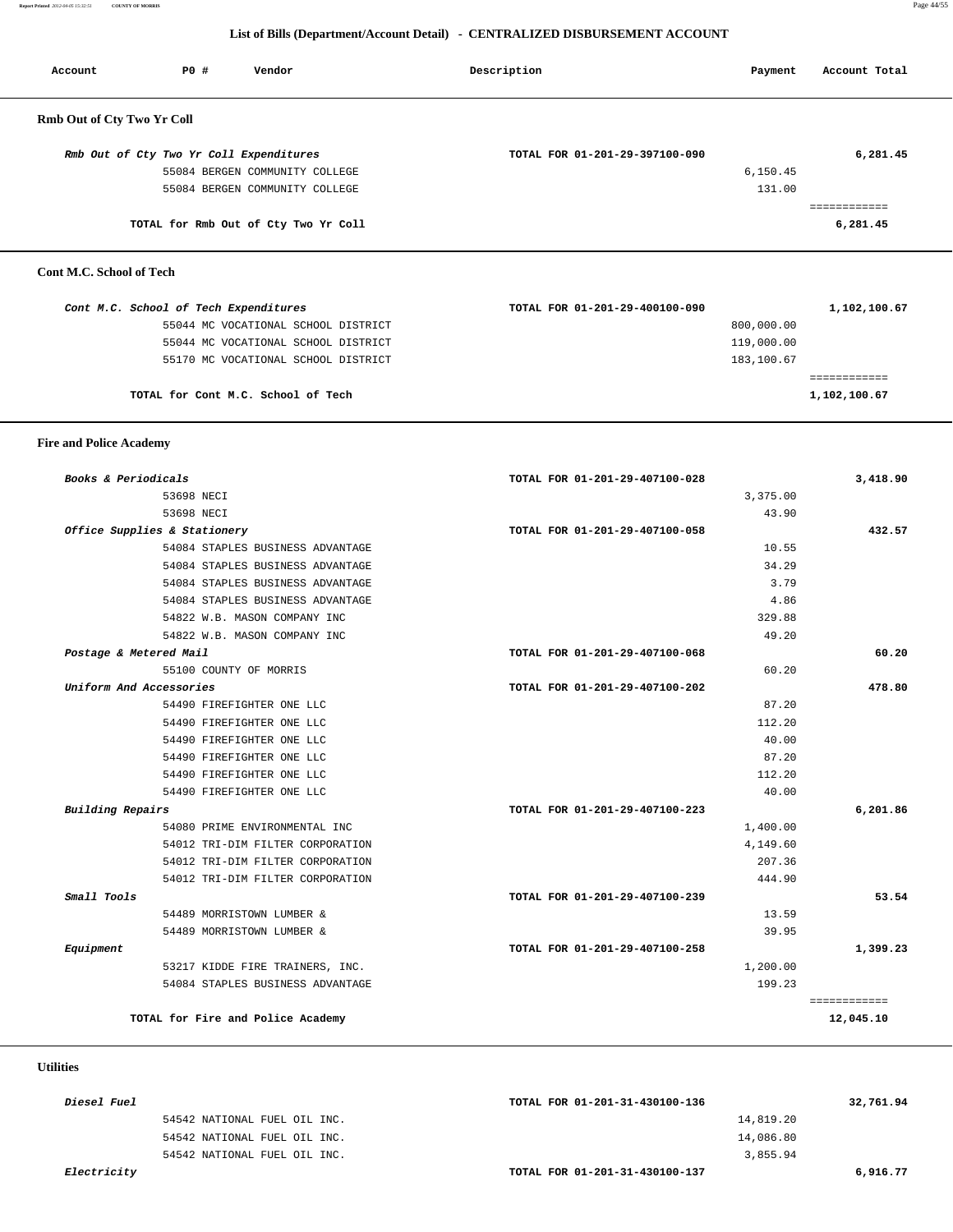**Report Printed** *2012-04-05 15:32:51* **COUNTY OF MORRIS** Page 45/55

## **List of Bills (Department/Account Detail) - CENTRALIZED DISBURSEMENT ACCOUNT**

| Account          | P0 # |                                | Vendor                                                             | Description                    | Payment            | Account Total |
|------------------|------|--------------------------------|--------------------------------------------------------------------|--------------------------------|--------------------|---------------|
| <b>Utilities</b> |      |                                |                                                                    |                                |                    |               |
|                  |      |                                |                                                                    |                                |                    |               |
|                  |      |                                | 54520 JERSEY CENTRAL POWER & LIGHT                                 |                                | 778.75             |               |
|                  |      |                                | 54519 JERSEY CENTRAL POWER & LIGHT                                 |                                | 403.20             |               |
|                  |      |                                | 54793 JERSEY CENTRAL POWER & LIGHT                                 |                                | 39.67<br>444.25    |               |
|                  |      |                                | 54257 US BANK OPERATIONS CENTER<br>54257 US BANK OPERATIONS CENTER |                                | 427.17             |               |
|                  |      |                                | 54257 US BANK OPERATIONS CENTER                                    |                                | 170.02             |               |
|                  |      |                                | 54257 US BANK OPERATIONS CENTER                                    |                                | 167.86             |               |
|                  |      |                                | 54257 US BANK OPERATIONS CENTER                                    |                                | 255.14             |               |
|                  |      |                                | 54257 US BANK OPERATIONS CENTER                                    |                                | 251.79             |               |
|                  |      |                                | 54589 DOWEL SYLVAN LLC                                             |                                | 300.00             |               |
|                  |      |                                | 54589 DOWEL SYLVAN LLC                                             |                                | 300.00             |               |
|                  |      |                                | 54921 JERSEY CENTRAL POWER & LIGHT                                 |                                | 3,378.92           |               |
| Gas Purchases    |      |                                |                                                                    | TOTAL FOR 01-201-31-430100-140 |                    | 1,214.26      |
|                  |      | 54091 ALLIED OIL               |                                                                    |                                | 817.93             |               |
|                  |      | 54091 ALLIED OIL               |                                                                    |                                | 0.18               |               |
|                  |      | 54091 ALLIED OIL               |                                                                    |                                | 0.25               |               |
| Natural Gas      |      | 54666 FLEET SERVICES           |                                                                    | TOTAL FOR 01-201-31-430100-141 | 395.90             | 3,385.79      |
|                  |      |                                | 54911 N.J. NATURAL GAS COMPANY                                     |                                | 1,026.86           |               |
|                  |      |                                | 54913 N.J. NATURAL GAS COMPANY                                     |                                | 361.88             |               |
|                  |      |                                | 54488 SUBURBAN PROPANE -2347                                       |                                | 1,985.68           |               |
|                  |      |                                | 54488 SUBURBAN PROPANE -2347                                       |                                | 1.75               |               |
|                  |      |                                | 54488 SUBURBAN PROPANE -2347                                       |                                | 9.62               |               |
| Telephone        |      |                                |                                                                    | TOTAL FOR 01-201-31-430100-146 |                    | 9,071.21      |
|                  |      | 53554 CENTURYLINK              |                                                                    |                                | 416.52             |               |
|                  |      | 54072 VERIZON                  |                                                                    |                                | 110.68             |               |
|                  |      | 54072 VERIZON                  |                                                                    |                                | 26.95              |               |
|                  |      | 54072 VERIZON                  |                                                                    |                                | 26.95              |               |
|                  |      | 54073 VERIZON<br>54073 VERIZON |                                                                    |                                | 30.65<br>106.15    |               |
|                  |      | 54073 VERIZON                  |                                                                    |                                | 65.12              |               |
|                  |      | 54073 VERIZON                  |                                                                    |                                | 30.65              |               |
|                  |      | 54690 CABLEVISION              |                                                                    |                                | 204.85             |               |
|                  |      | 54715 VERIZON                  |                                                                    |                                | 76.75              |               |
|                  |      | 54717 VERIZON                  |                                                                    |                                | 29.76              |               |
|                  |      | 54515 VERIZON                  |                                                                    |                                | 30.65              |               |
|                  |      | 54515 VERIZON                  |                                                                    |                                | 133.41             |               |
|                  |      | 54515 VERIZON                  |                                                                    |                                | 26.99              |               |
|                  |      | 54674 VERIZON                  |                                                                    |                                | 65.29              |               |
|                  |      | 54912 VERIZON                  |                                                                    |                                | 65.12              |               |
|                  |      | 54090 VERIZON CABS             |                                                                    |                                | 2,292.76<br>210.14 |               |
|                  |      | 54770 VERIZON<br>54770 VERIZON |                                                                    |                                | 200.95             |               |
|                  |      | 54770 VERIZON                  |                                                                    |                                | 26.95              |               |
|                  |      | 54769 VERIZON                  |                                                                    |                                | 4,893.92           |               |
| Water            |      |                                |                                                                    | TOTAL FOR 01-201-31-430100-147 |                    | 12,389.77     |
|                  |      |                                | 54909 SOUTHEAST MORRIS COUNTY                                      |                                | 567.54             |               |
|                  |      |                                | 54909 SOUTHEAST MORRIS COUNTY                                      |                                | 584.03             |               |
|                  |      |                                | 54909 SOUTHEAST MORRIS COUNTY                                      |                                | 5,393.12           |               |
|                  |      |                                | 54909 SOUTHEAST MORRIS COUNTY                                      |                                | 352.78             |               |
|                  |      |                                | 54909 SOUTHEAST MORRIS COUNTY                                      |                                | 3,950.01           |               |
|                  |      |                                | 54918 SOUTHEAST MORRIS COUNTY                                      |                                | 42.85              |               |
|                  |      |                                | 54918 SOUTHEAST MORRIS COUNTY                                      |                                | 1,467.96           |               |
|                  |      |                                | 54918 SOUTHEAST MORRIS COUNTY                                      |                                | 31.48              | ============  |
|                  |      | TOTAL for Utilities            |                                                                    |                                |                    | 65,739.74     |